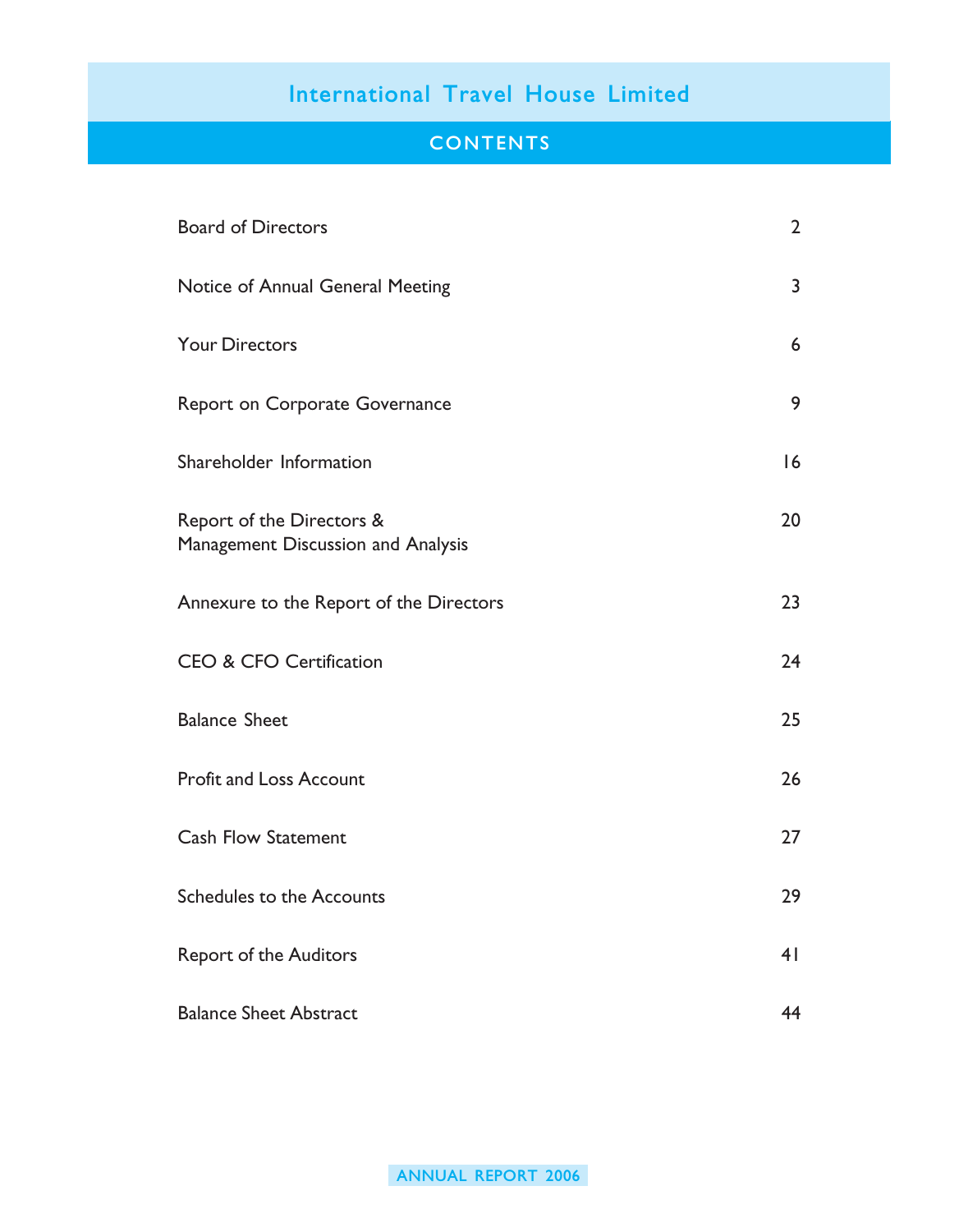#### BOARD OF DIRECTORS

#### Chairman and Non-Executive Director Non-Executive Directors

Sahibzada Syed Habib-Ur-Rehman Nakul Anand

Anil Rajput Managing Director **Homi Phiroze Ranina** Anil Bhandari Subrahmoneyan Chandra Sekhar Krishan Lal Thapar Om Prakash Vaish

#### BOARD COMMITTEES

# Audit Committee

| K. L. Thapar                      |
|-----------------------------------|
| S. C. Sekhar                      |
| H. P. Ranina                      |
| O. P. Vaish                       |
| Anil Bhandari (Managing Director) |
| Atul Kumar                        |
| (Chief Financial Officer)         |
| Mark Rebello                      |
| (Executive Vice President-        |
| Systems & Audit)                  |
| Representative of                 |
| <b>Statutory Auditors</b>         |
| Janaki Aggarwal                   |

#### Investor Services Committee

| O.P. Vaish      | Chairman  |
|-----------------|-----------|
| Anil Bhandari   | Member    |
| S. C. Sekhar    | Member    |
| Janaki Aggarwal | Secretary |

#### Nominations & Remuneration Committee

| S. S. H. Rehman | Chairman |
|-----------------|----------|
| Nakul Anand     | Member   |
| Anil Rajput     | Member   |
| H. P. Ranina    | Member   |
| S. C. Sekhar    | Member   |
| K. L. Thapar    | Member   |
| O.P. Vaish      | Member   |

#### CORPORATE MANAGEMENT COMMITTEE

| Director      |  |
|---------------|--|
| Anil Bhandari |  |
|               |  |

Chairman

Chairman **Member Member Member Invitee Invitee** 

**Invitee** 

Invitee

Secretary

#### **Executives**

Atul Kumar Member Kamal Hingorani Member Janaki Aggarwal Secretary

#### Auditors

S. R. Batliboi & Associates Chartered Accountants New Delhi

### Company Secretary Janaki Aggarwal

#### Registered Office

'Travel House', T-2, Community Centre Sheikh Sarai, Phase-I, New Delhi-110 017

#### ANNUAL REPORT 2006 2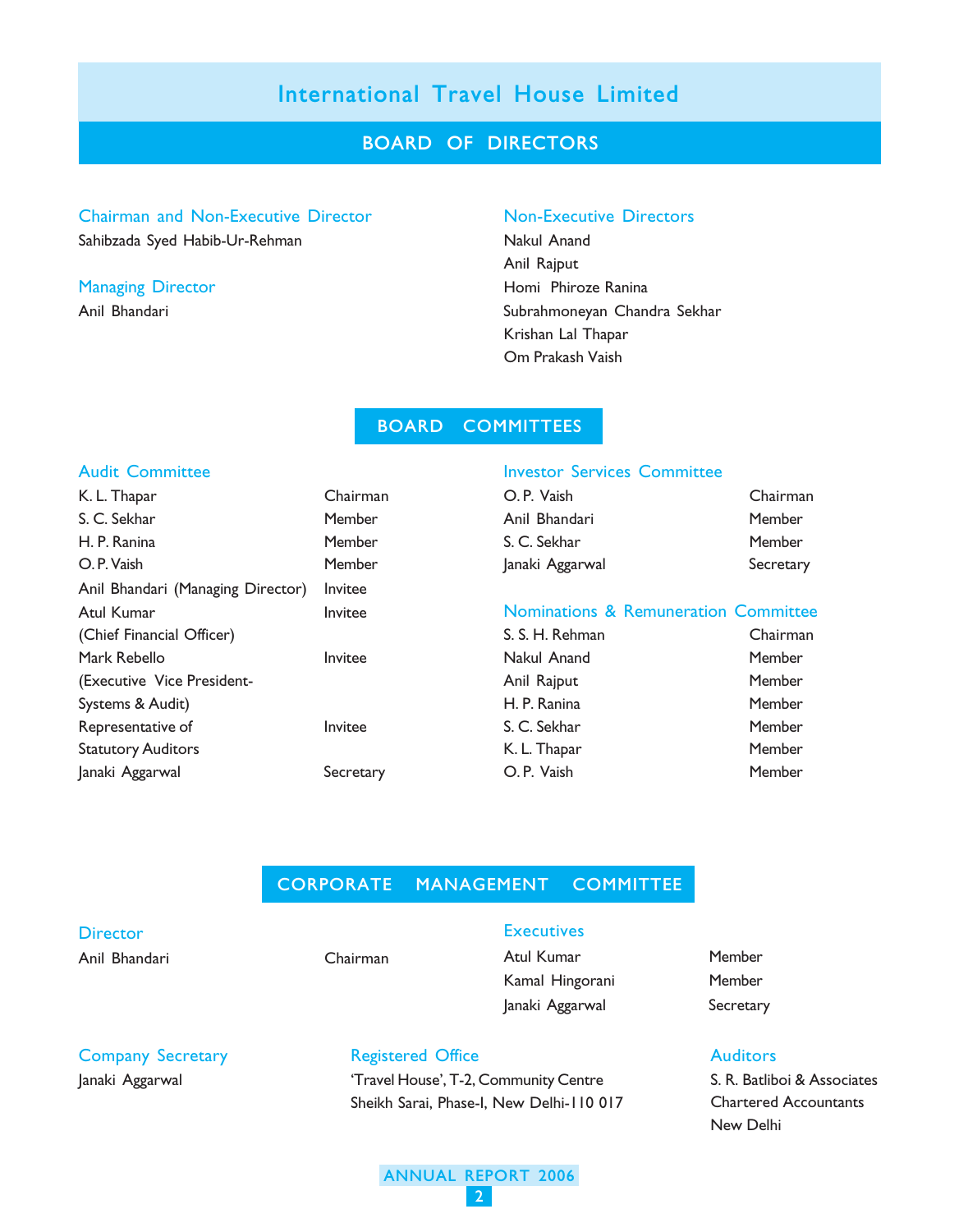NOTICE OF ANNUAL GENERAL MEETING

NOTICE IS HEREBY GIVEN that the Twenty Fifth Annual General Meeting of the Members of International Travel House Limited will be held at Air Force Auditorium, Subroto Park, New Delhi - 110 010, on Thursday, the 28th day of September, 2006 at 9.30 a.m. for the transaction of the following businesses :-

#### ORDINARY BUSINESS

- 1. To consider and adopt the Accounts of the Company for the financial year ended 31st March, 2006, the Balance Sheet as at that date and the Reports of the Directors and Auditors thereon.
- 2. To declare a dividend for the financial year ended 31st March, 2006.
- 3. To elect Directors in place of those retiring by rotation.
- 4. To appoint Auditors and to fix their remuneration. In this connection, to consider and, if thought fit, to pass, with or without modification, the following resolution which will be proposed as an Ordinary Resolution :-"Resolved that Messrs. S.R. Batliboi & Associates, Chartered Accountants, be and are hereby appointed as the Auditors of the Company to hold such office until the conclusion of the next Annual General Meeting to conduct the audit at a remuneration of Rs. 10,00,000/- (Rupees Ten Lacs) plus service tax as applicable, and reimbursement of out-of-pocket expenses incurred."

#### SPECIAL BUSINESS

5. To consider and, if thought fit, to pass the following resolution which will be proposed as a Special Resolution :-

"Resolved that, pursuant to the provisions of Section 31 of the Companies Act, 1956, the Articles of Association of the Company be amended by deletion of the first sentence in the existing Article 132(1) and by the substitution therefor the following sentence :- 132. (1) The remuneration of a Director for his services in attending each meeting of the Board or of the Committee of the Board shall be such sum as may be prescribed by the Companies Act, 1956 or the Central Government from time to time and applicable to the Company or such lesser amount as the Directors may accept from time to time."

6. To consider and, if thought fit, to pass the following resolution which will be proposed as a Special Resolution :-

"Resolved that, in accordance with the applicable provisions of the Companies Act, 1956, or any amendment or modification thereof, this Meeting hereby approves the extension of the current term of Mr. Anil Bhandari as the Managing Director of the Company by a further period of two years from 17th February, 2006 to 16th February, 2008, on the terms and conditions of remuneration as approved by the Nominations and Remuneration Committee of the Company and as set out in the Explanatory Statement annexed to the Notice convening this Annual General Meeting, a copy whereof initialled by the Chairman for identification is placed before this Meeting."

The Register of Members of the Company shall remain closed from Thursday, 14th September, 2006 to Thursday 28th September, 2006, both days inclusive. Share Transfers received in order with the Company's Registrars and Share Transfer Agents, M/s. MCS Limited at Sri Venkatesh Bhawan, W-40, Okhla Industrial Area, Phase-II, New Delhi-110 020, by close of business on 13th September, 2006 would be passed for payment of dividend, if declared, to the transferees or to their mandatees and the dividend, if declared, will be paid on or after 3rd October, 2006, to those Members entitled thereto and whose names shall appear on the Register of Members of the Company on 28th September, 2006, or to their mandatees, subject, however, to the provisions of Section 206A of the Companies Act, 1956, or any amendment or re-enactment thereof. In respect of dematerialised shares, the dividend will be payable on the basis of beneficial ownership as per details to be furnished by the National Securities Depository Limited (NSDL) and Central Depository Services (India) Limited (CDSL) for this purpose.

By Order of the Board

Place : New Delhi Janaki Aggarwal Dated : 24th July, 2006 Company Secretary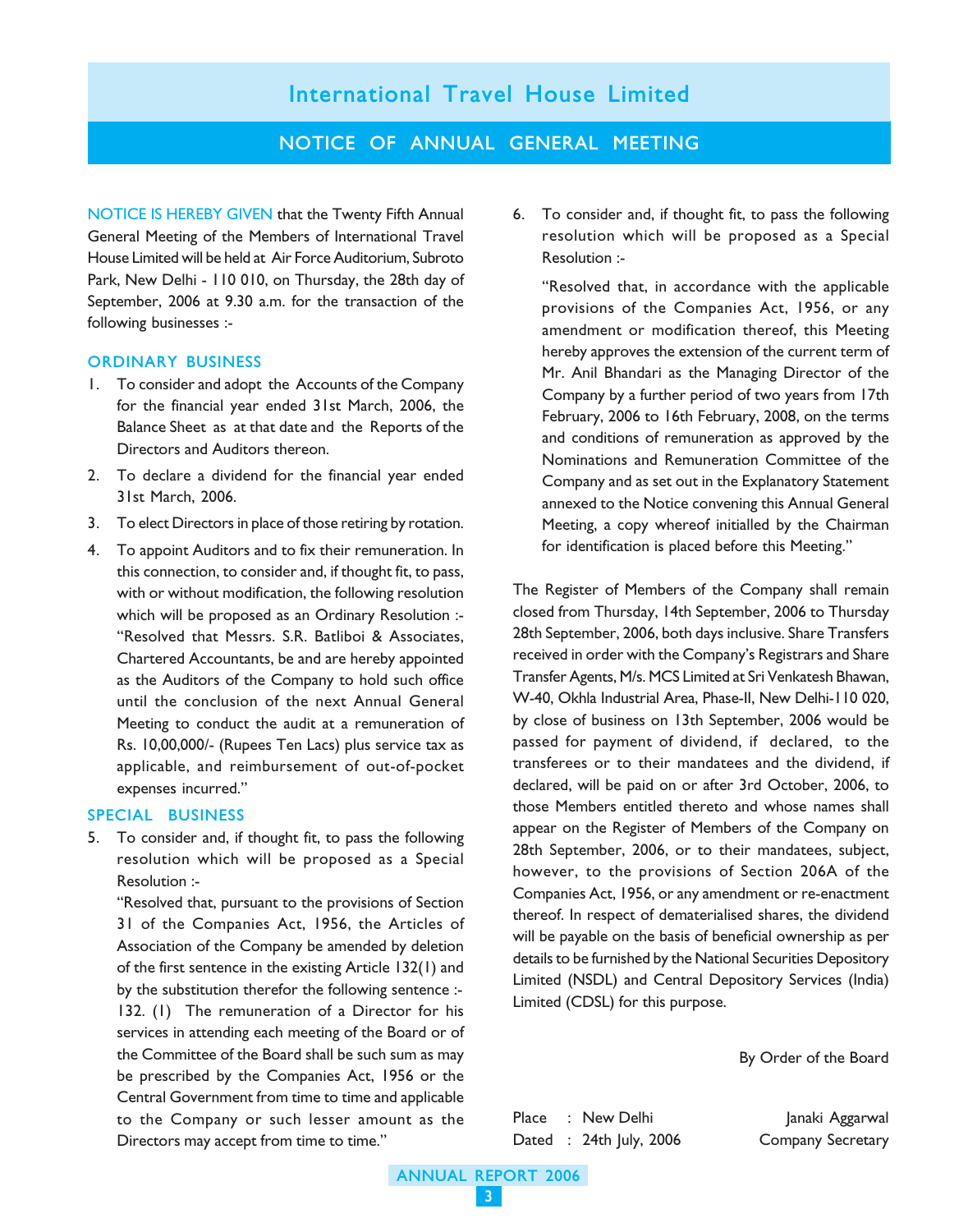#### NOTICE OF ANNUAL GENERAL MEETING

#### NOTES :

- 1. A Member entitled to attend and vote at the Annual General Meeting may appoint a proxy to attend and vote on a poll on his behalf. A proxy need not be a Member of the Company. Proxies, in order to be effective, must be received at the Registered Office of the Company, not less than forty-eight hours before the commencement of the Annual General Meeting i.e. by 9.30 a.m. on 26th September, 2006.
- 2. Corporate Members are requested to send to the Registered Office of the Company, a duly certified copy of the Board Resolution pursuant to Section 187 of the Companies Act, 1956, authorising their representative to attend and vote at the Annual General Meeting.
- 3. Explanatory Statement pursuant to Section 173 of the Companies Act, 1956, relating to the Special Business to be transacted at the Annual General Meeting is annexed.
- 4. In accordance with the provisions of Article 143 of the Articles of Association of the Company, Mr. S.S.H. Rehman, Mr. Anil Rajput and Mr. Nakul Anand will retire by rotation at the Annual General Meeting and being eligible, offer themselves for reelection. Mr. Anand holds 100 shares in the Company as a joint holder. Mr. Rehman and Mr. Rajput do not hold any shares in the Company.
- 5. Additional information, pursuant to Clause 49 of the Listing Agreement with Stock Exchanges, on Directors recommended by the Board of Directors for appointment/re-appointment at the Annual General Meeting is appearing in the Report and Accounts.
- 6. Members are requested to bring their admission slips alongwith copy of the Report and Accounts to the Annual General Meeting.
- 7. Members holding shares in the certificate form are requested to notify/send the following to M/s. MCS Limited to facilitate better servicing :
	- i) any change in their address / mandate / bank details,
	- ii) particulars of their bank account, in case the same have not been furnished earlier, and
	- iii) share certificates held in multiple accounts in identical names or joint accounts in the same order of names, for consolidation of such shareholdings into a single account.
- 8. Members are advised that bank details and addresses as furnished by them or by NSDL/CDSL to the Company, for shares held in the certificate form and in the dematerialised form respectively, will be printed on their dividend warrant(s) as a measure of protection against fraudulent encashment.
- 9. Dividend for the financial year ended 31st March, 1999, which remains unpaid or unclaimed, will be due for transfer to the Investor Education and Protection Fund of the Central Government ('IEPF') in the month of November, 2006, pursuant to the provisions of Section 205A of the Companies Act, 1956.

Members who have not encashed their dividend warrant(s) for the financial year ended 31st March, 1999, or any subsequent financial year(s), are requested to lodge their claims with the Company. In respect of dividend for the financial year ended 31st March, 1999, it will not be possible to entertain claims which are received by the Company after 7th November, 2006. Members are advised that in terms of the provisions of Section 205C of the Companies Act, 1956, once unclaimed dividend is transferred to IEPF, no claim shall lie in respect thereof.

10. Members who hold shares in the certificate form and wish to make/change nomination in respect of their shareholding in the Company, as permitted under Section 109A of the Companies Act, 1956, may submit to M/s. MCS Limited the prescribed Form 2B.

#### EXPLANATORY STATEMENT

Annexed to the Notice convening the Twenty Fifth Annual General Meeting to be held on Thursday, 28th September, 2006.

#### Item 5

The existing Article 132(1) of the Articles of Association of your Company, inter alia, provides that the remuneration of a Director for his services shall be the sum of Rs. 1,000/- for each meeting of the Board or the Committee of the Board attended by him or any lesser sum as may be accepted by the Directors from time to time. However, the Central Government had prescribed maximum sitting fee of Rs. 20,000/- payable by the Company of your size for each meeting of the Board of Directors or a Committee thereof.

At present, your Company does not pay sitting fees to the Directors but in order to have parity with the Rules prescribed by the Central Government, it is now proposed to alter Article 132(1) of Articles of Association of the Company.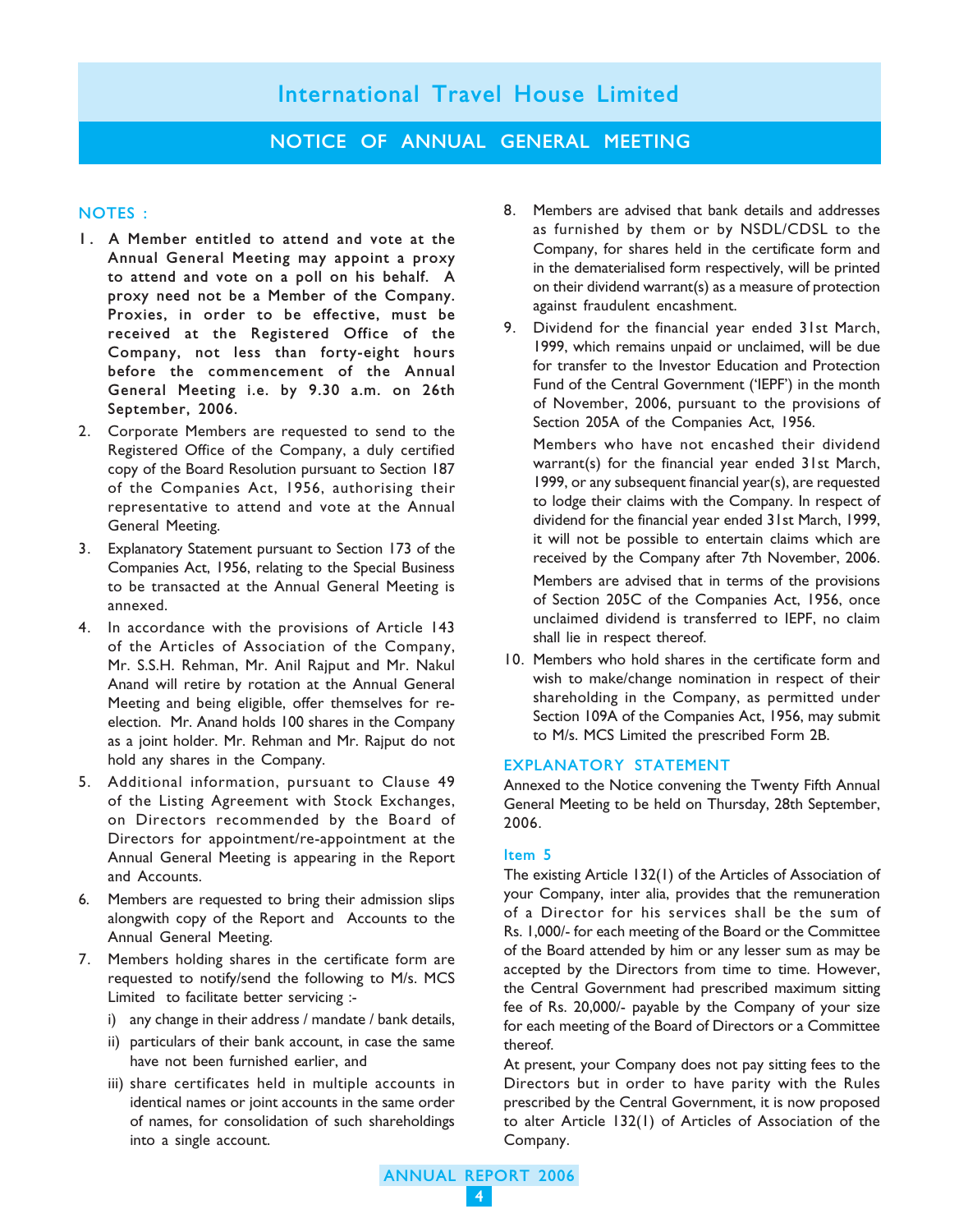#### NOTICE OF ANNUAL GENERAL MEETING

All the Directors of your Company are interested in this resolution.

The Board recommends this Special Resolution for your approval.

A copy of the Articles of Association of the Company together with the proposed changes will be available for inspection by the members at the Registered Office of the Company between 11.00 a.m. and 1.00 p.m. during working days up to the date of this Meeting.

#### Item 6

The Board of Directors of the Company (the Board) at its meeting held on 24th January, 2006, extended, subject to your approval in pursuance of Schedule XIII and other applicable provisions of the Companies Act, 1956 (the Act), the current term of Mr. Anil Bhandari, Managing Director of the Company, by a further period of two years from 17th February, 2006 to 16th February, 2008.

The Nominations and Remuneration Committee of the Company by its resolution dated 24th January, 2006, has approved the following remuneration for Mr. Bhandari, as the Managing Director for the said period:

- (I) Consolidated Salary Rs. 1,25,000/- per month.
- (II) Supplementary Allowance Rs. 30,000/- per month.
- (III) Performance Bonus Not exceeding 25% of the Consolidated Salary, payable annually, for each financial year, as may be determined by the Nominations and Remuneration Committee.
- (IV) House Rent Allowance Rs. 45,000/- per month.
- (V) Perquisites In addition to the aforesaid Consolidated Salary, Supplementary Allowance, Performance Bonus and House Rent Allowance, Mr. Anil Bhandari shall be entitled to perquisites like, reimbursement of gas, electricity, water and medicals, leave travel concession for self and family, club fees, personal accident insurance etc., in accordance with the Rules of the Company, the monetary value of such perquisites being limited to Rs. 4,00,000/- per annum for the purpose of which limit perquisites shall be evaluated as per Income Tax Rules, wherever applicable and in the absence of any such Rule, perquisites shall be evaluated at actual cost. However, the following shall not be included in the aforesaid perquisite limit :-
- (a) Contributions to Provident Fund and Superannuation Fund upto 27% of the Consolidated Salary and contribution to Gratuity Fund up to 8.33% of the Consolidated Salary or up to such other limit as may be prescribed under the Income-tax Act, 1961 and

the Rules made thereunder, for this purpose.

- (b) Use of Company car for official purposes and telephone at residence (including payment for local calls and long distance official calls).
- (c) Encashment of unavailed leave as per the Rules of the Company at the time of retirement/cessation of service. The above remuneration shall also be the Minimum Remuneration payable to Mr. Anil Bhandari as Managing Director of the Company.

#### Other Information

The performance of Hotel & Tourism industry of which your Company is a part, has witnessed further recovery with significant growth in domestic and international movements, as well as stepping up of infrastructural development and is poised to do well in the current year in view of the good economic conditions. During the financial year ended 31st March, 2005, the income from services rendered increased to Rs. 469.03 lacs from Rs. 381.21 lacs in the previous year. The long term prospects of this industry are very attractive. Mr. Bhandari has long experience of over 34 years in the Hotel & Tourism industry. He worked at various positions and functions in India Tourism Development Corporation Limited (ITDC) and before joining your Company he was the Chairman & Managing Director of ITDC. Mr. Bhandari has been the Managing Director of your Company since 1999.

The proposed remuneration payable to Mr. Bhandari is quite moderate compared to remuneration being paid at his level in the travel industry and the same is in conformity with Schedule XIII to the Act.

Last two years had been challenging years for travel and tourism industry with reduced agency commission by the Airlines. Though the Profit before Taxation of the Company for the year ended 31st March, 2005 was Rs. 7.30 crores, the same was inadequate in terms of Section 349 and 350 of the Act. However, the performance of the Company during the financial year 2005-06 has improved. Various initiatives taken by the Government of India to promote tourism indicate a favourable growth prospect in the years to come. None of the Directors of your Company, other than Mr. Bhandari, is interested in this Resolution.

The Board recommends this Special Resolution for your approval.

By Order of the Board

Place : New Delhi Janaki Aggarwal Dated : 24th July, 2006 Company Secretary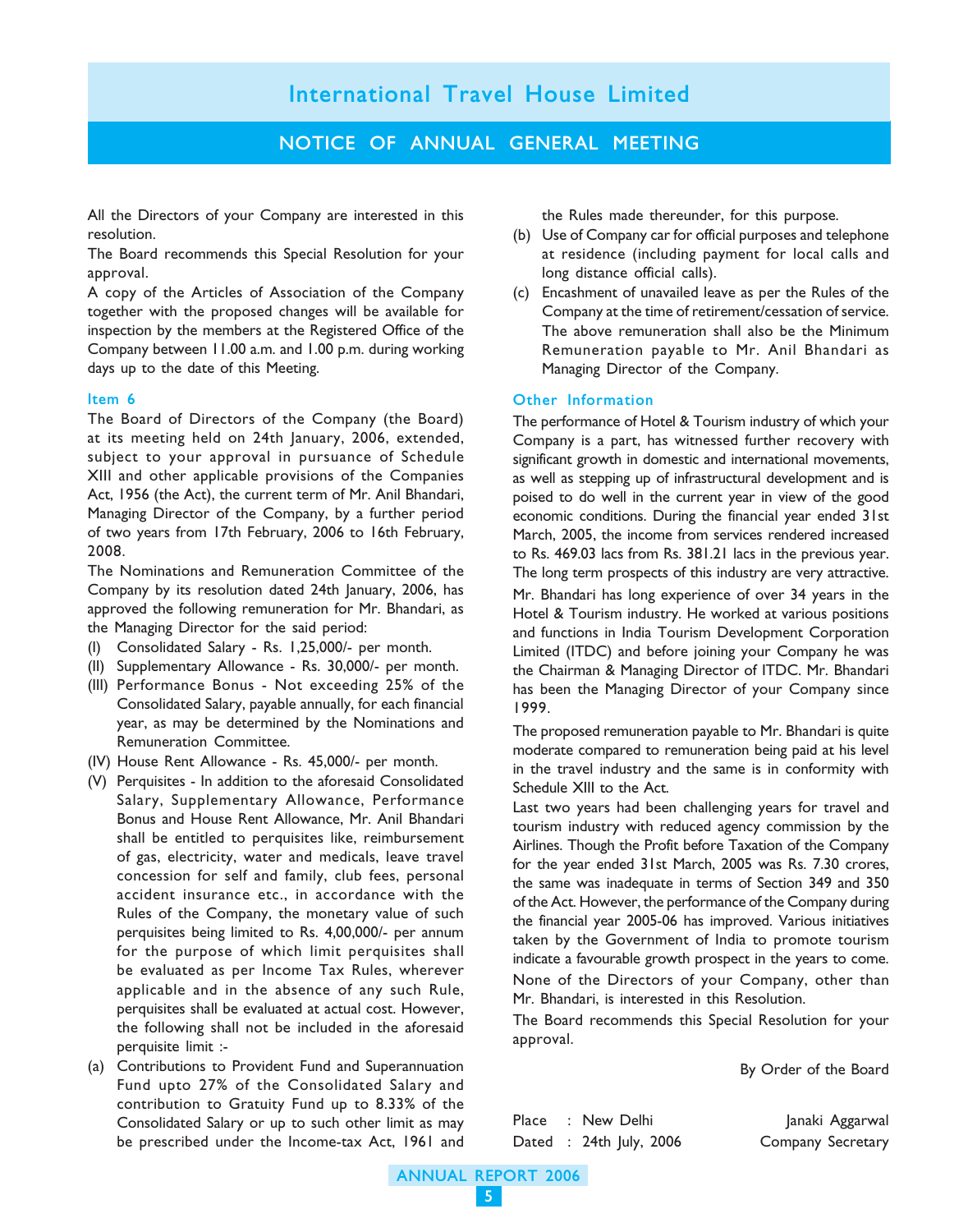#### YOUR DIRECTORS

#### S. S. H. Rehman

S. S. H. Rehman has been a Non-Executive Director of the Company since 9th March, 1992 and was appointed Chairman of the Company on 4th November, 1997. He is also an Executive Director on the Board of ITC Limited.

Rehman was educated at Osmania University in Hyderabad and began his career with the Indian Army. In 1975, he moved over to the hospitality industry and joined ITC Limited in 1979. At ITC - Welcomgroup, he has been General Manager of its premier hotels across India as also its Regional Director, Vice President - Operations and President.

Rehman is associated with several Travel Trade organisations and he has been recognised through many awards and citations. As a part of tourism business for over 31 years, he has been associated with various tourism bodies such as World Travel and Tourism Council (WTTC), and the Chairman of the Tourism Committee at Assocham and the Confederation of Indian Industries (CII). Rehman is also a member of tourism task force in the Prime Minister's Reconstruction Plan for the State of Jammu & Kashmir.

#### Other Directorships

| Name of the Company                                            | <b>Position</b>           |
|----------------------------------------------------------------|---------------------------|
| Landbase India Limited                                         | Chairman & Director       |
| Gujarat Hotels Limited                                         | Chairman & Director       |
| Fortune Park Hotels Limited                                    | Chairman & Director       |
| Srinivasa Resorts Limited                                      | Vice Chairman & Director  |
| <b>ITC</b> Limited                                             | <b>Executive Director</b> |
| Maharaja Heritage Resorts Limited                              | Director                  |
| Tourism Finance Corporation of<br>India Limited                | Director                  |
| Mumbai International Convention<br>& Exhibition Centre Limited | Director                  |

#### Anil Bhandari

Anil Bhandari was appointed as an Executive Director of the Company on 1st December, 1998 and became the Managing Director on 21st April, 1999 and is continuing in the said position. He holds Diploma in Hotel Management, Catering & Nutrition, C.H.A. (U.S.A.) and MHCIMA (U.K.). He has rich experience of over 34 years with the Hotel and Tourism Industry. He worked at various positions and functions in Indian Tourism Development Corporation Limited (ITDC) from 1969 to 1986. He joined Hotel Corporation of India as Managing Director and assumed the office of Chairman & Managing Director of ITDC in 1992 and continued the dual portfolio in both the organisations till 1994. He also continued as the Chairman & Managing Director of ITDC till 1997. He joined ITC Limited as an Advisor, Travel & Tourism in the year 1998. Bhandari serves on the Executive Committees of some of India's premier trade and industry bodies such as FICCI, PHDCCI, member Industry Council and Proxy Director of PATA, member of WTTC and ACTE.

#### Other Directorships

| Name of the Company    | <b>Position</b> |
|------------------------|-----------------|
| Landbase India Limited | Director        |
| Appu Hotels Limited    | Director        |

#### Other Committee Memberships

| Name of the Company    | $\blacksquare$ Committee | <b>Position</b> |
|------------------------|--------------------------|-----------------|
| Landbase India Limited | Audit Committee   Member |                 |
| Appu Hotels Limited    | Audit Committee   Member |                 |

#### Nakul Anand

Nakul Anand was appointed as a Non-Executive Director of the Company on 6th January, 1998. Anand is an Economics Honours graduate from Delhi University. He joined ITC Limited in its Hotels Division as a management trainee in the year 1978. Since then he has held various positions in ITC - Welcomgroup's prestigious hotels including that of General Manager of the flagship hotel, ITC Hotel Maurya Sheraton & Towers. He is currently the Divisional Chief Executive of Hotels Division of ITC Limited.

Anand is widely recognised for excellent man-management and team building abilities and for infusing the spirit of action and result oriented work culture. A firm believer of value based strategies, he has created a unique quality control model of operational excellence. He has won a number of awards for excellence including General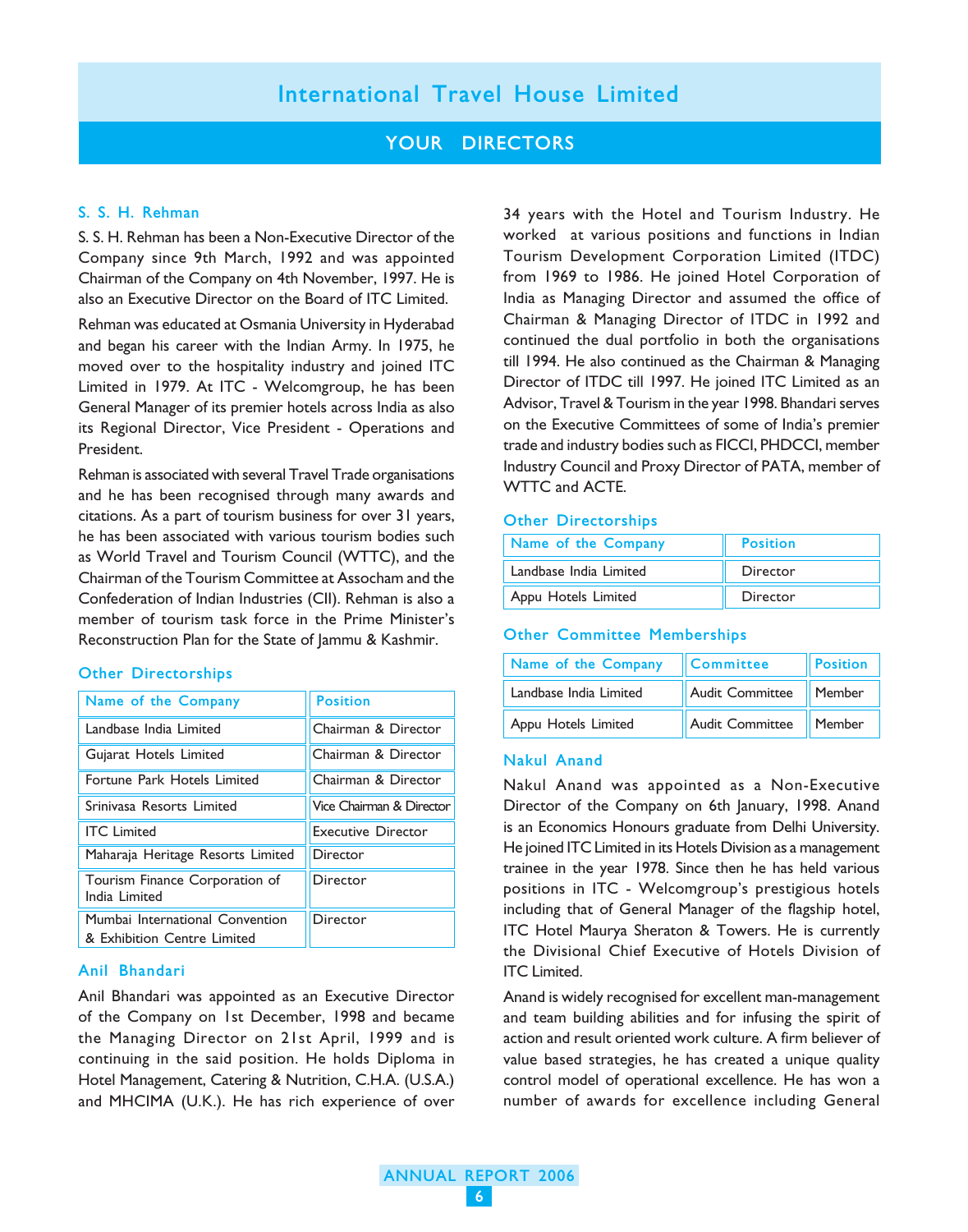### YOUR DIRECTORS

Manager of the Year among General Managers worldwide, the Green Hotelier, to name a few.

#### Other Directorships

| Name of the Company               | <b>Position</b>     |
|-----------------------------------|---------------------|
| Gujarat Hotels Limited            | Director            |
| Srinivasa Resorts Limited         | Director            |
| Fortune Park Hotels Limited       | Director            |
| Bay Islands Hotels Limited        | Director            |
| Maharaja Heritage Resorts Limited | Director            |
| Adayar Gate Hotels Limited        | Director            |
| Landbase India Limited            | Additional Director |

#### Other Committee Memberships

| Name of the Company    | Committee                               | <b>Position</b> |
|------------------------|-----------------------------------------|-----------------|
| Gujarat Hotels Limited | Investor Services   Member<br>Committee |                 |

#### Anil Rajput

Anil Rajput was appointed as a Non-Executive Director of the Company on 29th May, 2000. He is an MBA from Delhi University and joined ITC in 1976 in the finance function. Since then he has held various positions in ITC - Welcomgroup and now is the Vice President (Corporate Affairs) of the Company. He has been associated with the hospitality industry for the last 30 years and served International Travel House Limited from 1983 to 1989. During his tenure, the network of the Company expanded from two locations to multi locations. He does not hold directorship or committee membership of any other company.

#### H. P. Ranina

H. P. Ranina was appointed as a Non-Executive Director of the Company on 1st August, 1983 and is an Independent director on the Board. He is a Chartered Accountant and Advocate by qualification and is currently practising as an Attorney, having specialisation in Taxation, Corporate and Foreign Exchange Laws of India. He wrote his first book on Income tax at the age of 25 and, thereafter, he has authored several publications. He is a prolific writer, having written more than 2000 articles. He was appointed by the Government of India as a Member of a Committee of Experts to draft a new Income-tax Law. He has addressed more than 500 professional seminars on Taxation and Economics, Foreign Exchange Regulation Law, both in India and abroad.

Ranina is the recipient of the "Outstanding Young Person's Award" both at the State and National levels from the Jaycees. He has also been bestowed the "Economic Analyst Par Excellence" Award by Rotary International. He was nominated by the Government of India as a Director on the Central Board of Reserve Bank of India from 27th November, 2000. He is the Chairman of the Inspection and Audit Committee of the Reserve Bank of India.

#### Other Directorships

| Name of the Company      | <b>Position</b> |
|--------------------------|-----------------|
| Pennwalt Limited         | Director        |
| Zenith Computers Limited | Director        |

#### Other Committee Memberships

| Name of the Company   | Committee                            | Position |
|-----------------------|--------------------------------------|----------|
| Reserve Bank of India | Audit and<br>Inspection<br>Committee | Chairman |

#### S. C. Sekhar

S. C. Sekhar was appointed as a Non-Executive Director of the Company on 6th January, 1998. A Science graduate from Delhi University and a fellow member of the Institute of Chartered Accountants of India, Sekhar joined ITC Limited in its Hotels Division in the year 1978. During these 28 years, he has held various positions in the finance function besides working as Executive Assistant to Chairman of ITC's Hotels Division. In 1992, he took over as Head of Finance and was subsequently promoted as Executive Vice-President with Finance, Treasury, Audit, Legal and Information Technology under his span of control. He is currently the Senior Executive Vice President (Projects, Growth & Development) of Hotels Division of ITC Limited and Managing Director of Landbase India Limited.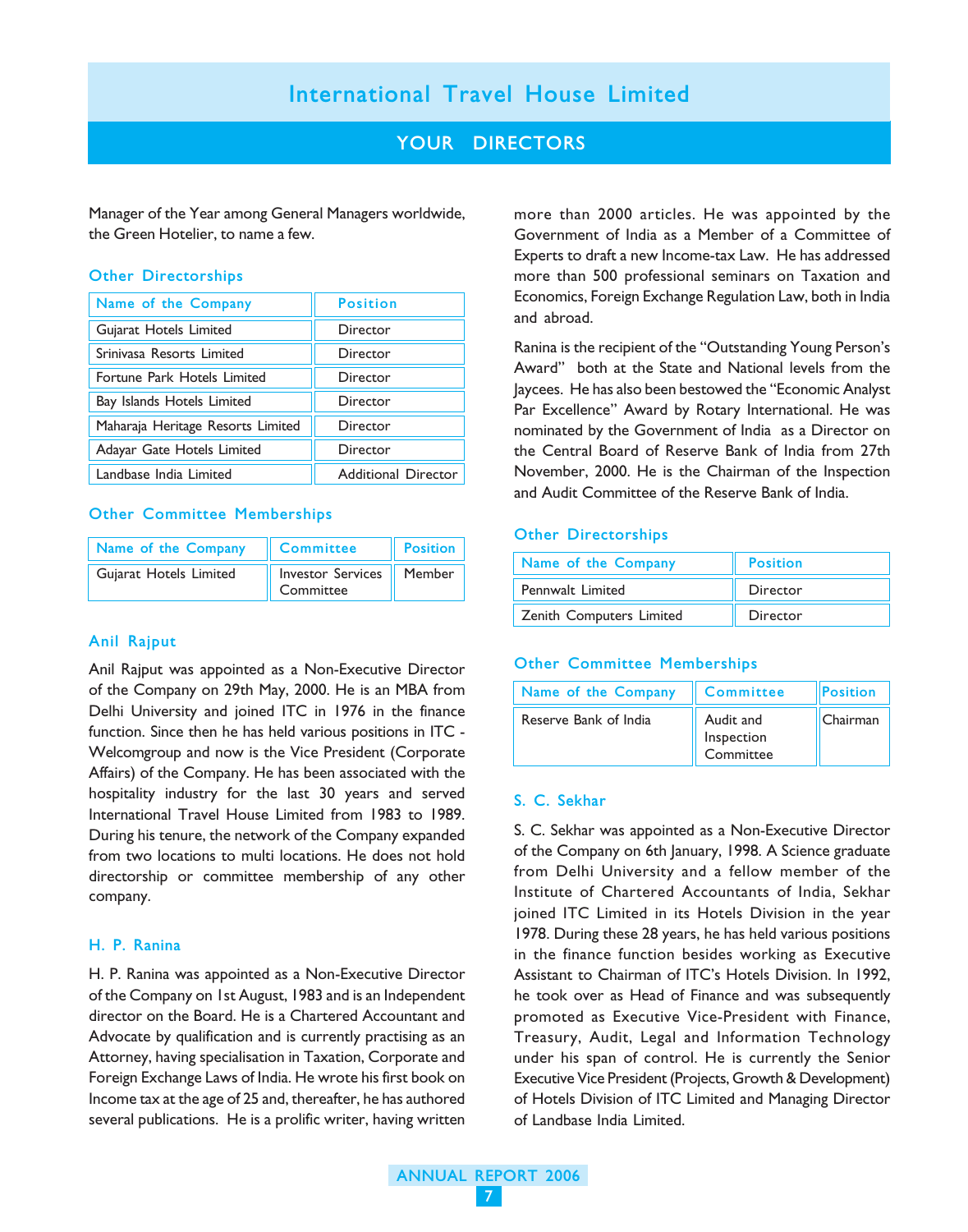### YOUR DIRECTORS

#### Other Directorships

| Name of the Company               | <b>Position</b>   |
|-----------------------------------|-------------------|
| Landbase India Limited            | Managing Director |
| Srinivasa Resorts Limited         | Director          |
| Gujarat Hotels Limited            | Director          |
| Fortune Park Hotels Limited       | Director          |
| Bay Islands Hotels Limited        | Director          |
| Maharaja Heritage Resorts Limited | Director          |
| Adayar Gate Hotels Limited        | Director          |
| CLI3L e-Services Limited          | Director          |

#### Other Committee Memberships

| Name of the Company        | <b>Committee</b>                      | Position |
|----------------------------|---------------------------------------|----------|
| Srinivasa Resorts Limited  | <b>Audit Committee</b>                | Chairman |
| Gujarat Hotels Limited     | <b>Investor Services</b><br>Committee | Chairman |
| Gujarat Hotels Limited     | <b>Audit Committee</b>                | Member   |
| Adayar Gate Hotels Limited | <b>Audit Committee</b>                | Member   |
| CLI3L e-Services Limited   | <b>Audit Committee</b>                | Member   |

#### K. L. Thapar

K. L. Thapar was appointed as an Independent Non-Executive Director of the Company on 9th March, 2004. He is the former Principal Advisor and Secretary to the Government of India in the Planning Commission and is presently the Chairman of the Asian Institute of Transport Development. The Institute is an acknowledged centre of excellence for research and studies in the infrastructure sector with a special consultative status with the United Nations.

Thapar has wide ranging experience spanning over four decades in policy formulation, planning, investment and management of infrastructure at national and international levels. He has chaired and served on several commissions and committees set up by the government and international bodies. He is the author of well known report that led to the liberalisation of the hotel and tourism industry in the country.

As adviser and consultant to international institutions such as United Nations, World Bank, Asian Development Bank, he has served in a number of countries. He holds a master's degree in Humanities and is an alumni of professional institutions like Economic Development Institute of the World Bank, British Staff College etc. He does not hold directorship or committee membership of any other company.

#### O. P. Vaish

O. P. Vaish was appointed as an Independent Non-Executive Director of the Company on 28th March, 2002. He is a Senior Advocate and founder of the law firm, 'Vaish Associates'. He served the Indian Revenue Service and had been Chief (Taxation Division) of the Federation of Indian Chambers of Commerce and Industry for 8 years. He was President of PHD Chamber of Commerce and Industry & International Fiscal Association, Member of the local Advisory Board of Bank of America, Executive Committee of ASSOCHAM, Board of Directors of Rotary International, Board of Trustees of Rotary International. Currently he is a member of FICCI Executive Committee & Finance Committee of Rotary International.

#### Other Directorships

| Name of the Company                         | <b>Position</b> |
|---------------------------------------------|-----------------|
| Noida Power Company Limited                 | Director        |
| <b>PNB Finance &amp; Industries Limited</b> | Director        |
| The India Thermit Corporation<br>Limited    | Director        |
| Indo Rama Synthetics (India) Limited        | Director        |
| Godfrey Philips India Limited               | Director        |

#### Other Committee Memberships

| Name of the Company Committee    |                          | Position |
|----------------------------------|--------------------------|----------|
| Godfrey Philips India<br>Limited | Audit Committee Chairman |          |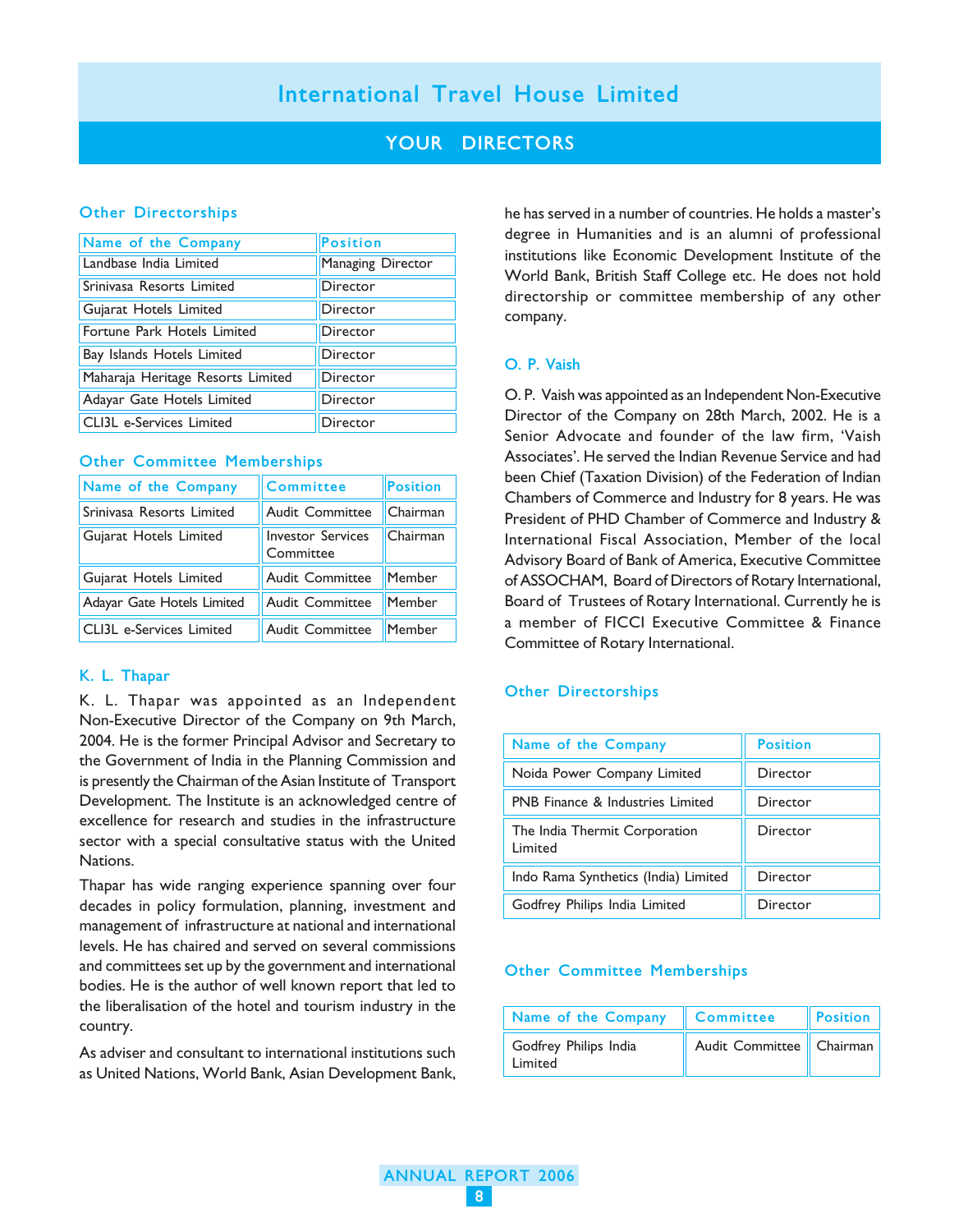#### REPORT ON CORPORATE GOVERNANCE

The Directors present the Company's Report on Corporate Governance.

#### THE COMPANY'S GOVERNANCE PHILOSOPHY

The Company firmly believes in good Corporate Governance and has made it a practice and a continuous process of development right across the Company. The Company's philosophy on Corporate Governance envisages the attainment of high level of transparency and accountability in the functioning of the Company and conduct of business and places due emphasis on regulatory compliance. It has empowered the Executive Management to take decisions with regard to day to day operations and has also created checks and balances that such decisions are taken with care and responsibility to meet shareholders' aspirations and societal expectations.

The Company's Corporate Philosophy is focussed on its people who are its most important asset and values its employees' integrity, creativity, ability, judgement and opinions who in turn demonstrate the highest ethical standards and responsibility towards the shareholders. This has helped the Company to take rapid strides in its pursuit for excellence.

The Company is committed to enhance shareholder value in a fair and transparent manner and has been in the forefront for bench marking itself with the best business practices globally.

#### The Governance Structure

The practice of Corporate Governance in the Company is at three inter linked levels :

- i. Strategic supervision by the Board of Directors
- ii. Strategic management by the Corporate Management Committee
- iii. Executive management by the Functional Heads under the overall guidance and direction of the Managing Director.

This three-tier structure enables the Board of Directors to carry out the task of strategic supervision as trustees of Shareholders, unencumbered by the task of strategic management, in a manner that imparts objectivity and secures sharpened accountability from the management. Similarly, the Corporate Management Committee can engage in the task of strategic management of the Company as a whole, leaving the task of day-to-day executive management with the empowered Functional

Heads under the overall guidance and direction of the Managing Director.

#### Board of Directors

In terms of the Company's Corporate Governance Policy, all statutory and other significant and material information are placed before the Board to enable it to discharge its responsibility of strategic supervision of the Company as trustees of the Shareholders.

#### Composition

The composition of the Board of Directors of the Company is balanced, comprising Executive and Non-Executive Directors, the latter including independent professionals. The present strength of the Board of Directors of the Company is eight, of which one is an Executive Director.

| Category                                | No. of<br><b>Directors</b> | Percentage to<br>total no. of<br><b>Directors</b> |
|-----------------------------------------|----------------------------|---------------------------------------------------|
| Executive<br>Director                   |                            | 11%                                               |
| Non-Executive<br>Independent Directors  |                            | 33%                                               |
| Other<br><b>Non-Executive Directors</b> |                            | 56%                                               |
| Total                                   |                            | 100%                                              |

Composition of the Board of Directors as on 31st March, 2006

Note : Mr. Y. C. Deveshwar ceased to be a director effective 5th May, 2006.

#### Meetings and Attendance

During the year under review, the Board Meetings were held on the following dates :

| SI.<br>No.   | Date                 | <b>Board</b><br><b>Strength</b> | No. of<br><b>Directors</b><br>present |
|--------------|----------------------|---------------------------------|---------------------------------------|
|              | 13th May, 2005       | 9                               |                                       |
| $\mathbf{2}$ | 1st July, 2005       | 9                               |                                       |
| 3            | 22nd July, 2005      | 9                               |                                       |
| 4            | 12th September, 2005 | 9                               | 8                                     |
| 5            | 27th October, 2005   | 9                               | 6                                     |
| 6            | 24th January, 2006   | 9                               | 8                                     |
|              | 31st March, 2006     |                                 |                                       |

ANNUAL REPORT 2006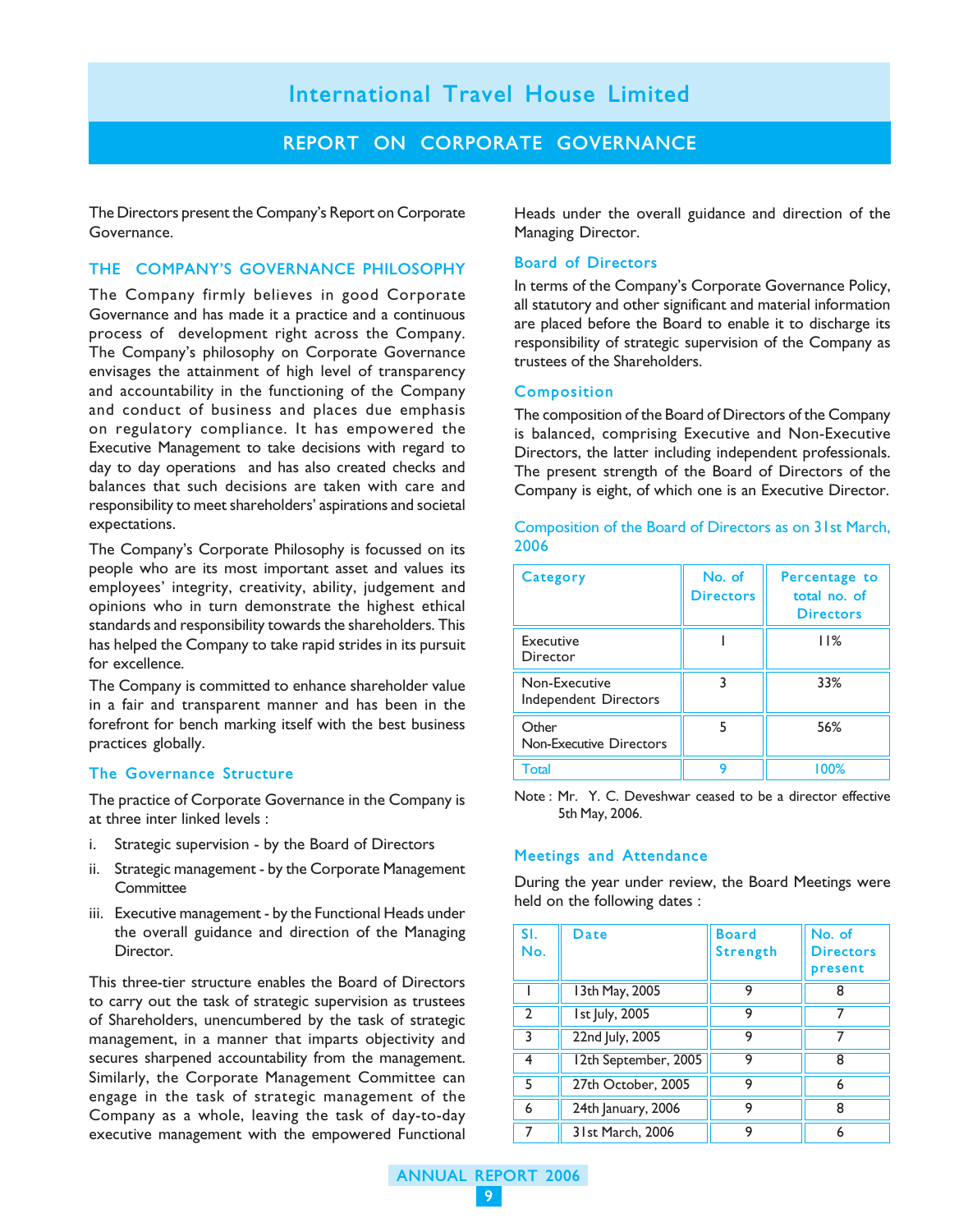### REPORT ON CORPORATE GOVERNANCE

The composition of Board as on 31st March, 2006 and the attendance at the Board Meetings during the financial year and the last Annual General Meeting as also number of other Directorships and Committee Memberships are given below:

| SI.<br>No.     | Name of<br><b>Director</b> | Category<br>of Director               | No. of<br><b>Board</b><br><b>Meetings</b><br>attended | <b>Attendance</b><br>at last<br><b>AGM</b> | No. of<br>other<br>Directorships* | No. of other<br>Committee<br>Memberships/<br>Chairmanships** |
|----------------|----------------------------|---------------------------------------|-------------------------------------------------------|--------------------------------------------|-----------------------------------|--------------------------------------------------------------|
|                | S. S. H. Rehman            | Chairman &<br>Non-Executive Director  | 7                                                     | Yes                                        | 8                                 | Nil                                                          |
| $\overline{2}$ | Y. C. Deveshwar            | Non- Executive Director               | Nil                                                   | <b>No</b>                                  | $\overline{4}$                    | Nil                                                          |
| 3              | K. L. Thapar               | Non-Executive<br>Independent Director | 7                                                     | Yes                                        | Nil                               | Nil                                                          |
| $\overline{4}$ | H. P. Ranina               | Non-Executive<br>Independent Director | 5                                                     | Yes                                        | $\overline{2}$                    | as Chairman                                                  |
| 5              | O.P. Vaish                 | Non-Executive<br>Independent Director | 5                                                     | <b>No</b>                                  | 5                                 | as Chairman                                                  |
| 6              | Nakul Anand                | Non- Executive Director               | 6                                                     | Yes                                        | 7                                 |                                                              |
| 7              | S. C. Sekhar               | Non-Executive<br>Director             | 7                                                     | Yes                                        | 8                                 | 5 (including 2<br>as Chairman)                               |
| 8              | Anil Rajput                | Non- Executive Director               | 6                                                     | Yes                                        | Nil                               | Nil                                                          |
| 9              | Anil Bhandari              | Managing Director                     | 7                                                     | Yes                                        | $\overline{2}$                    | 2                                                            |

Excludes Directorships in Private Limited Companies, Foreign Companies, Memberships of Managing Committees of various Chambers/ Bodies and Alternate Directorships.

\*\* Represents Memberships/Chairmanships of Audit Committees and Investors Grievance Committee.

Note: Mr. Y. C. Deveshwar ceased to be a director effective 5th May, 2006.

#### COMMITTEES OF THE BOARD

The Board of Directors has constituted three Committees of the Board - the Audit Committee, the Investor Services Committee and The Nominations & Remuneration Committee. The role and composition of these Committees, including the number of the meetings held and the related attendance, is as follows :

#### A. AUDIT COMMITTEE

The Audit Committee of the Board, inter alia, provides reassurance to the Board on the existence of an effective internal control environment that ensures:

- efficiency and effectiveness of the operations.
- safeguarding of assets.
- reliability of financial and other management information.
- compliance with relevant national laws and regulations.

The Audit Committee is empowered , pursuant to its terms of reference, inter alia, to:

- investigate or direct to be investigated any activity within its terms of reference or any activity which impinges on the overall objectives of the Committee and to call for any document or seek information from any employee;
- $\bullet$  obtain outside legal or other independent professional advice and to secure the attendance of outside professionals, if considered necessary.

The role of the Committee includes the following:

- Overseeing the Company's financial reporting process and the disclosure of its financial information to ensure that the financial statements are correct, sufficient and credible;
- Recommending the appointment and removal of external auditors, fixation of audit fee and approval of payment for any other services;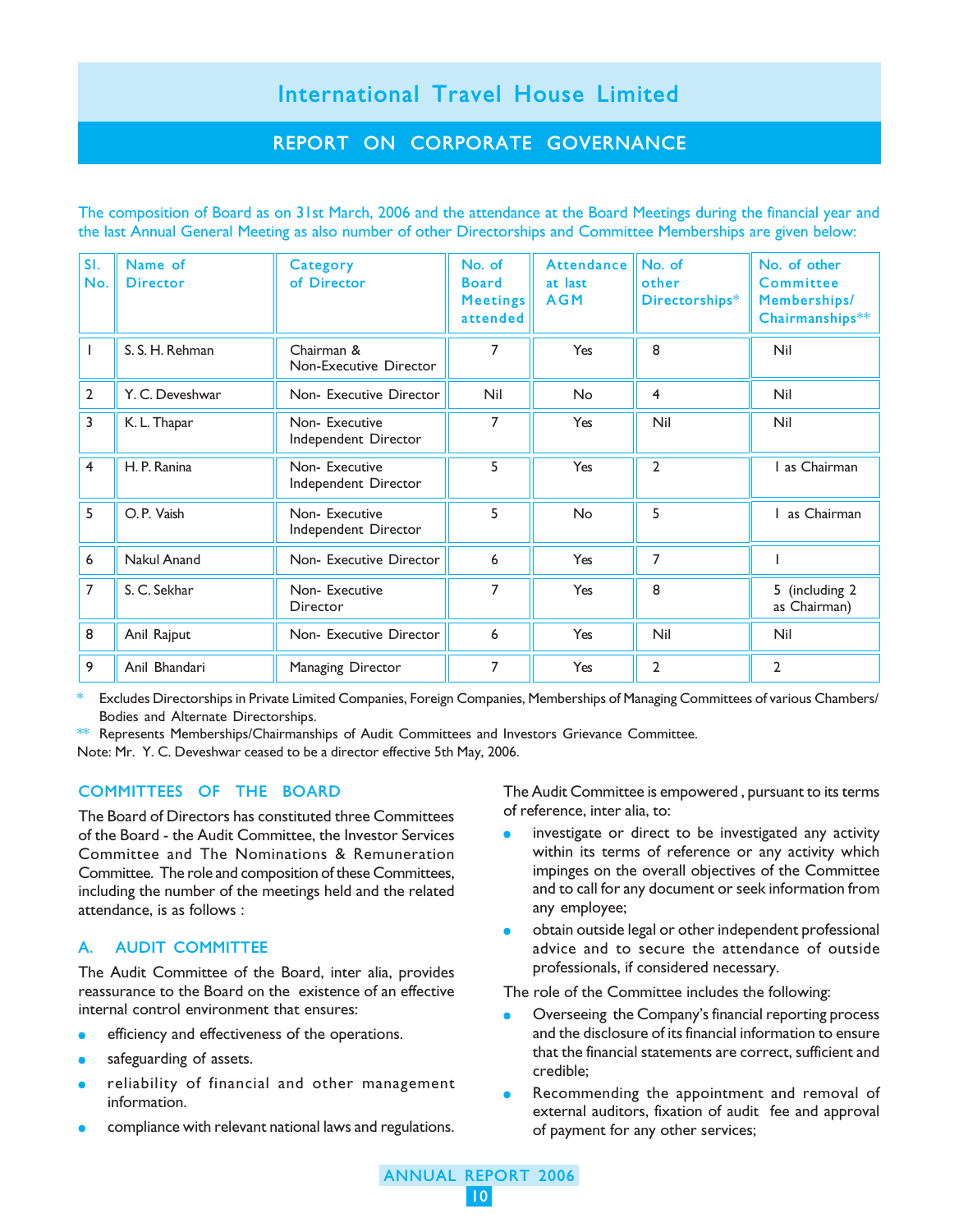#### REPORT ON CORPORATE GOVERNANCE

- Reviewing with the management the annual financial statements before submission to the Board, focussing primarily on;
	- Any changes in accounting policies and practices
	- Major accounting entries based on exercise of judgment by management
	- Qualifications in the draft audit report
	- Significant adjustments arising out of audit
	- The going concern assumption
	- Compliance with accounting standards
	- Compliance with Stock Exchanges and legal requirements concerning financial statements
	- Any related party transactions
- Reviewing with the management, external and internal auditors, the adequacy of internal control systems;
- Reviewing the adequacy of the internal audit function, including the structure of internal audit department, staffing and seniority of the official heading the department, reporting structure, coverage and frequency of internal audit;
- Discussion with internal auditors on any significant findings and follow up thereon;
- Reviewing the findings of any internal investigation by the internal auditors into matters where there is suspected fraud or irregularity or a failure of internal control systems of a material nature and reporting the matter to the Board;
- Discussion with external auditors before the audit commences, on nature and scope of audit as well as have post audit discussions to ascertain any area of concern;
- Reviewing the Company's financial and risk management policies;
- Looking into the reasons for substantial defaults, if any, in the payment to the depositors, debentureholders, shareholders (in case of non payment of declared dividends) and creditors;
- Considering such other matters as may be required by the Board;
- Reviewing any other areas which may be specified as role of the Audit Committee under the Listing Agreement, Companies Act and other statutes, as amended from time to time.

#### **Composition**

The Audit Committee comprises four Non-Executive Directors, with three of them being Independent Directors. The Chairman of the Committee is a Non-Executive Independent Director. The Managing Director, the Chief Financial Officer, the Head of Internal Audit and the representative of the Statutory Auditors are Invitees to the Audit Committee, and the Company Secretary is the Secretary to the Committee.

The names of the members of the Audit Committee, including its Chairman, are provided elsewhere in the Report and Accounts.

#### Meetings and Attendance

Details of Audit Committee Meetings held during the financial year ended 31st March, 2006

| SI.<br>No.   | Date               | Committee<br><b>Strength</b> | No. of<br><b>Members</b><br>present |
|--------------|--------------------|------------------------------|-------------------------------------|
|              | 13th May, 2005     |                              |                                     |
| $\mathbf{2}$ | 1st July, 2005     | 5                            | 5                                   |
| 3            | 21st July, 2005    |                              |                                     |
| 4            | 24th October, 2005 |                              |                                     |
| 5            | 24th January, 2006 |                              |                                     |
| 6            | 31st March, 2006   |                              |                                     |

Attendance at Audit Committee Meetings held during the financial year

| <b>Director</b> | No. of Meetings<br>attended |
|-----------------|-----------------------------|
| K. L. Thapar*   |                             |
| H. P. Ranina    |                             |
| O.P. Vaish      | 6                           |
| S.C. Sekhar     |                             |
| Anil Rajput**   |                             |

- Mr. K.L. Thapar was appointed as the Chairman of the Committee effective 24th October, 2005 in place of Mr. H.P. Ranina who continues as a Member of the Committee.
- Ceased to be a Member effective 12th September, 2005.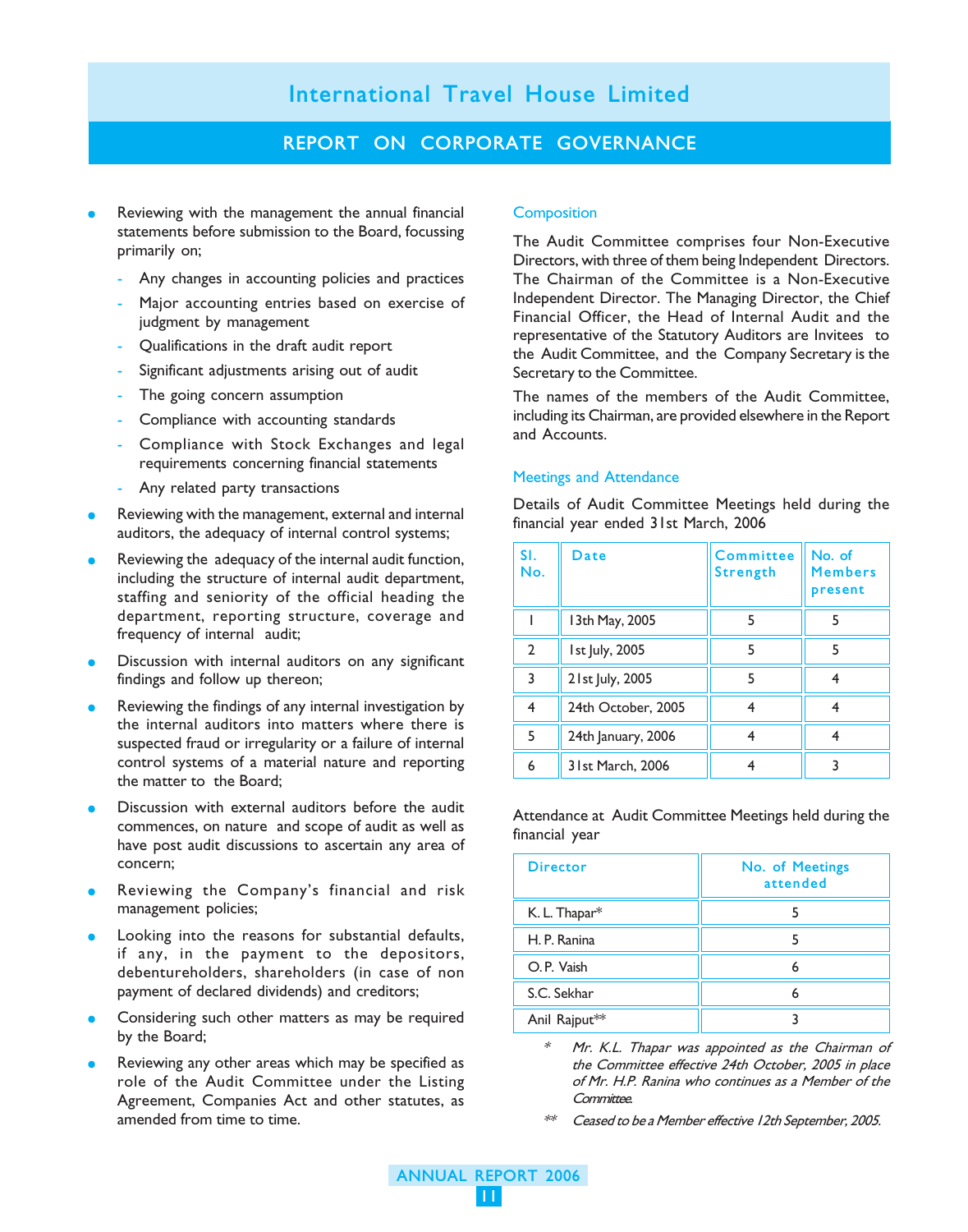#### REPORT ON CORPORATE GOVERNANCE

#### B. INVESTOR SERVICES COMMITTEE

Investor Services Committee of the Board oversees redressal of shareholder and investor grievances and approves subdivision/transmission of shares, issue of duplicate share certificates etc.

#### **Composition**

The Investor Services Committee comprises three Directors with two of them being Non-Executive Directors. The Chairman of the Committee is a Non-Executive Independent Director.

The names of the members of the Investor Services Committee, including its Chairman, are provided elsewhere in the Report and Accounts.

#### Meetings and Attendance

Details of Investor Services Committee Meetings held during the financial year ended 31st March, 2006

| SI.<br>No. | Date               | <b>Committee</b><br><b>Strength</b> | No. of<br><b>Members</b><br>present |
|------------|--------------------|-------------------------------------|-------------------------------------|
|            | 13th May, 2005     |                                     |                                     |
|            | 22nd July, 2005    |                                     |                                     |
|            | 24th October, 2005 |                                     |                                     |
|            | 24th January, 2006 |                                     |                                     |

Attendance at Investor Services Committee Meetings held during the financial year

| <b>Director</b> | No. of Meetings<br>attended |
|-----------------|-----------------------------|
| O.P. Vaish      |                             |
| S. C. Sekhar    |                             |
| Anil Bhandari   |                             |

#### C. NOMINATIONS & REMUNERATION **COMMITTEE**

The Nominations & Remuneration Committee of the Board, inter alia, recommends to the Board of Directors, the compensation terms of the Managing Director and the seniormost level of management immediately below the Managing Director. It also makes recommendations to the Board regarding top level successions and appointments viz. the membership of the Board, the Corporate Management Committee and the seniormost level of executive management one level below the Board. This Committee also functions as the Remuneration Committee in terms of Schedule XIII of the Companies Act, 1956.

#### **Composition**

The Nominations & Remuneration Committee comprises all Non-Executive Directors. The Chairman of the Company is the Chairman of this Committee.

The names of the members of the Nominations & Remuneration Committee, including its Chairman, are provided elsewhere in the Report and Accounts.

#### Meetings and Attendance

Details of Nominations & Remuneration Committee Meeting held during the financial year ended 31st March, 2006

| SI.<br>No.     | Date                 | <b>Committee</b><br><b>Strength</b> | No. of<br><b>Members</b><br>present |
|----------------|----------------------|-------------------------------------|-------------------------------------|
|                | 13th May, 2005       |                                     |                                     |
| $\mathfrak{p}$ | 12th September, 2005 | 8                                   |                                     |
| 3              | 27th October, 2005   |                                     |                                     |
| 4              | 24th January, 2006   |                                     |                                     |
| 5              | 31st March, 2006     |                                     | 6                                   |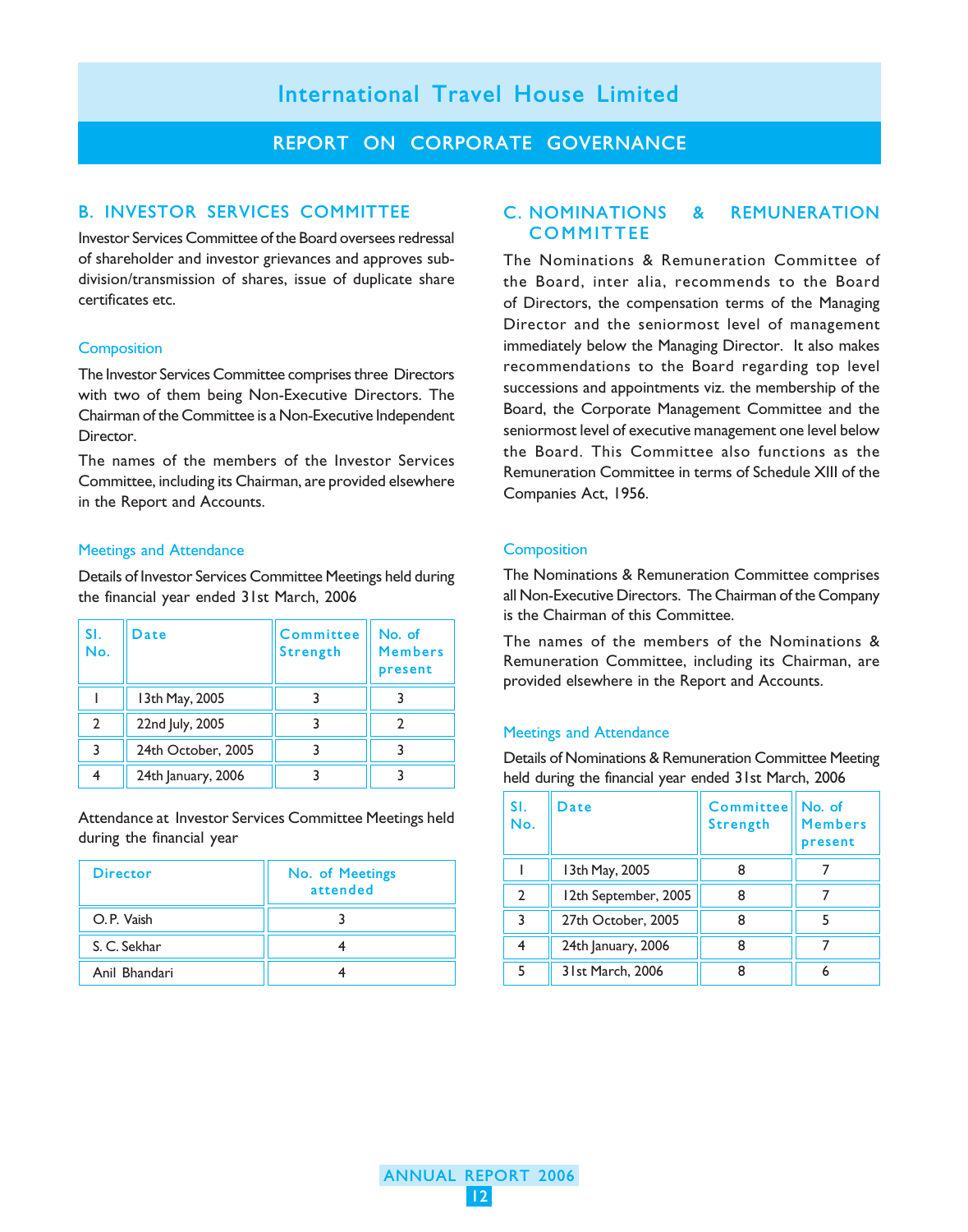### REPORT ON CORPORATE GOVERNANCE

|                                |                          |                                   |                                   |                             | (Rs. in lacs)  |
|--------------------------------|--------------------------|-----------------------------------|-----------------------------------|-----------------------------|----------------|
| <b>Director</b>                | Consolidated<br>Salary   | Supplementary<br><b>Allowance</b> | Perquisites and<br>other Benefits | Performance<br><b>Bonus</b> | Total          |
| <b>Executive Director</b>      |                          |                                   |                                   |                             |                |
| Anil Bhandari                  | 12.36                    | 3.07                              | 11.7                              | 3.09                        | 30.23          |
| <b>Non-Executive Directors</b> |                          |                                   |                                   |                             |                |
| S.S.H. Rehman                  | $\overline{\phantom{a}}$ | ۰.                                | $\overline{\phantom{a}}$          | $\overline{\phantom{a}}$    | ٠              |
| Y. C. Deveshwar                | ۰                        | ۰                                 |                                   | $\overline{\phantom{a}}$    | ۰              |
| Nakul Anand                    | ٠                        | ٠                                 | $\overline{a}$                    |                             | $\blacksquare$ |
| Anil Rajput                    | $\overline{\phantom{a}}$ | ۰.                                | $\overline{\phantom{a}}$          | $\overline{\phantom{a}}$    | ٠              |
| H. P. Ranina                   | $\blacksquare$           |                                   |                                   |                             |                |
| S. C. Sekhar                   | ٠                        | ٠                                 | $\overline{\phantom{a}}$          | $\overline{\phantom{a}}$    | ٠              |
| K. L. Thapar                   | ٠                        | ۰.                                | $\overline{\phantom{a}}$          | $\overline{\phantom{a}}$    | ٠              |
| O.P. Vaish                     | $\blacksquare$           |                                   |                                   |                             |                |

Details of Remuneration of the Directors for the financial year ended 31st March, 2006

Presently, the Company does not have a scheme for grant of stock options.

Attendance at Nominations & Remuneration Committee Meeting held during the financial year

| <b>Director</b> | No. of Meetings<br>attended |
|-----------------|-----------------------------|
| S. S. H. Rehman | 5                           |
| Y. C. Deveshwar | Nil                         |
| Nakul Anand     | 5                           |
| Anil Rajput     | 5                           |
| H. P. Ranina    | 3                           |
| S. C. Sekhar    | 5                           |
| K. L. Thapar    | 5                           |
| O.P. Vaish      | 4                           |

#### Remuneration Policy

The Company's remuneration strategy is aimed at attracting and retaining high calibre talent. The strategy,

therefore, takes into account the talent market, the remuneration trends (national and international) and the competitive requirement of the business. The remuneration policy is market-led so as to attract and retain the best talent and seeks to leverage performance in a significant manner.

#### Remuneration of Directors

The remuneration of the Managing Director is determined and recommended to the Board by the Nominations & Remuneration Committee. The recommendations of the Committee are considered and approved by the Board subject to the approval of the Shareholders and other approvals as may be necessary. The Managing Director is entitled to Performance Bonus upto a maximum of 25% of the Consolidated Salary, as may be determined by the Nominations & Remuneration Committee.

Non-Executive Directors are not paid any remuneration. No sitting fee is paid to any Director.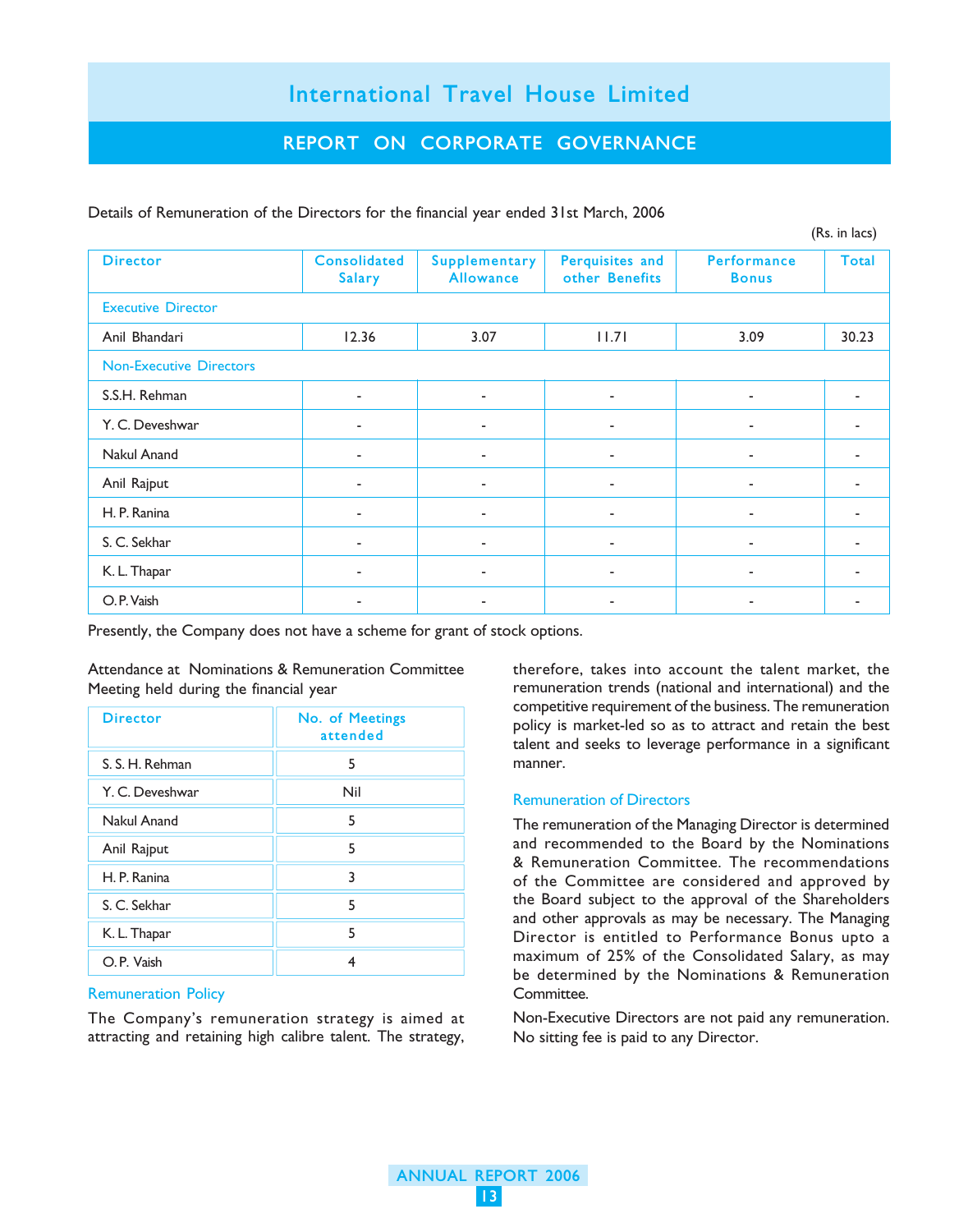### REPORT ON CORPORATE GOVERNANCE

#### Directors' Shareholding

Shareholding of the Directors in the Company as on 31st March, 2006

| <b>Director</b> | No. of Equity Shares<br>of Rs. 10/- each<br>held in the Company,<br>singly and / or jointly |
|-----------------|---------------------------------------------------------------------------------------------|
| S.S.H. Rehman   | Nil                                                                                         |
| Y. C. Deveshwar | Nil                                                                                         |
| Nakul Anand     | 100                                                                                         |
| Anil Rajput     | Nil                                                                                         |
| H. P. Ranina    | Nil                                                                                         |
| S. C. Sekhar    | Nil                                                                                         |
| K. L. Thapar    | Nil                                                                                         |
| O. P. Vaish     | Nil                                                                                         |
| Anil Bhandari   | Nil                                                                                         |

#### Service Contracts and Severance Fees

The appointment of the Managing Director is governed by the resolutions passed by the Board of Directors and the Shareholders of the Company, which covers the terms and conditions of such appointment read with the service rules of the Company. There is no separate provision for payment of severance fee under the resolutions governing the appointment of the Managing Director.

#### CORPORATE MANAGEMENT COMMITTEE

The primary role of the Corporate Management Committee is strategic management of the Company's businesses within Board approved direction/framework.

#### **Composition**

The Corporate Management Committee comprises the Managing Director and two key senior members of management. The Managing Director of the Company is the Chairman of this Committee. The composition of the Corporate Management Committee is determined by the Board based on the recommendation of the Nominations & Remuneration Committee.

The names of the members of the Corporate Management Committee, including its Chairman, are provided elsewhere in the Report and Accounts.

#### Meetings and Attendance

Details of Corporate Management Committee Meetings held during the financial year ended 31st March, 2006

| SI.<br>No.     | Date                 | <b>Committee</b><br>Strength | No. of<br><b>Members</b><br>present |
|----------------|----------------------|------------------------------|-------------------------------------|
| I              | 6th May, 2005        | 3                            | 3                                   |
| $\overline{2}$ | 24th May, 2005       | 3                            | 3                                   |
| 3              | 22nd June, 2005      | 3                            | $\overline{2}$                      |
| 4              | 26th July, 2005      | $\overline{2}$               | $\overline{2}$                      |
| 5              | 23rd August, 2005    | 2                            | $\overline{2}$                      |
| 6              | 22nd September, 2005 | $\overline{2}$               | $\overline{2}$                      |
| 7              | 21st October, 2005   | 2                            | $\overline{2}$                      |
| 8              | 24th November, 2005  | $\overline{2}$               | $\overline{2}$                      |
| 9              | 27th December, 2005  | 2                            | $\overline{2}$                      |
| 10             | 3 I st January, 2006 | 3                            | 3                                   |
| П              | 24th February, 2006  | 3                            | 3                                   |
| 12             | 24th March, 2006     | 3                            | 3                                   |

Attendance at Corporate Management Committee Meetings held during the financial year

| Member                       | No. of Meetings<br>attended |
|------------------------------|-----------------------------|
| Anil Bhandari                | 12                          |
| Ashish Kumar*                |                             |
| Rakesh Krishan <sup>**</sup> |                             |
| Atul Kumar <sup>***</sup>    |                             |
| Kamal Hingorani***           |                             |

\* Ceased to be a Member effective 1st July, 2005.

\*\* Ceased to be a Member effective 1st September, 2005.

\*\*\* Inducted as a Member effective 12th September, 2005.

\*\*\*\* Inducted as a Member effective 24th January, 2006.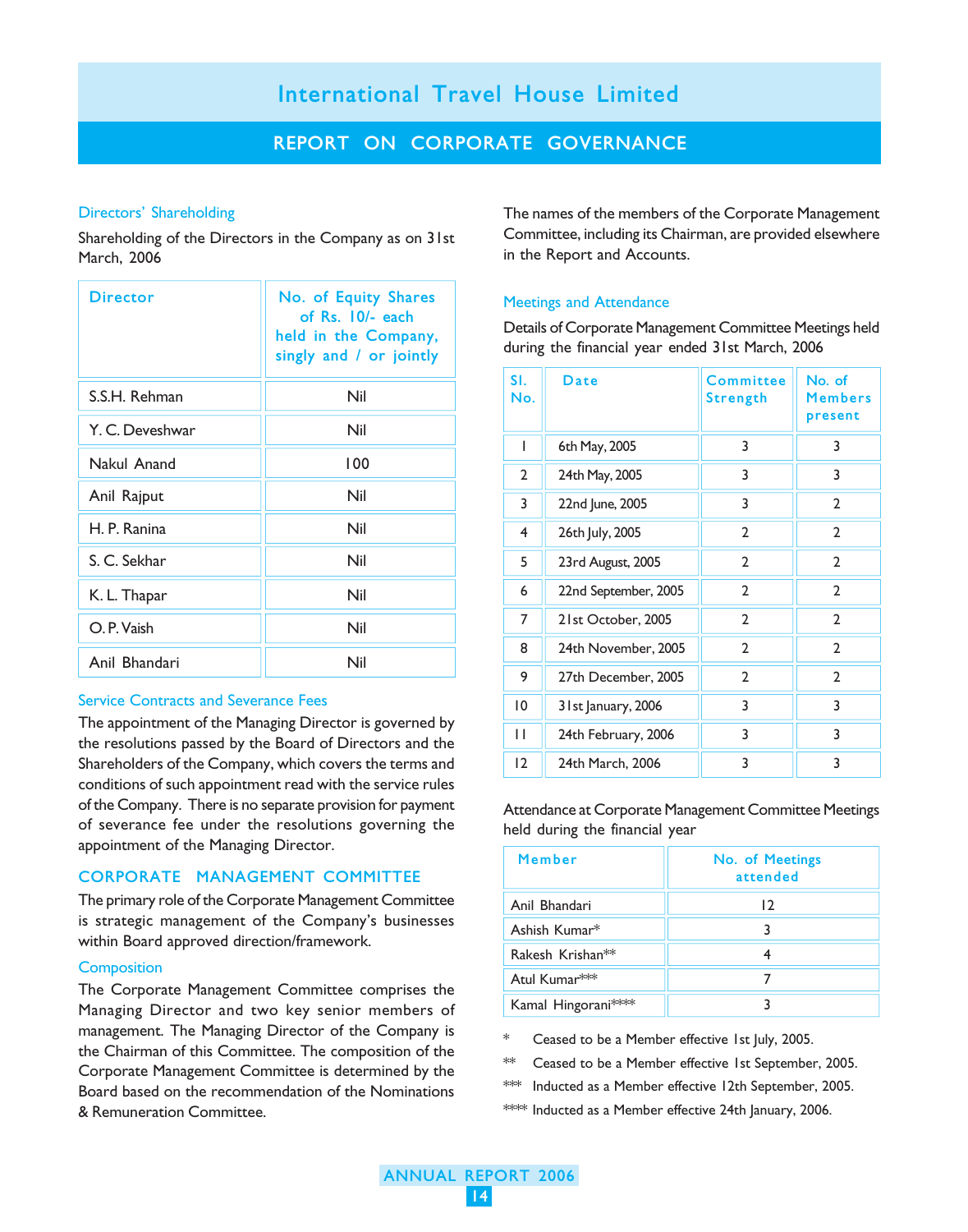#### REPORT ON CORPORATE GOVERNANCE

#### **DISCLOSURES**

Materially significant related party transactions which may have potential conflict with the interests of the Company at large.

#### None

Details of non-compliances, penalties, strictures by Stock Exchanges/SEBI/Statutory Authorities on any matter related to capital markets during the last three years.

#### None

Pecuniary relationships or transactions with the Non-Executive Directors.

#### None

#### MEANS OF COMMUNICATION

Timely disclosure of consistent, comparable, relevant and reliable information on corporate financial performance is at the core of good governance. Towards this end, the Unaudited Quarterly Financial Results of the Company were announced within a month of the end of each quarter for the first three quarters. The Audited Annual Financial Results were announced within two months of the end of the financial year. Such results are normally published in 'The Financial Express' (all editions) and in a vernacular newspaper, 'Jansatta' from New Delhi. All these results, including the entire Report and Accounts, were posted on SEBI's Electronic Data Information Filing And Retrieval system (EDIFAR) i.e. www.sebiedifar.nic.in, SEBI's website and on the Company's website 'www.travelhouseindia.com'.

The Report of the Directors, forming part of the Report and Accounts, includes all aspects of the Management Discussion and Analysis Report.

#### ITH CODE OF CONDUCT FOR PREVENTION OF INSIDER TRADING

The Company has adopted a Code of Conduct for Prevention of Insider Trading ('ITH Code') in the shares and securities of the Company. The ITH Code,

inter alia, prohibits purchase / sale of shares of the Company by employees while in possession of unpublished price sensitive information in relation to the Company.

#### ITHL CODE OF CONDUCT

The ITHL Code of Conduct, as adopted by the Board of Directors, is applicable to all Directors, senior management and employees of the Company. This Code is derived from three interlinked fundamental principles, viz. good corporate governance, good corporate citizenship and exemplary personal conduct. The Code covers ITHL's commitment to sustainable development, concern for occupational health, safety and environment, transparency and auditability, legal compliance, and the philosophy of leading by personal example. The Code is available on the Company's website.

Declaration as required under Clause 49 of the Listing Agreement

All Directors and senior management of the Company have affirmed compliance with The ITHL Code of Conduct for the financial year ended 31st March, 2006.

New Delhi, 5th May, 2006 Managing Director

Anil Bhandari

#### GENERAL SHAREHOLDER INFORMATION

Provided in the 'Shareholder Information' section of the Report and Accounts.

#### COMPLIANCE CERTIFICATE OF THE AUDITORS

The Statutory Auditors' Certificate, as stipulated in Clause 49 of the Listing Agreement with Stock Exchanges, that the Company has complied with the conditions of Corporate Governance is annexed to the Report of the Directors & Management Discussion and Analysis.

This Certificate will be forwarded to the Stock Exchanges alongwith the Annual Report of the Company.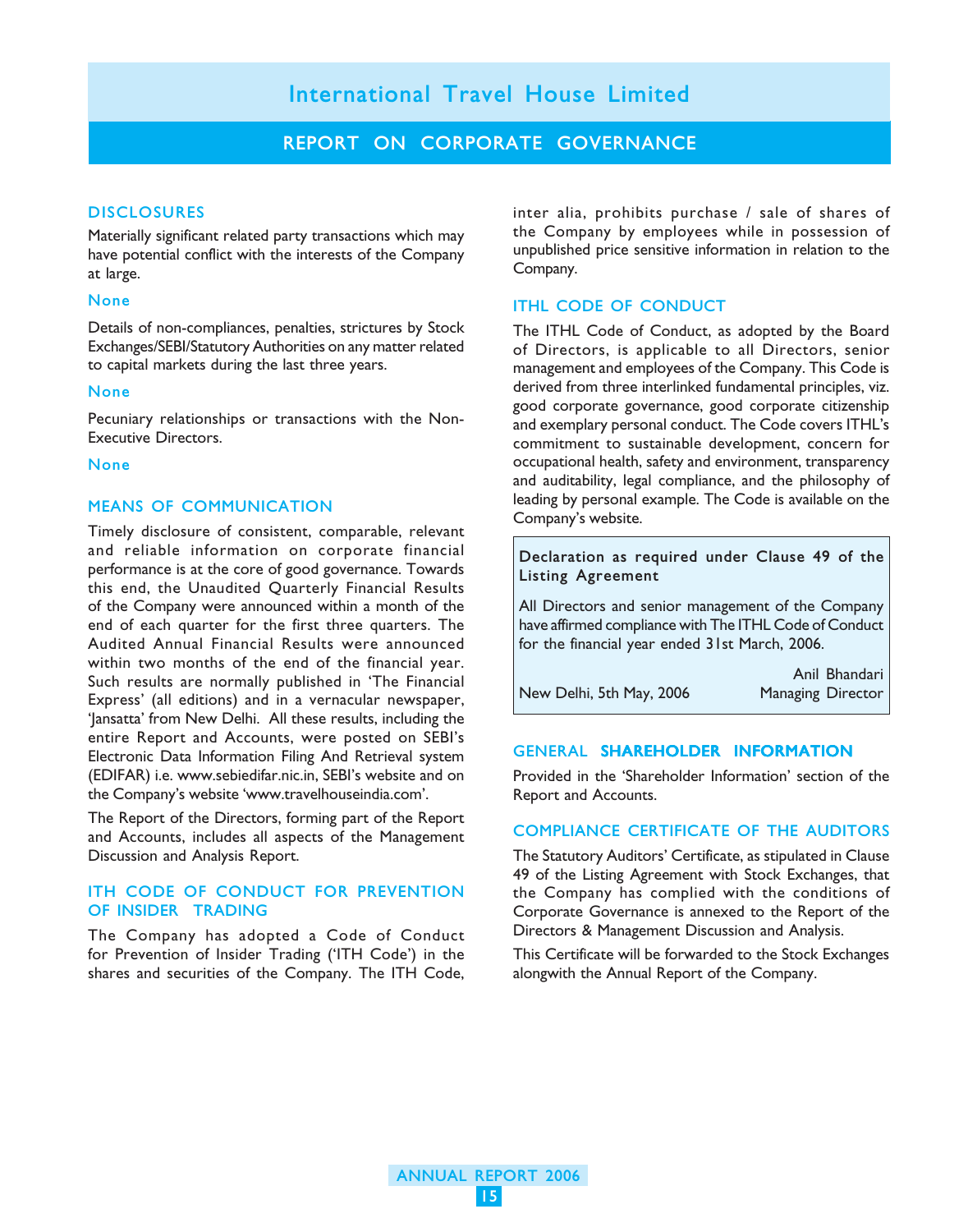### SHAREHOLDER INFORMATION

#### Annual General Meeting Details

| Date                      | Thursday, 28th September, 2006                                                               |
|---------------------------|----------------------------------------------------------------------------------------------|
| Venue                     | Air Force Auditorium,<br>Subroto Park,<br>New Delhi-110 010                                  |
| Time                      | $9.30$ a.m.                                                                                  |
| <b>Book Closure Dates</b> | Thursday, 14th September, 2006 to<br>Thursday, 28th September, 2006<br>(both days inclusive) |
| Dividend Payment Date     | On or after 3rd October, 2006                                                                |

#### Registrars & Share Transfer Agents (RTA)

M/s. MCS Limited are the Registrars and Share Transfer Agents of the Company for carrying out share registration and other related activities of the Company.

#### Address for Correspondence

MCS Limited Sri Venkatesh Bhawan, W-40, Okhla Industrial Area, Phase - II, New Delhi - 110 020 Telephone Nos. : 41406149, 41406151-52, 41609386  $: 41709881$ 

Shareholders holding shares in the electronic form should address their correspondence, except those relating to dividend, to their respective Depository Participants.

#### Compliance Officer

Mrs. Janaki Aggarwal, Company Secretary, is the Compliance Officer under Clause 47 of the Listing Agreement with Stock Exchanges.

#### Share Transfer Committee

The Share Transfer Committee of the Company generally meets fortnightly for approving share transfers. The processing activities with respect to requests received for share transfer are completed within 20 days from the date of receipt of request.

There are no pending share transfers as of 31st March, 2006.

The Share Transfer Committee comprises the following

| Mr. Atul Kumar<br>Chief Financial Officer           | Member |
|-----------------------------------------------------|--------|
| Mrs. Janaki Aggarwal<br>Company Secretary           | Member |
| Mr. Asish Bhattacharjee<br>General Manager, Finance | Member |

#### Dematerialisation of Shares and Liquidity

The Shares of the Company are required to be compulsorily traded in dematerialised form and are available for trading under both the Depository Systems in India - NSDL (National Securities Depository Limited) and CDSL (Central Depository Services (India) Limited). Under the Depository System, the International Securities Identification Number (ISIN) allotted to the Company's Equity Shares is INE 262B01016.

As on 31st March, 2006 a total of 71,02,452 Equity Shares of the Company, which translates to 88.84% of the Share Capital, stand dematerialised. The processing activities with respect to the requests received for dematerialisation are completed within 15 days from the date of receipt of request.

#### Shareholder/Investor Complaints

The Company attended to Shareholder/Investor complaints and correspondence generally within a period of 15 days except where constrained by disputes or legal impediments. There are some pending cases relating to disputes over title to Shares in which the Company has been made a party. These cases are however not material in nature.

The Company received 5 share related complaints during the financial year ended 31st March, 2006, which translate to 0.039% of the total number of Shareholders of the Company. The said complaints have been resolved.

| <b>Nature of Complaints</b>       | Nos. |     |
|-----------------------------------|------|-----|
| Non-receipt of Share Certificates |      | 60  |
| Non receipt of dividend           |      | 20  |
| Others                            |      | 20  |
| <sup>-</sup> Total                |      | 0۵. |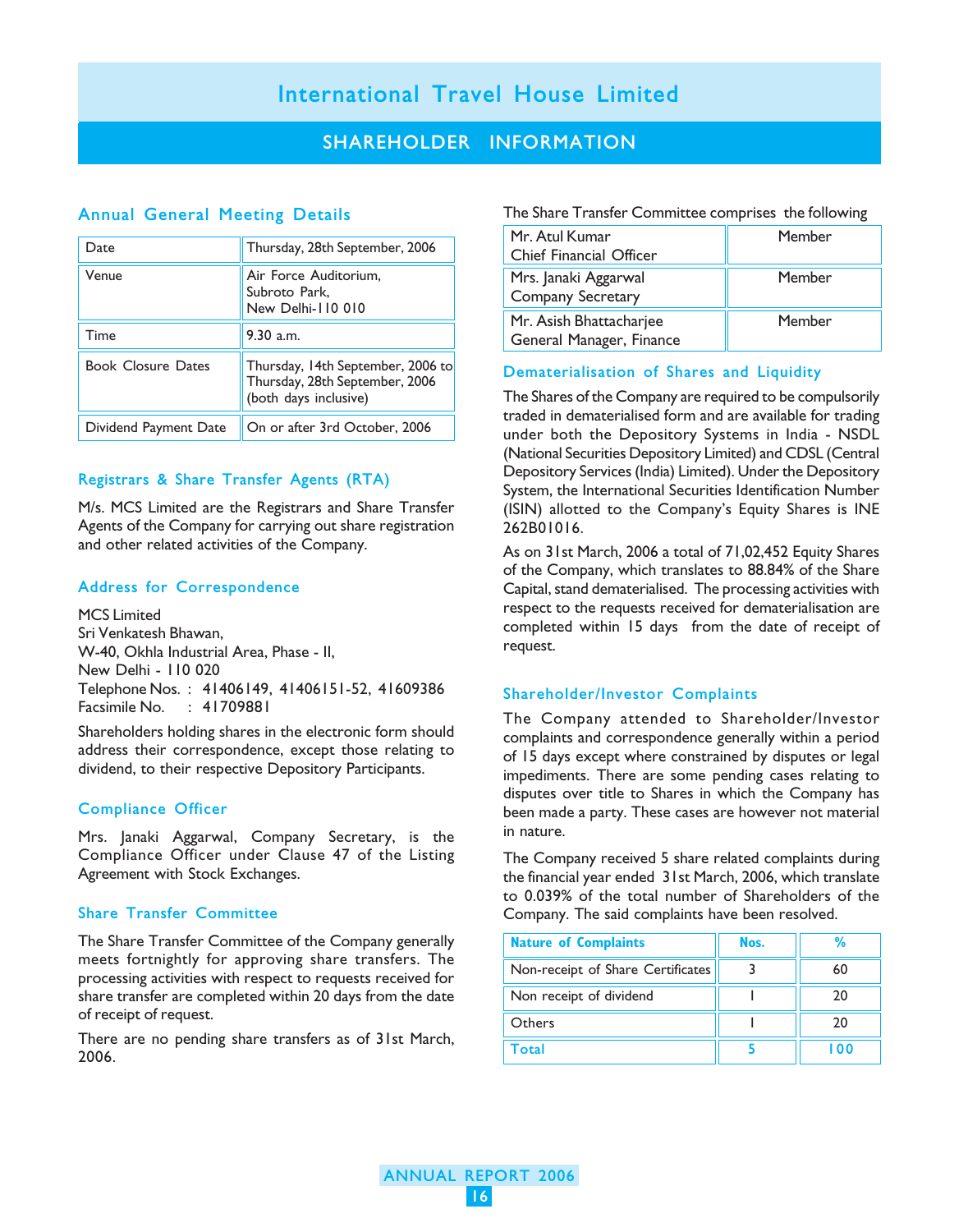### SHAREHOLDER INFORMATION

| No. of                       |              | <b>No. of Shareholders</b>    | <b>No. of Equity Shares</b> |                                |
|------------------------------|--------------|-------------------------------|-----------------------------|--------------------------------|
| <b>Shares</b><br><b>Slab</b> | <b>Total</b> | $%$ to<br><b>Shareholders</b> | <b>Total</b>                | $%$ to<br><b>Share Capital</b> |
| $1 - 500$                    | 12,038       | 93.77                         | 14,49,325                   | 18.13                          |
| 501-1000                     | 453          | 3.53                          | 3,59,525                    | 4.50                           |
| 1001-2000                    | 199          | 1.55                          | 2,87,169                    | 3.59                           |
| 2001-3000                    | 56           | 0.44                          | 1,41,507                    | 1.77                           |
| 3001-4000                    | 26           | 0.20                          | 93.633                      | 1.17                           |
| 4001-5000                    | 15           | 0.12                          | 71,122                      | 0.89                           |
| 5001-10000                   | 29           | 0.22                          | 2,15,042                    | 2.69                           |
| 10001 and                    |              |                               |                             |                                |
| above                        | 22           | 0.17                          | 53,77,177                   | 67.26                          |
| Total                        | 12,838       | 100.00                        | 79,94,500                   | 100.00                         |

#### Distribution of Shareholding as on 31st March, 2006

#### Category of Shareholders as on 31st March, 2006

| SI.            | Category                        | No. of        | % to         |
|----------------|---------------------------------|---------------|--------------|
| No.            |                                 | <b>Shares</b> | <b>Share</b> |
|                |                                 | held          | holding      |
| A              | <b>Promoters Holding</b>        |               |              |
| I              | <b>Indian Promoters</b>         |               |              |
|                | <b>ITC</b> Limited              | 2,87,600      | 3.60         |
|                | <b>Russell Credit Limited</b>   | 36,26,638     | 45.36        |
| $\overline{2}$ | Persons acting in Concert       |               |              |
|                | Penninsular Investments Limited | 4.10.064      | 5.13         |
|                | Russell Investments Limited     | 6,07,599      | 7.60         |
|                | <b>Sub Total</b>                | 49,31,901     | 61.69        |
| B              | <b>Non Promoter Holdings</b>    |               |              |
| 3              | Institutional Investors         |               |              |
| a              | Mutual Funds and UTI            | Nil           | Nil          |
| h              | <b>Banks</b>                    | 300           | 0.01         |
| C              | Foreign Institutional Investors | 300           | 0.01         |
|                | <b>Sub Total</b>                | 600           | 0.02         |
| 4              | <b>Others</b>                   |               |              |
| a              | Private Corporate Bodies        | 3,20,185      | 4.01         |
| b              | <b>Indian Public</b>            | 26, 10, 152   | 32.63        |
| Ċ              | NRIs/OCBs                       | 1,31,662      | 1.65         |
| d              | Any Other                       | Nil           | Nil          |
|                | <b>Sub Total</b>                | 30,61,999     | 38.29        |
|                | <b>Grand Total</b>              | 79,94,500     | 100.00       |

|  |  |                                | Monthly High and Low quotation of Shares traded |  |
|--|--|--------------------------------|-------------------------------------------------|--|
|  |  | on Mumbai Stock Exchange (BSE) |                                                 |  |

| Mumbai Stock Exchange |             |               |              |                         |  |  |
|-----------------------|-------------|---------------|--------------|-------------------------|--|--|
| Year                  | Month       | High<br>(Rs.) | Low<br>(Rs.) | <b>Volume</b><br>(Nos.) |  |  |
| 2005                  | April       | 78.60         | 70.20        | 1,31,049                |  |  |
|                       | May         | 127.30        | 71.30        | 29,16,958               |  |  |
|                       | <b>June</b> | 144.95        | 120.10       | 18,31,911               |  |  |
|                       | <b>July</b> | 160.00        | 135.00       | 11,33,031               |  |  |
|                       | August      | 188.30        | 141.50       | 10,54,818               |  |  |
|                       | September   | 195.00        | 138.25       | 5,09,200                |  |  |
|                       | October     | 167.00        | 127.10       | 2,19,219                |  |  |
|                       | November    | 168.85        | 137.50       | 2,25,690                |  |  |
|                       | December    | 184.20        | 158.95       | 5.80.554                |  |  |
| 2006                  | January     | 177.00        | 149.80       | 2,87,988                |  |  |
|                       | February    | 178.50        | 142.00       | 3,25,299                |  |  |
|                       | March       | 168.00        | 148.60       | 3,86,431                |  |  |

Performance in comparison to broad based indices such as BSE Sensex

#### Listing of Shares on Stock Exchanges (with Stock Code)

The Delhi Stock Exchange Association Limited (109092) 'DSE House' 3/1, Asaf Ali Road, New Delhi - 110 002

Bombay Stock Exchange Limited (500213)

Phiroze Jeejeebhoy Towers, Dalal Street, Mumbai - 400 001

The Listing Fee for the financial year 2006-2007 has been paid to the above Stock Exchanges.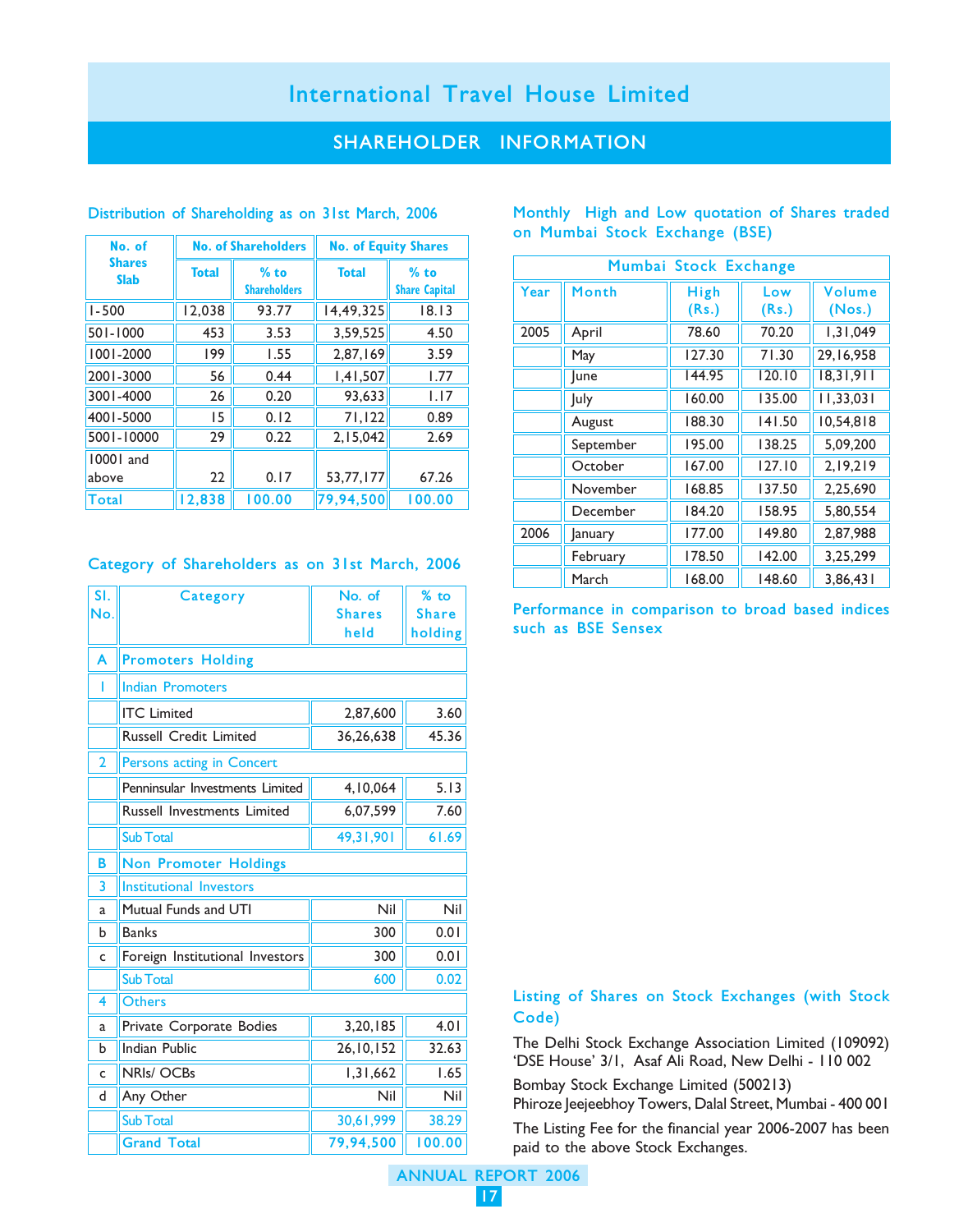#### SHAREHOLDER INFORMATION

#### Financial Calendar

| Financial Year 2006-2007             |               |  |  |  |
|--------------------------------------|---------------|--|--|--|
| First Quarter Results                | July, 2006    |  |  |  |
| Second Quarter and Half-Year Results | October, 2006 |  |  |  |
| Third Quarter Results                | January, 2007 |  |  |  |
| Fourth Quarter and Annual Results    | May, 2007     |  |  |  |

#### Particulars of Past three AGMs

| AGM              | <b>FINANCIAL</b><br><b>YEAR</b> | <b>VENUE</b>                                                    | <b>DATE</b> | <b>TIME</b> | <b>SPECIAL</b><br>$ $ RESOLUTION(S)<br><b>PASSED</b>                                             |
|------------------|---------------------------------|-----------------------------------------------------------------|-------------|-------------|--------------------------------------------------------------------------------------------------|
| 24th             | 2004-05                         |                                                                 | 12/09/2005  | 3.30 p.m.   |                                                                                                  |
| 23rd             | 2003-04                         | Air Force<br>Auditorium<br>Subroto Park<br>New<br>Delhi   10010 | 23/07/2004  | 9.30 a.m.   | • Alteration of<br>Articles of<br>Association<br>• Re-appointment of<br>the Managing<br>Director |
| 22 <sub>nd</sub> | 2002-03                         |                                                                 | 18/07/2003  | 9.30 a.m.   |                                                                                                  |

#### Postal Ballot

No special resolution requiring a postal ballot was proposed last year. No special resolution requiring a postal ballot is being proposed at the ensuing AGM.

#### SHAREHOLDER REFERENCER

#### Unclaimed Dividend

Pursuant to section 205A of the Companies Act, 1956, unclaimed dividend upto and including for the financial years 1994-1995 has been transferred to the General Revenue Account of the Central Government. Shareholders who have not encashed their dividend warrant(s) relating to the financial year(s) upto 1994-1995

are requested to claim such dividend from the Registrar of Companies, NCT of Delhi and Haryana, B-Block, Paryavaran Bhawan, CGO Complex, Lodhi Road, New Delhi - 110 003, in the prescribed form, which can be furnished by the Company on request.

The Unclaimed Dividend for the financial year ended 1995-1996, 1996-1997 & 1997-1998 has been transferred to the Investor Education and Protection Fund of the Central Government from which the dividend cannot be claimed back.

The dividend for the following years remaining unclaimed for 7 years will be transferred by the Company according to the schedule given below, to the Investor Education and Protection Fund established by the Central Government pursuant to section 205 C of the Companies Act, 1956 :

| <b>Financial Year</b>  | <b>Date of Declaration/</b><br><b>Payment of Dividend</b> | <b>Due for Transfer on</b> |
|------------------------|-----------------------------------------------------------|----------------------------|
| 1998-1999              | 21st September, 1999                                      | 8th November, 2006         |
| 2000-2001<br>(Interim) | 18th December, 2000                                       | 19th January, 2008         |
| 2000-2001<br>(Final)   | 17th September, 2001                                      | 23rd October, 2008         |
| 2001-2002              | 24th July, 2002                                           | 29th August, 2009          |
| 2002-2003              | 18th July, 2003                                           | 23rd August, 2010          |
| 2003-2004              | 23rd July, 2004                                           | 28th August, 2011          |
| 2004-2005              | l 2th September, 2005                                     | 18th October, 2012         |

Shareholders who have not so far encashed their dividend warrant(s) or have not received the same are requested to seek issue of duplicate warrant(s) by writing to the RTA confirming non-encashment/non-receipt of dividend warrant(s).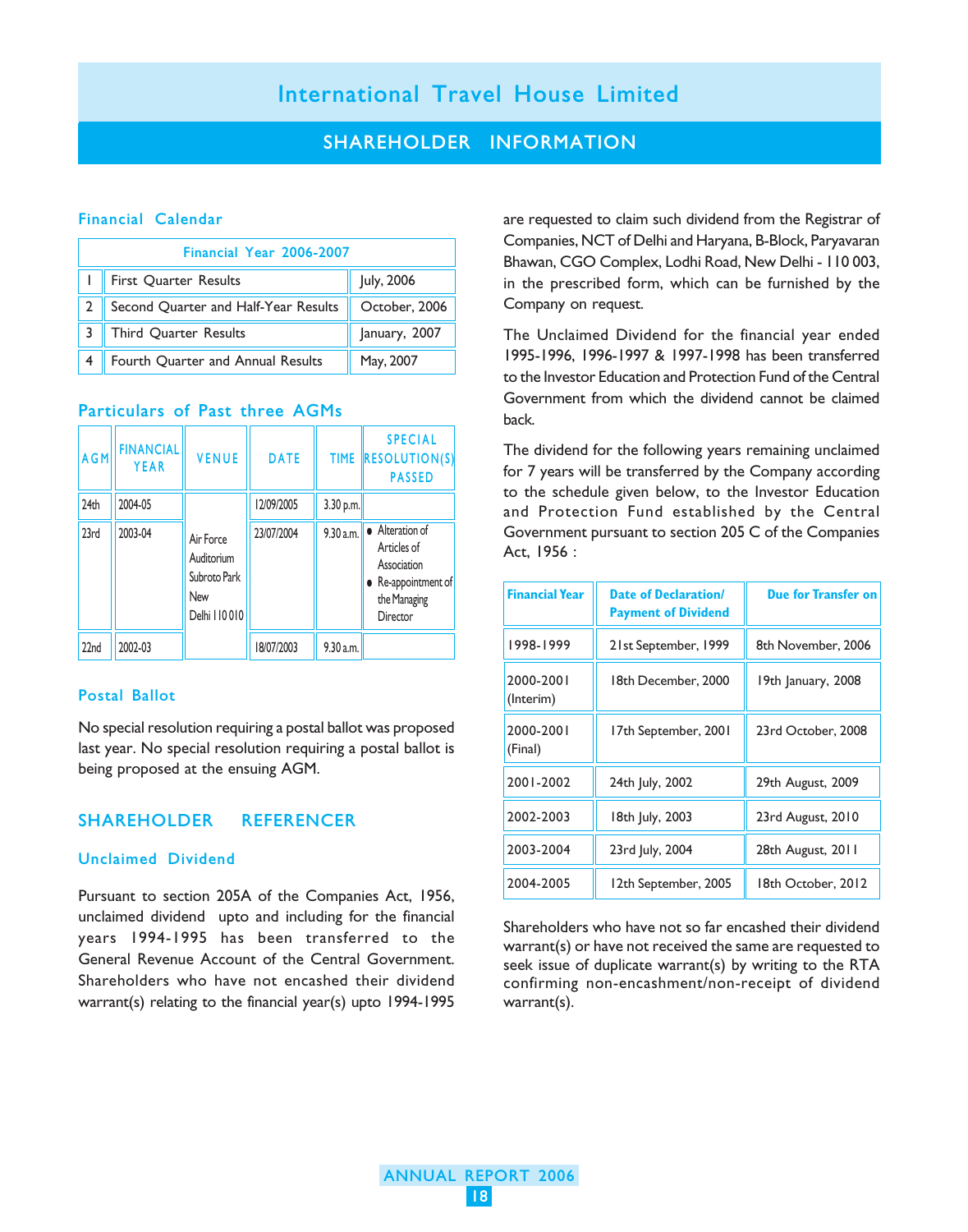### SHAREHOLDER INFORMATION

#### Depository Services

For guidance on depository services, Shareholders may write to our RTA or to their respective Depositories.

#### Address for Correspondence with Depository

National Securities Depository Limited Trade World, 4th floor, Kamala Mills Compound Senapati Bapat Marg, Lower Parel, Mumbai 400 013 Telephone : 022-24994200 Facsimile : 022-24972993/24976351 E-mail : info@nsdl.co.in Website : www.nsdl.co.in Central Depository Services (India) Limited Phiroze Jeejeebhoy Towers 17th floor, Dalal Street, Mumbai 400 023 Telephone : 022-22723333 Facsimile : 022-22723199/22722072 E-mail : investors @cdslindia .com Website : www.cdslindia.com

#### Electronic Clearing Service (ECS) Facility

The Company, with respect to payment of dividend, provides the facility of ECS to the Shareholders. Shareholders holding shares in the certificate form, who wish to avail the ECS facility, may authorise the Company by sending their ECS mandate in the prescribed form in case the same has not been furnished earlier.

#### Nomination Facility

Shareholders who hold shares in the certificate form & wish to make/change nomination in respect of their shareholding in the Company, as permitted under Section 109A of the Companies Act, 1956, are requested to submit to the RTA the prescribed Form 2B for this purpose.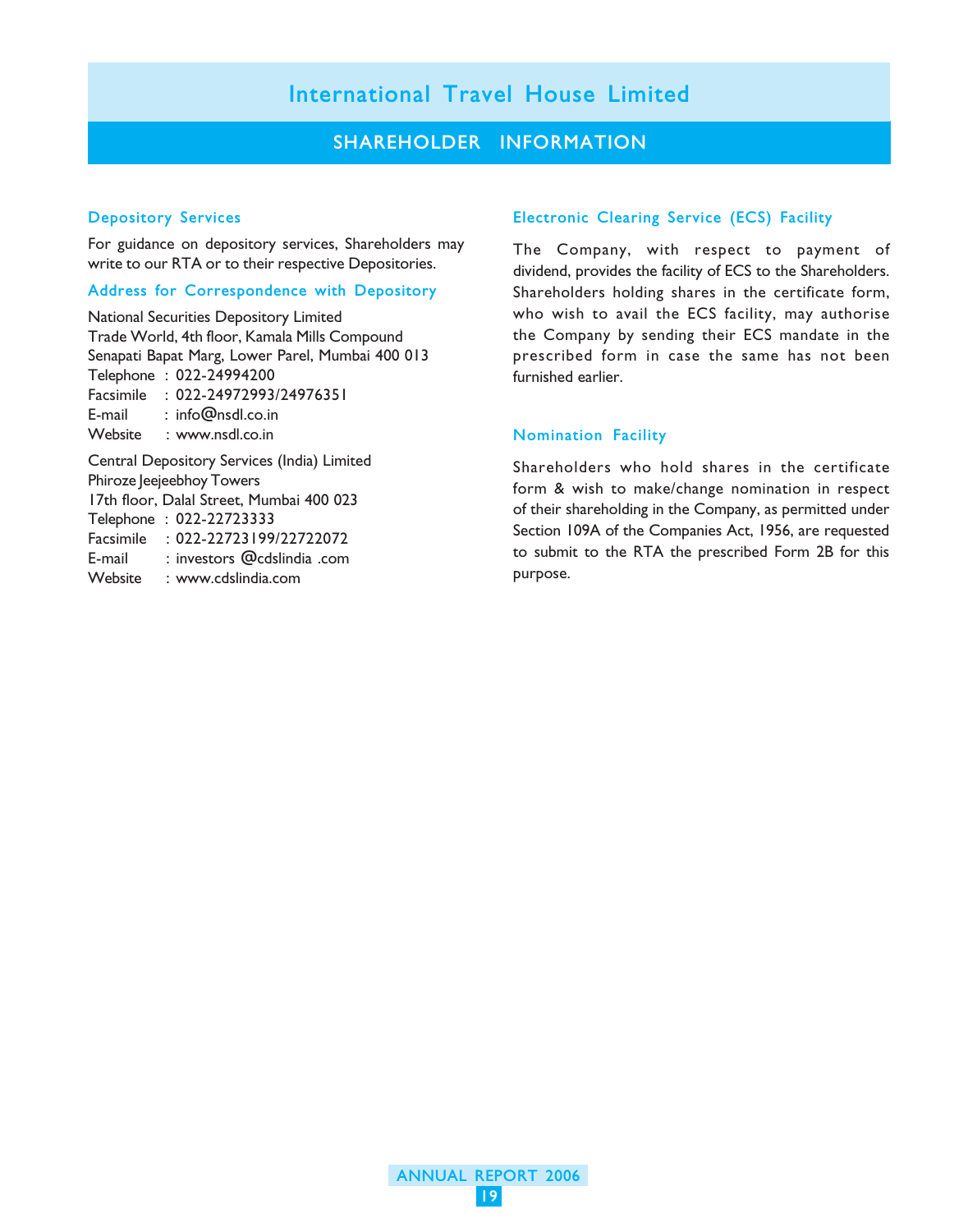### REPORT OF THE DIRECTORS & MANAGEMENT DISCUSSION AND ANALYSIS FOR THE YEAR FINANCIAL YEAR ENDED 31st MARCH, 2006

Your Directors submit their Report for the financial year ended 31st March, 2006.

#### **Financial Performance**

During the year under review, income from services rendered was Rs. 60.61 crores as compared to Rs. 46.90 crores for the previous year and represents a growth of 29.23%. The Profit Before Tax was Rs. 11.66 crores as compared to Rs. 7.31 crores in the previous year and represents a growth of 59.50%. The Profit After Tax was Rs. 6.99 crores as compared to Rs. 4.58 crores in the previous year and represents a growth of 52.62%. Your Company earned foreign exchange of Rs. 10.06 crores and utilised foreign exchange of Rs. 0.17 crores. The Board recommends a transfer to the General Reserve of Rs. 0.70 crores from current year's profits (previous year Rs. 0.34 crores). No amount has been transferred back from Foreign Exchange Earnings Reserve (previous year Rs. 0.07 crores). Your Directors are pleased to recommend a dividend of Rs. 2.50p (previous year Rs. 2/-) per Equity Share for the year ended 31st March, 2006.

#### **Business Operations**

Calendar year 2005 witnessed significant growth in the tourism sector i.e. domestic and international travel, as well as stepping up of infra-structural development. There was considerable improvement in connectivity with many new domestic carriers including budget / low cost airlines taking to the skies leading to an increase of approximately 25% in domestic air travel and 18% in international air traffic.

With an estimated 7 million passengers having travelled abroad in 2005 and an estimated 386 million domestic visits within the country, tourism in India has provided your Company a perfect platform to reinvigorate the Leisure segment. Your Company launched "World Class Holidays" to target this market, with special emphasis on the Luxury segment.

A dedicated Leisure team has been set up in each of the 10 IATA offices across India, supported by a Central Reservation Office at the corporate level, for purchase, product development and distribution of various services. Your Company has contracted with world's leading wholesalers of hotel companies, tour operators etc. to service both the B2C and B2B clients.

Foreign tourist arrivals in 2005 are close to 4 million and this figure is expected to cross the 5 million mark in 2007. The Government's 'Incredible India' campaign provided a major boost in this area, especially the FIT segment. To tap this segment, Destination Management Services was launched by your Company which offers 'meet and greet' services, short excursions, guides, hotels and transport at all gateway and tourist cities in India, in line with global destination management practices.

Much of the increased flow of overseas visitors is the result of the good showing of the Indian economy, which has been growing at 8 percent plus, fuelling in its turn more corporate travel - to the tune of 20%. The current estimated travel spend for air tickets by the corporate segment is INR 12,000 crores. This is good for your Company as this segment is of importance to its operations. However, reduction in commission by airlines, as also launch of low cost carriers who by design are distributed on the net, thereby offering no commission to travel companies, have adversely affected income for all travel management companies including Travel House.

To enhance our services to our customers, stateof-the art offices were set up in Bangalore, Mumbai, Gurgaon and a new larger office space is being commissioned in Pune. New cities where offices have been identified are Chandigarh and Ludhiana. Satellite Ticket Printing, an additional connectivity was extended to three locations at Pune, Hyderabad and Chennai during the year.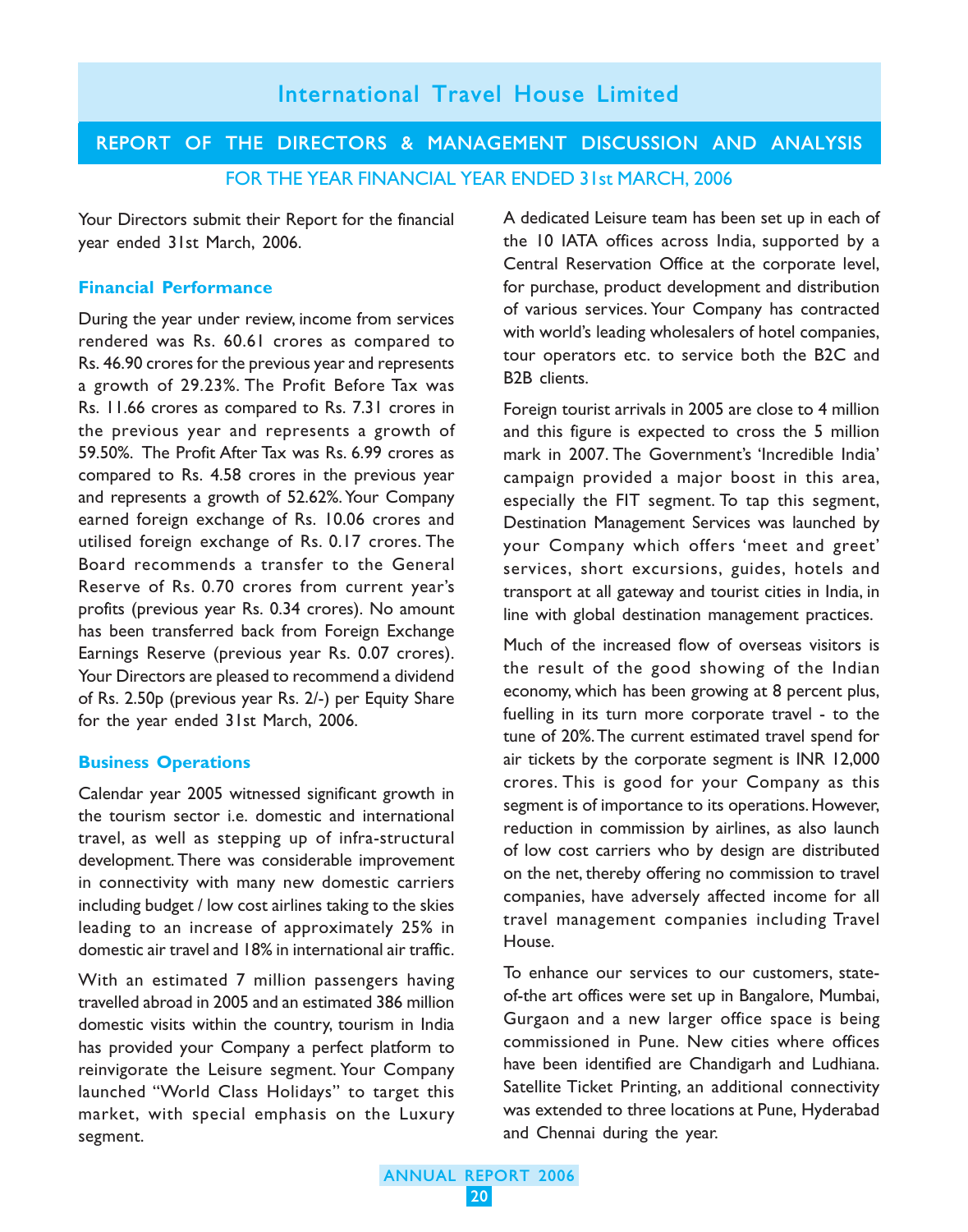### Operations and Accounting Systems & Procedures and detailed role responsibilities across various levels

**Directors**

Company with effect from 5th May, 2006. Your Directors would like to place on record their sincere appreciation of the services rendered by Mr. Deveshwar during his tenure.

Mr. Y.C. Deveshwar, Director of the Company, resigned from the Board of Directors of the

# 21

# The car rental business has also benefited substantially from the economic resurgence. Your Company's Car Rental Division has also responded to the changing demand and has in place the most modern fleet of 500 cars. The division's performance is well reflected in the Company's financial results.

New car rental outlets have been opened in Bangalore and Mumbai and there are plans to open similar outlets in Chandigarh, Ludhiana, Pune,

in all functions of the Company ensure effective management. Robust Management Information System along with a strong Internal Audit Function

Ahmedabad and other cities.

A composite marketing campaign comprising advertising through print and electronic media, direct mail and other means has been put in place to support the various new ventures stated above.

thereby facilitating seamless services to our techsavvy customers.

in level-3 data center and is prepared to scale up business operations globally through e-commerce,

Technology now plays a key role in travel and tourism across the world. Your Company has taken appropriate steps in creating a robust IT platform for facilitating payment gateways and necessary

The Conference Management Services division has done extremely well thereby justifying broadening the scope and services to include MICE (Meetings, Incentives, Conferences & Events). A few prestigious conferences/exhibitions like World Law Group (WLG), Defexpo and International Conference on Physics Education (ICPE), inaugurated by the President of India, have been handled by your

Company during the year.

enhancements in the website. The website is hosted

procedures but also helps in early diagnosis of potential areas of concern. Your Company was the proud recipient of 'Best

Travel Agency - India' award by the prestigious travel magazine TTG Asia. Readers of the group's four sister publications - TTG Asia, TTG China, BTN China, BTN Asia Pacific and TTGMice, unanimously voted in favour of Travel House. On the supplier side, Travel House received top awards from premier airlines including British Airways, Lufthansa and Jet Airways for outstanding performance. Travel House is so far the only ISO 9001 certified travel company in India; its certification has been revalidated for the second

The upswing in tourism and bullish environment in the travel and tourism has strengthened our confidence in the future. With the support of the Company's staff and increasing customer satisfaction, Travel House hopes to achieve greater heights in

Recognising the need and value of its human capital, greater emphasis was placed in attracting and retaining its personnel along with providing the tools for training, greater challenges and motivation. Your Directors place on record their sincere appreciation to the team work and dedication of all employees

not only ensures adherence with best practices and

REPORT OF THE DIRECTORS & MANAGEMENT DISCUSSION AND ANALYSIS FOR THE YEAR FINANCIAL YEAR ENDED 31st MARCH, 2006

time, valid until 2009.

the milestone 25th year of service.

**Human Resource Development**

working across all its locations.

# International Travel House Limited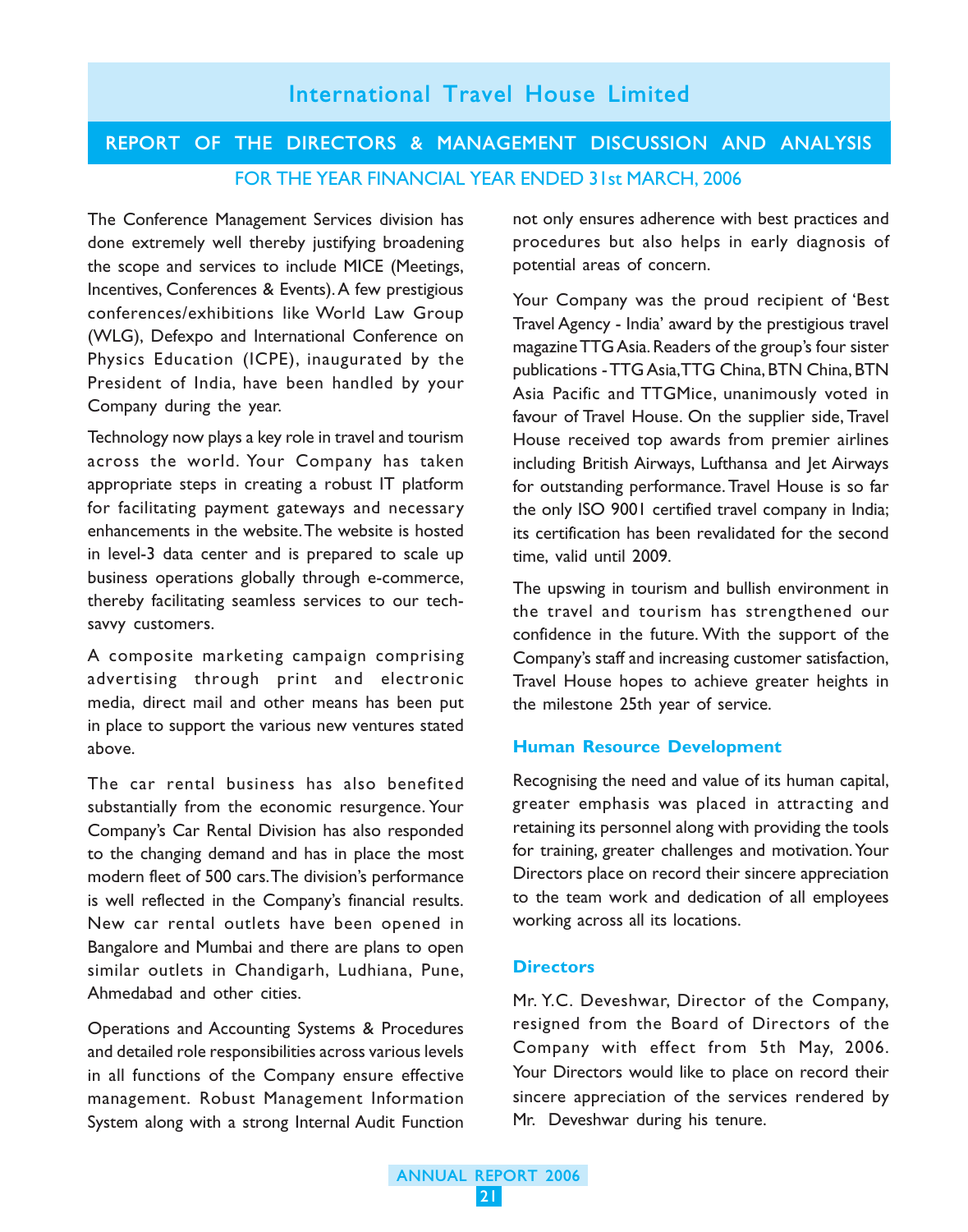# REPORT OF THE DIRECTORS & MANAGEMENT DISCUSSION AND ANALYSIS

FOR THE YEAR FINANCIAL YEAR ENDED 31st MARCH, 2006

The Board of Directors at its meeting held on 24th January, 2006, extended, subject to the approval of the Members, the term of Mr. Anil Bhandari as the Managing Director of the Company by a period of two years from 17th February, 2006. Appropriate resolution seeking your approval to such extention is appearing in the Notice convening the 25th Annual General Meeting of the Company.

In accordance with the provisions of Article 143 of the Articles of Association of the Company, Mr. S.S.H. Rehman, Mr. Anil Rajput, Mr. Nakul Anand will retire by rotation at the forthcoming Annual General Meeting and being eligible, offer themselves for re-election. Your Board of Directors has recommended their re-election.

#### **Auditors**

The Auditors, Messrs. S. R. Batliboi & Associates, retire at the ensuing Annual General Meeting and, being eligible, offer themselves for re-appointment.

#### **Other Information**

Particulars of employees required to be disclosed in accordance with the provisions of Section 217 (2A) of the Companies Act, 1956 and the certificate of the Auditors, Messrs. S.R. Batliboi & Associates confirming compliance of conditions of Corporate Governance as stipulated under Clause 49 of the Listing Agreement, are annexed to the Report.

The Audit Committee of the Company reviewed the financial statements for the year under review at its meeting held on 5th May, 2006 and recommended the same for the approval of the Board of Directors.

#### **Responsibility Statement**

In terms of Section 217(2AA) of the Companies Act, 1956, your Directors state that :-

- (i) in the preparation of Annual Accounts under review the applicable Accounting Standards had been followed.
- (ii) appropriate accounting policies were selected and applied consistently and reasonable and prudent judgments and estimates were made so as to give a true and fair view of the state of affairs of the Company at the end of the financial year under review and of the profit or loss of the Company for that period.
- (iii) proper and sufficient care was taken for the maintenance of adequate accounting records in accordance with the provisions of the Companies Act, 1956 for safeguarding the assets of the Company and for preventing and detecting fraud and other irregularities.
- (iv) the Annual Accounts are prepared on a going concern basis. The required disclosures and the significant accounting policies followed are appearing in Schedule 19, to the Annual Accounts.

#### **Future Prospects**

Your Directors view the growth prospect of Travel and Tourism industry with confidence and optimism. The current economic trends indicate a favourable growth prospect in the travel and tourism industry which your Company is in a position to meet.

On behalf of the Board

|  | Place : New Delhi | Anil Bhandari                            | S.C. Sekhar     |
|--|-------------------|------------------------------------------|-----------------|
|  |                   | Dated: 24th July, 2006 Managing Director | <b>Director</b> |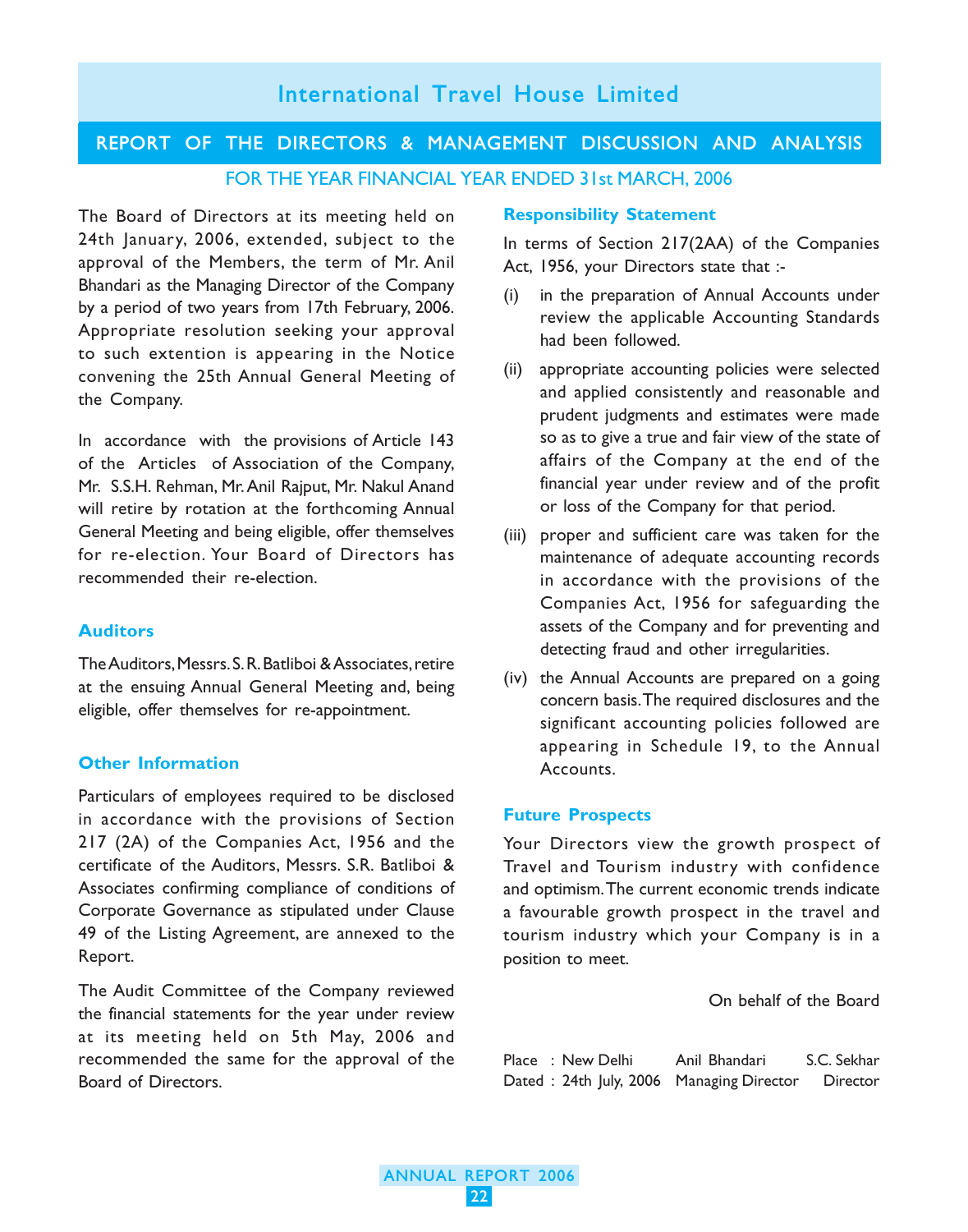| <b>CERTIFICATE</b>                                                                                                                                                                                                                                                                                                                                                              |                                                                                                          |
|---------------------------------------------------------------------------------------------------------------------------------------------------------------------------------------------------------------------------------------------------------------------------------------------------------------------------------------------------------------------------------|----------------------------------------------------------------------------------------------------------|
| To the Members of International Travel House Limited                                                                                                                                                                                                                                                                                                                            |                                                                                                          |
| We have examined the compliance of conditions of Corporate Governance by International Travel House Limited, for the year ended on 31st March 2006, as<br>stipulated in clause 49 of the Listing Agreement of the said Company with stock exchanges.                                                                                                                            |                                                                                                          |
| g the compliance of the conditions of the Corporate Governance. It is neither an audit nor an expression of opinion<br>The compliance of conditions of Corporate Governance is the responsibility of the management. Our examination was limited to procedures and implementation<br>thereof, adopted by the Company for ensurin<br>on the financial statements of the Company. |                                                                                                          |
| In our opinion and to the best of our information and according to the explanations given to us, we certify that the Company has complied with the conditions<br>of Corporate Governance as stipulated in the above mentioned Lis                                                                                                                                               |                                                                                                          |
| We further state that such compliance is neither an assurance as to the future viability of the Company nor the efficiency or effectiveness with which the<br>Company.<br>management has conducted the affairs of the                                                                                                                                                           |                                                                                                          |
|                                                                                                                                                                                                                                                                                                                                                                                 | for S.R. Batliboi & Associates<br>Chartered Accountants                                                  |
| Date: 5 <sup>th</sup> May, 2006<br>Place: New Delhi                                                                                                                                                                                                                                                                                                                             | FOR THE YEAR FINANCIAL YEAR ENDED 31st MARCH, 2006<br>per Raman Sobti<br>Partner<br>Membership No. 89218 |
| and<br>1956<br>Act,<br>Companies<br>the<br>ŏ<br>217(2A)<br>ction<br>မိ<br>under<br>Employees<br>đ<br>Particulars<br><b>Directors</b>                                                                                                                                                                                                                                            | the<br>۴<br>Report<br>the<br>ٔб<br>part<br>forming                                                       |
| Experience<br>(Years)<br>Qualifications<br>Remuneration<br>Gross<br>(Rs.)<br>Nature of Duties<br>Designation/<br>Age<br>Name                                                                                                                                                                                                                                                    | Employment/<br>Position held<br>Previous<br>Commencement<br>of Employment<br>Date of                     |
| Employed throughout the year and in receipt of remuneration aggregating Rs. 24,00,000/- or more per annum.                                                                                                                                                                                                                                                                      |                                                                                                          |
| 37<br>Dip. in Hotel Management,<br>Catering and Nutrition,<br>C.H.A. (U.S.A.),<br>MHCIMA (U.K.)<br>30,23,462/-<br>Managing Director<br>58<br>Bhandari Anil                                                                                                                                                                                                                      | Advisor - Travel<br><b>ITC</b> Limited<br>& Tourism<br>01.12.1998                                        |
| remuneration aggregating Rs. 2,00,000/- or more per month<br>Employed for part of the year and in receipt of<br>None                                                                                                                                                                                                                                                            |                                                                                                          |
| lowances, bonus, cost/value of perquisites, Company's contribution to provident, pension and gratuity fund and performance<br>Gross remuneration comprises of salary, al<br>bonus for Managing Director.<br>The appointment is contractual.<br>Notes:<br>$\overline{\mathcal{L}}$                                                                                               |                                                                                                          |
| The employee is not related to any Director of the Company.<br>$\dot{ }$                                                                                                                                                                                                                                                                                                        | On behalf of the Board                                                                                   |
| Dated: 24th July, 2006<br>Place : New Delhi                                                                                                                                                                                                                                                                                                                                     | S.C. Sekhar<br>Director<br>Managing Director<br>Anil Bhandari                                            |

CERTIFICATE OF COMPLIANCE FROM AUDITORS AS STIPULATED UNDER CLAUSE 49 OF THE LISTING AGREEMENT OF THE

CERTIFICATE OF COMPLIANCE FROM AUDITORS AS STIPULATED UNDER CLAUSE 49 OF THE LISTING AGREEMENT OF THE<br>STOCK EXCHANGES IN INDIA

STOCK EXCHANGES IN INDIA

# International Travel House Limited

ANNEXURE TO THE REPORT OF THE DIRECTORS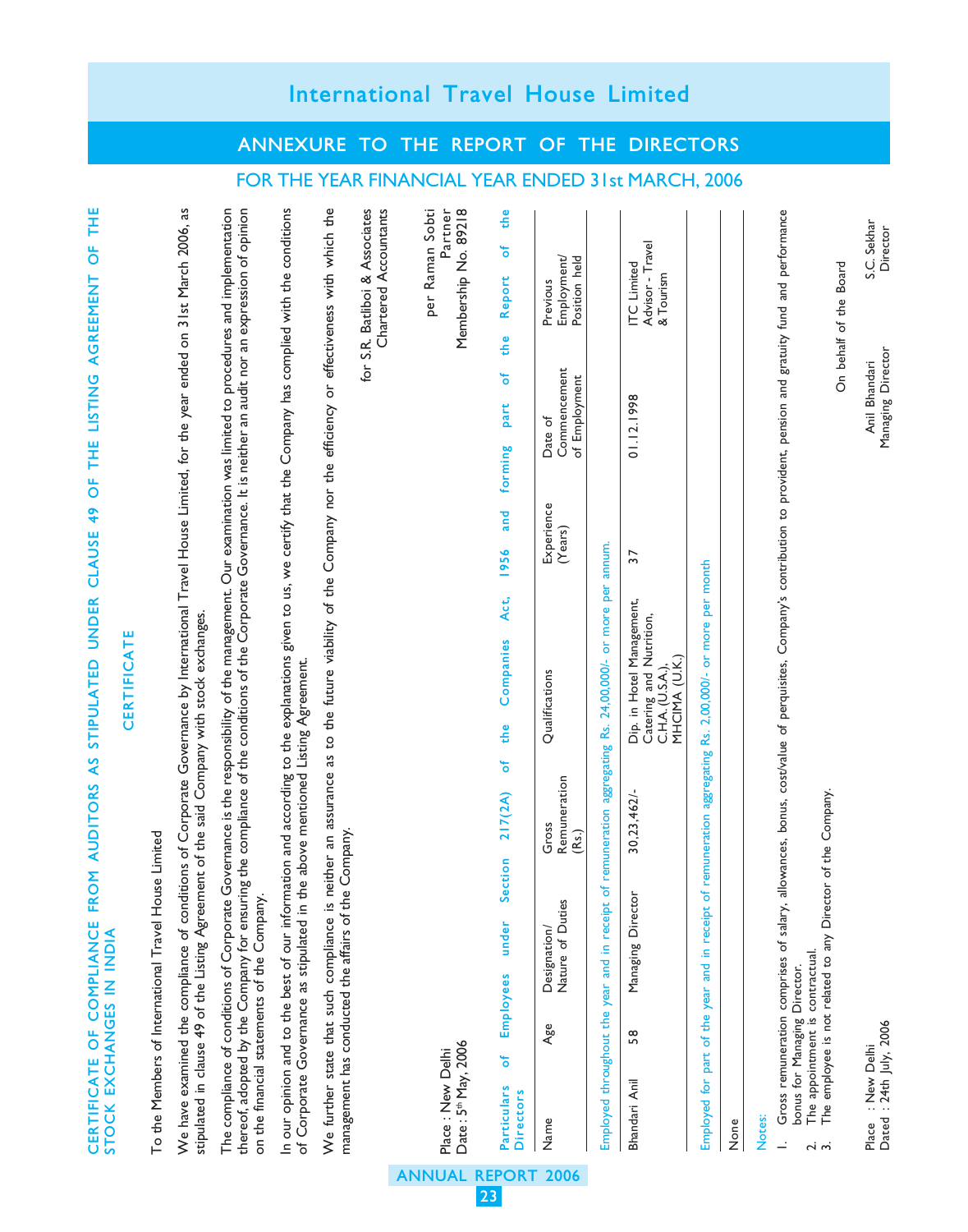### CEO AND CFO CERTIFICATION

We, the undersigned, do hereby confirm and certify under the amended Clause 49(V) of the Listing Agreement that :-

- 1. We have reviewed the financial statements and the cash flow statement for the year ended 31st March, 2006 and they do not contain any misleading or untrue statements and these statements present a true and fair view of the Company's affairs.
- 2. There were no transactions entered into by the Company during the period under review which are violative of the Company's Code of Conduct.
- 3. We accept responsibility for establishing and maintaining internal controls for financial reporting and we have evaluated the effectiveness of the internal control systems of the Company pertaining to financial reporting.
- 4. We have indicated to the auditors and the Audit Committee
	- i) significant changes in internal control over financial reporting during the year;
	- ii) significant changes in accounting policies during the year and that the same have been disclosed in the notes to the financial statements; and
	- iii) instances of significant fraud, if any, having a significant role in the Company's internal control system over financial reporting.

For International Travel House Limited

Anil Bhandari **Atul Kumar** Atul Kumar

Managing Director **Chief Financial Officer** 5th May, 2006

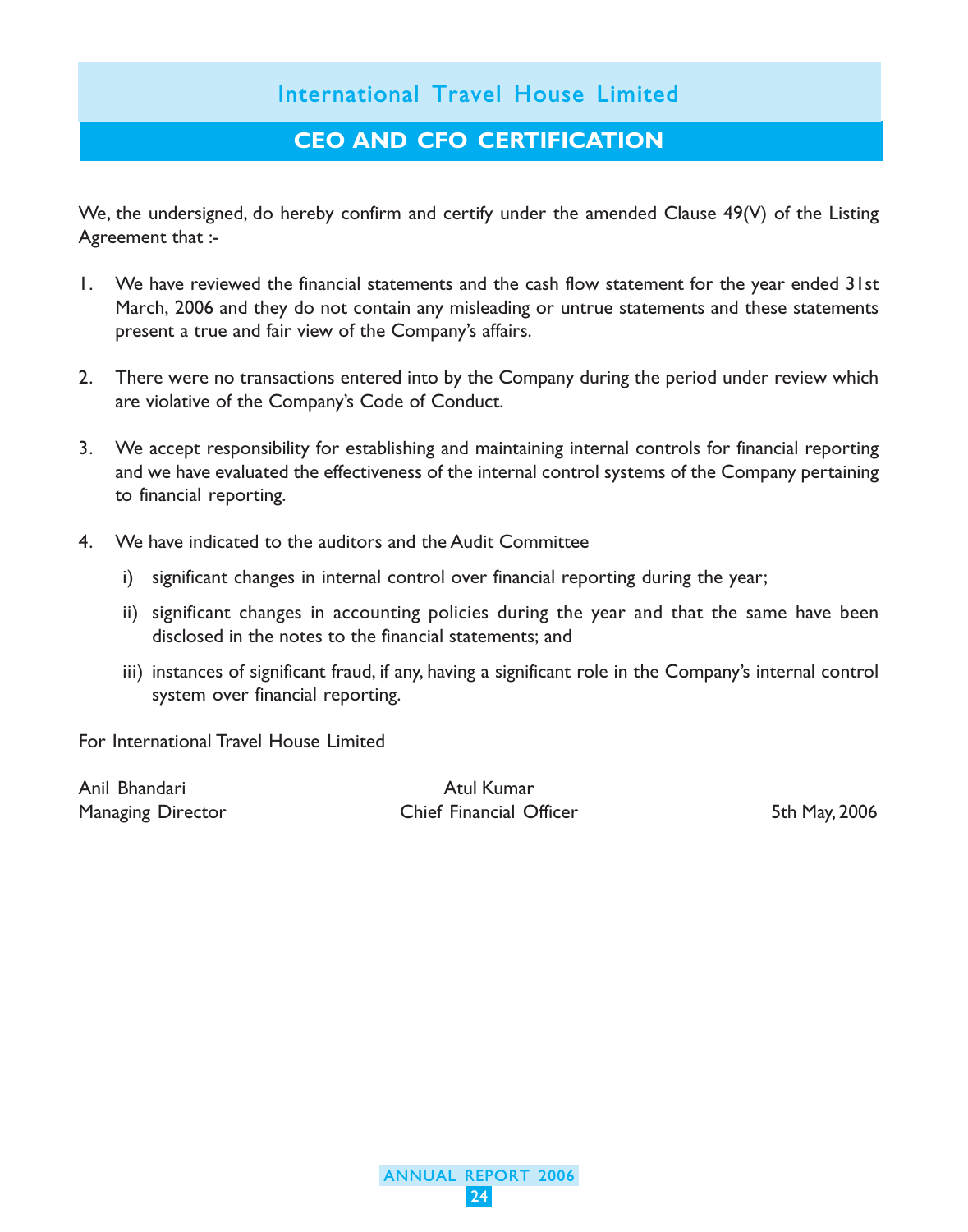### BALANCE SHEET

### AS AT 31st MARCH, 2006

|    |                |          |                                                   | Schedule            |                         | As at 31st March, 2006 |                         | As at 31st March, 2005 |
|----|----------------|----------|---------------------------------------------------|---------------------|-------------------------|------------------------|-------------------------|------------------------|
| Τ. |                |          | <b>SOURCES OF FUNDS</b>                           |                     | <b>Rupees</b>           | <b>Rupees</b>          | Rupees                  | Rupees                 |
|    |                |          | Shareholders' Funds                               |                     |                         |                        |                         |                        |
|    |                | a)       | Capital                                           | I.                  | 7,99,45,000             |                        | 7,99,45,000             |                        |
|    |                | b)       | Reserves and Surplus                              | $\overline{2}$      | 38,70,24,907            | 46,69,69,907           | 33,98,41,358            | 41,97,86,358           |
|    | $\mathbf{2}$   |          | Loan Funds                                        |                     |                         |                        |                         |                        |
|    |                |          | Secured Loan                                      | 3                   |                         | 14,38,81,382           |                         | 15,27,10,460           |
|    | 3              |          | <b>Deferred Tax Liabilities (Net)</b>             | 4                   |                         | 2,60,70,307            |                         | 2,54,62,079            |
|    |                |          | <b>TOTAL</b>                                      |                     |                         | 63,69,21,596           |                         | 59,79,58,897           |
|    |                |          | <b>II. APPLICATION OF FUNDS</b>                   |                     |                         |                        |                         |                        |
|    |                |          | <b>Fixed Assets</b>                               |                     |                         |                        |                         |                        |
|    |                | a)       | <b>Gross Block</b>                                | 5                   | 42,09,78,162            |                        | 36, 34, 76, 586         |                        |
|    |                | b)       | Less: Depreciation/Amortisation                   |                     | 15,30,09,033            |                        | 10,69,14,937            |                        |
|    |                | c)       | Net Block                                         |                     | 26,79,69,129            |                        | 25,65,61,649            |                        |
|    |                | d)       | Capital Work-in-progress                          |                     | 37,58,921               | 27,17,28,050           | 23,10,389               | 25,88,72,038           |
|    | $\overline{2}$ |          | <b>Investments</b>                                | 6                   |                         | 14,01,36,249           |                         | 13,91,80,517           |
|    | 3              |          | <b>Current Assets, Loans and Advances</b>         |                     |                         |                        |                         |                        |
|    |                | a)       | <b>Sundry Debtors</b>                             | $\overline{7}$      | 44, 18, 84, 618         |                        | 38,91,68,901            |                        |
|    |                | b)       | Cash and Bank Balances                            | 8                   | 5,96,77,026             |                        | 4,33,81,568             |                        |
|    |                | c)<br>d) | <b>Other Current Assets</b><br>Loans and Advances | 9<br>$\overline{0}$ | 3,37,395<br>6,39,73,112 |                        | 3,67,526<br>5,62,24,451 |                        |
|    |                |          |                                                   |                     |                         |                        |                         |                        |
|    |                |          |                                                   |                     | 56,58,72,151            |                        | 48, 91, 42, 446         |                        |
|    |                |          | <b>Less: Current Liabilities &amp; Provisions</b> |                     |                         |                        |                         |                        |
|    |                |          | a) Current Liabilities                            | $\mathbf{L}$        | 30,84,01,084            |                        | 26,74,64,765            |                        |
|    |                |          | b) Provisions                                     | 12                  | 3,24,13,770             |                        | 2, 17, 71, 339          |                        |
|    |                |          |                                                   |                     | 34,08,14,854            |                        | 28,92,36,104            |                        |
|    |                |          | <b>Net Current Assets</b>                         |                     |                         | 22,50,57,297           |                         | 19,99,06,342           |
|    |                |          | <b>TOTAL</b>                                      |                     |                         | 63,69,21,596           |                         | 59,79,58,897           |

#### Significant Accounting Policies and Notes to the Accounts 19

The Schedules 1 to 12 and 19 form an integral part of the Balance Sheet. This is the Balance Sheet referred to in our Report of even date.

for S.R. Batliboi & Associates Chartered Accountants

Per Raman Sobti Anil Bhandari S. C. Sekhar Membership No. 89218

Place : New Delhi Janaki Aggarwal Dated : 5th May, 2006 **Company Secretary** 

On behalf of the Board

Managing Director

ANNUAL REPORT 2006 25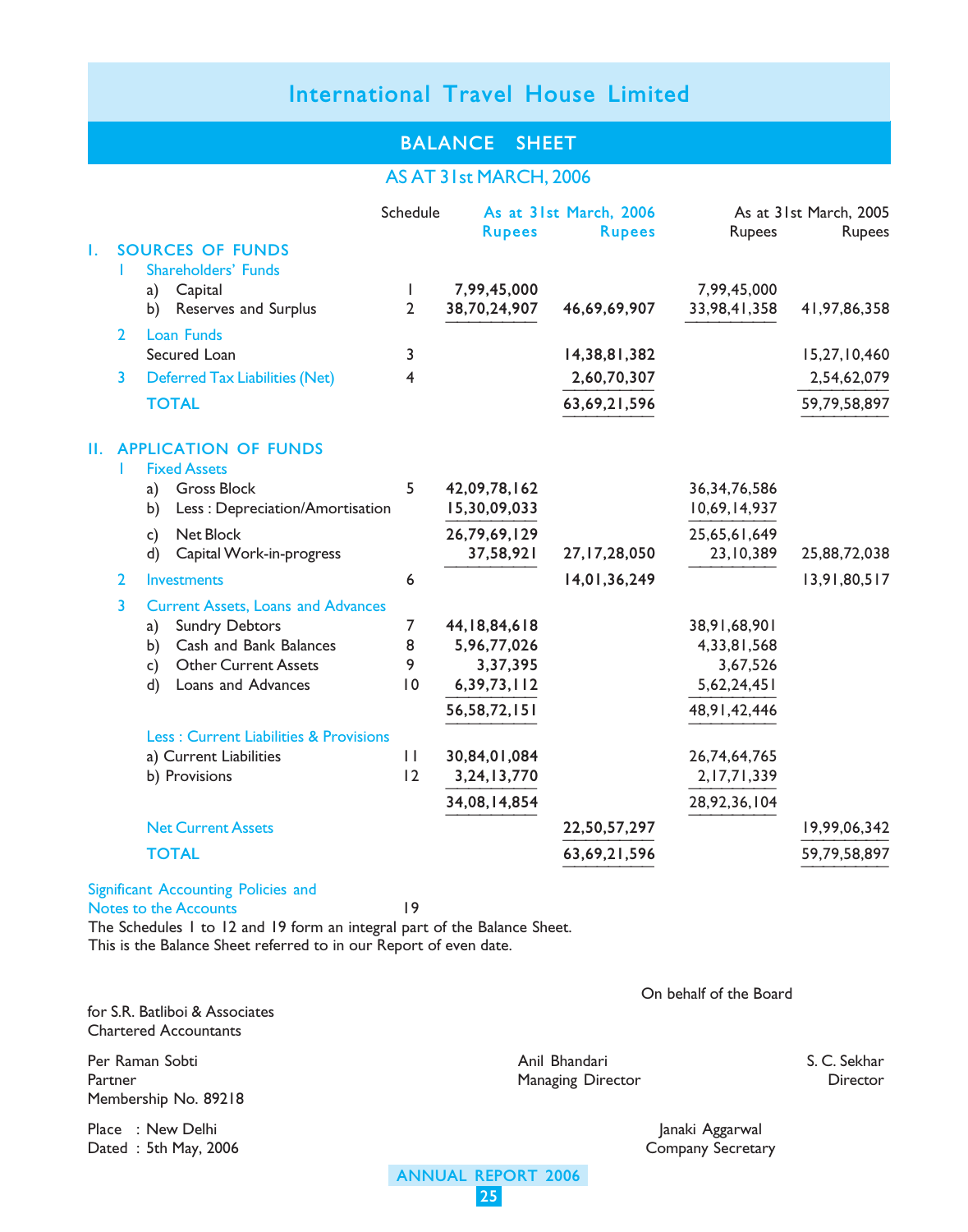### PROFIT & LOSS ACCOUNT

#### FOR THE YEAR ENDED 31st MARCH, 2006

|    |                                                     |          |               | For the year ended      |             | For the year ended |
|----|-----------------------------------------------------|----------|---------------|-------------------------|-------------|--------------------|
|    |                                                     | Schedule |               | <b>31st March, 2006</b> |             | 31st March, 2005   |
|    |                                                     |          | <b>Rupees</b> | <b>Rupees</b>           | Rupees      | Rupees             |
| Т. | <b>INCOME</b>                                       |          |               |                         |             |                    |
|    | Income from Services rendered                       | 13       |               | 60,61,06,145            |             | 46,90,37,026       |
|    | Other Income                                        | 4        |               | 1,44,46,286             |             | 1,09,15,570        |
|    |                                                     |          |               | 62,05,52,431            |             | 47,99,52,596       |
| Ш. | <b>EXPENDITURE</b>                                  |          |               |                         |             |                    |
|    | Employees' Remuneration &                           |          |               |                         |             |                    |
|    | Welfare Expenditure                                 | 15       |               | 14,35,56,604            |             | 10,63,80,448       |
|    | Operating and Other Expenditure                     | 16       |               | 28,21,10,604            |             | 25, 11, 38, 280    |
|    | Depreciation/Amortisation                           | 5        |               | 6,81,21,592             |             | 4,04,50,729        |
|    | Interest                                            | 17       |               | 1,00,85,533             |             | 88,90,961          |
|    |                                                     |          |               | 50,38,74,333            |             | 40,68,60,418       |
|    | <b>III. PROFIT</b><br><b>Profit Before Taxation</b> |          |               | 11,66,78,098            |             | 7,30,92,178        |
|    | Tax Expenses :                                      |          |               |                         |             |                    |
|    | - Current (includes Rs.15,00,000/- in respect       |          |               |                         |             |                    |
|    | of Earlier Years. Previous year Rs.30,50,000/-)     |          | 3,95,50,000   |                         | 2,48,50,000 |                    |
|    | - Deferred                                          |          | 6,08,228      |                         | 23,59,030   |                    |
|    | <b>Fringe Benefit</b>                               |          | 64,60,000     |                         |             |                    |
|    | Wealth                                              |          | 87,000        | 4,67,05,228             | 74,000      | 2,72,83,030        |
|    | Profit After Taxation                               |          |               | 6,99,72,870             |             | 4,58,09,148        |
|    | Profit Brought Forward                              |          |               | 18,89,27,686            |             | 16,41,11,996       |
|    |                                                     |          |               | 25,89,00,556            |             | 20,99,21,144       |
|    | Release from Foreign Exchange Earnings Reserve      |          |               |                         |             | 6,88,000           |
|    | Available for Appropriation                         |          |               | 25,89,00,556            |             | 21,06,09,144       |
|    | <b>IV. APPROPRIATION</b>                            |          |               |                         |             |                    |
|    | <b>General Reserve</b>                              |          |               | 70,00,000               |             | 34,50,000          |
|    | Proposed Dividend                                   |          |               | 1,99,86,250             |             | 1,59,89,000        |
|    | Tax on Proposed Dividend                            |          |               | 28,03,071               |             | 22,42,458          |
|    | Profit Carried Forward                              |          |               | 22,91,11,235            |             | 18,89,27,686       |
|    |                                                     |          |               | 25,89,00,556            |             | 21,06,09,144       |
|    | Basic and Diluted Earnings Per Share (Rs.)          | 8        |               | 8.75                    |             | 5.73               |
|    | (Face Value - Rs. 10/- Per Share)                   |          |               |                         |             |                    |

Significant Accounting Policies and Notes to the Accounts 19

The Schedules 13 to 18 and 19 form an integral part of the Profit and Loss Account. This is the Profit and Loss Account referred to in our Report of even date.

On behalf of the Board

for S.R. Batliboi & Associates Chartered Accountants

Per Raman Sobti Anil Bhandari S. C. Sekhar Partner Managing Director Membership No. 89218

Place : New Delhi Janaki Aggarwal Dated : 5th May, 2006 **Company Secretary** 

ANNUAL REPORT 2006 26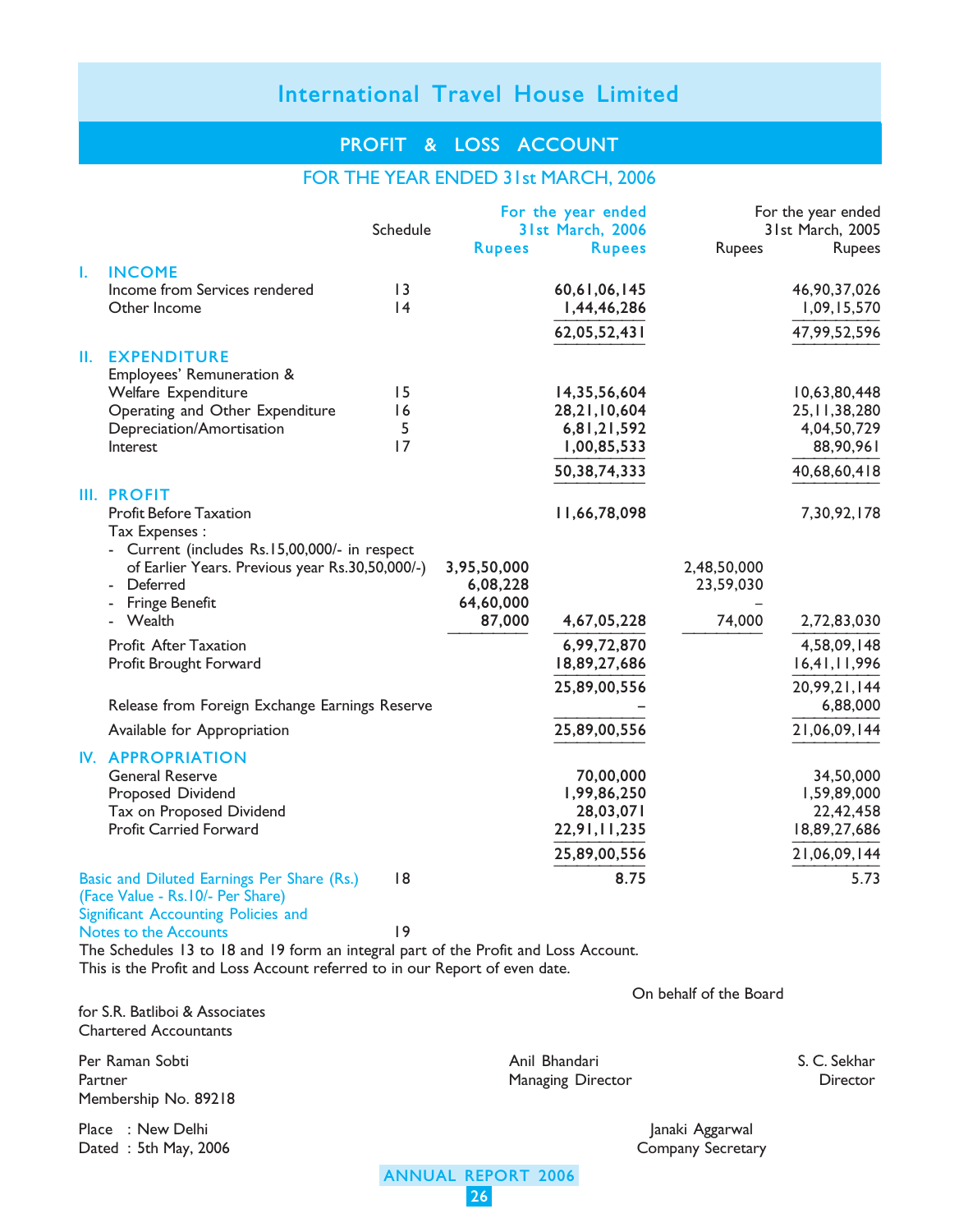### CASH FLOW STATEMENT

### FOR THE YEAR ENDED 31st MARCH, 2006

|    |                                                                   | For the year ended      | For the year ended |
|----|-------------------------------------------------------------------|-------------------------|--------------------|
|    |                                                                   | <b>31st March, 2006</b> | 31st March, 2005   |
|    |                                                                   | <b>Rupees</b>           | Rupees             |
|    | A. CASH FLOW FROM OPERATING ACTIVITIES :                          |                         |                    |
|    | Net Profit before Tax and Extraordinary Items                     | 11,66,78,098            | 7,30,92,178        |
|    | Adjustments for :                                                 |                         |                    |
|    | - Depreciation/Amortisation                                       | 6,81,21,592             | 4,04,50,729        |
|    | - Loss on Sale of Fixed Assets (Net)                              | 16, 16, 295             | 58,34,805          |
|    | - Provision for Doubtful Debts                                    | 29,25,824               | 92,05,575          |
|    | - Interest Expenses                                               | 1,00,85,533             | 88,90,961          |
|    | - Loss on Sale of Investments                                     | 36,332                  | 11,22,744          |
|    | - Profit on Sale of Long Term Investments                         | (10, 485)               | (1,76,623)         |
|    | - Interest Income                                                 | (22, 29, 979)           | (24, 24, 192)      |
|    | - Income from Investments - Dividends                             | (22, 12, 231)           | (18, 10, 778)      |
|    | - Doubtful Debts and Advances - provision written back            | (8,60,209)              | (20,00,000)        |
|    | - Debts/Advances written off                                      |                         | 1,21,397           |
|    | - Liabilities no longer required written back                     | (40, 51, 843)           | (21,71,055)        |
|    | - Unrealised Foreign Exchange Gain/Loss                           | (34,995)                |                    |
|    | - Provision for Gratuity and Leave Encashment                     | 15,30,667               | 21,43,228          |
|    | <b>Operating Profits Before Working Capital Changes</b>           | 19,15,94,599            | 13,22,78,969       |
|    | Adjustments for :                                                 |                         |                    |
|    | (Increase)/Decrease in Sundry Debtors                             | (5, 47, 81, 332)        | (11, 72, 04, 300)  |
|    | (Increase)/Decrease in Trade and other Receivables                | (3,78,11,161)           | (1, 59, 55, 126)   |
|    | Increase/(Decrease) in Trade and other Payables                   | 5, 34, 93, 714          | 4,76,93,837        |
|    |                                                                   | 15,24,95,820            | 4,68,13,380        |
|    | <b>Cash Generated from Operations</b><br><b>Direct Taxes Paid</b> |                         |                    |
|    | Advance Income Tax Paid                                           |                         |                    |
|    | Fringe Benefit Tax Paid                                           | (88,00,000)             | (37,00,000)        |
|    | <b>Wealth Tax Paid</b>                                            | (25,09,640)             |                    |
|    |                                                                   | (74,000)                | (7,000)            |
|    | Cash Flow Before Extraordinary Items                              | 14, 11, 12, 180         | 4,31,06,380        |
|    | Net Cash Flow from Operating Activities (A)                       | 14, 11, 12, 180         | 4, 31, 06, 380     |
| В. | <b>CASH FLOW FROM INVESTING ACTIVITIES:</b>                       |                         |                    |
|    | Purchase/Adjustments of Fixed Assets                              | (9, 39, 63, 549)        | (13, 59, 28, 408)  |
|    | Sale/Adjustments of Fixed Assets                                  | 1,06,82,150             | 2,01,29,000        |
|    | Purchase of Investments                                           | (18, 52, 43, 944)       | (79, 49, 83, 184)  |
|    | Sale of Investments                                               | 18,52,25,841            | 74,23,66,545       |
|    | Interest Received                                                 | 21,54,252               | 23,71,016          |
|    | Dividend Received                                                 | 13,54,616               | 21,14,467          |
|    | Net Cash used in Investing Activities (B)                         | (7, 97, 90, 634)        | (16, 39, 30, 564)  |
|    | C. CASH FLOW FROM FINANCING ACTIVITIES :                          |                         |                    |
|    | Proceeds from Vehicle Loans                                       | 6,27,00,800             | 11,76,27,306       |
|    | Repayment of Vehicle Loans                                        | (7, 15, 29, 878)        | (5,02,36,861)      |
|    | Dividend Paid including Tax thereon                               | (1, 81, 70, 960)        | (1, 35, 11, 257)   |
|    | Interest Paid                                                     | (1,00,85,536)           | (88,90,959)        |
|    | Net Cash from/(used in) Financing Activities (C)                  | (3,70,85,574)           | 4,49,88,229        |
|    | <b>ANNUAL REPORT 2006</b>                                         |                         |                    |

27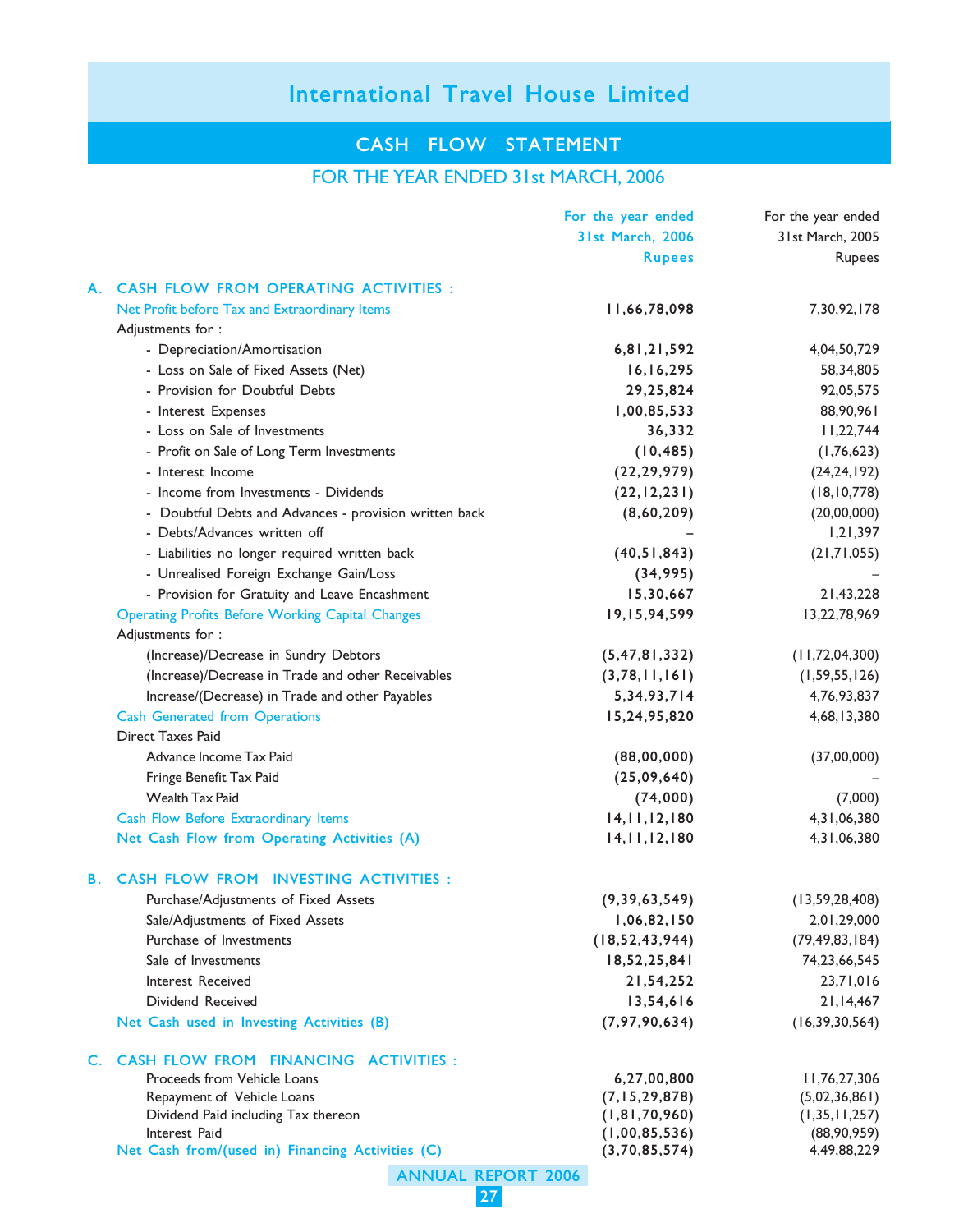### CASH FLOW STATEMENT

### FOR THE YEAR ENDED 31st MARCH, 2006

|                                                               | For the year ended | For the year ended |
|---------------------------------------------------------------|--------------------|--------------------|
|                                                               | 31st March, 2006   | 31st March, 2005   |
|                                                               | <b>Rupees</b>      | <b>Rupees</b>      |
| NET INCREASE/DECREASE IN CASH AND                             |                    |                    |
| CASH EQUIVALENTS (A+B+C)                                      | 2,42,35,972        | (7, 58, 35, 955)   |
| Add: Opening Cash and Cash Equivalents                        | 1, 13, 42, 949     | 8,71,78,904        |
| Closing Cash and Cash Equivalents                             | 3,55,78,921        | 1,13,42,949        |
| Cash and Cash Equivalents include :                           |                    |                    |
| - Cash and Bank Balances                                      | 5,81,98,653        | 4,20,84,662        |
| - Bank Overdraft                                              | (2, 40, 63, 110)   | (3,20,38,619)      |
| - Fixed Deposit Receipts with Bank                            | 14,78,373          | 12,96,906          |
| <b>Total Cash and Cash Equivalents</b>                        | 3,56,13,916        | 1, 13, 42, 949     |
| Unrealised Gain on Foreign Currency Cash and Cash Equivalents | (34,995)           |                    |
| Net Cash and Cash Equivalents                                 | 3,55,78,921        | 1, 13, 42, 949     |

#### NOTES :

1. The above Cash Flow Statement has been prepared under the Indirect Method as set out in the Accounting Standard - 3 on Cash Flow Statement issued by the Institute of Chartered Accountants of India.

- 2. Figures in brackets include cash outgo.
- 3. Cash and Cash Equivalents include Rs.14,78,373/- (Previous Year Rs.12,96,906/-) which are not available for use by the Company.
- 4. Previous year's figures have been regrouped wherever necessary to confirm to the current year's classification.
- 5. This is the Cash Flow Statement referred to in our report of even date.

On behalf of the Board

for S.R. Batliboi & Associates Chartered Accountants

Per Raman Sobti Anil Bhandari S. C. Sekhar Partner Managing Director Circuit Control Managing Director Circuit Circuit Director Membership No. 89218

Place : New Delhi Janaki Aggarwal Dated : 5th May, 2006 Company Secretary

### SCHEDULES TO THE ACCOUNTS

|                                                                          | As at 31st March, 2006 |               | As at 31st March, 2005 |               |
|--------------------------------------------------------------------------|------------------------|---------------|------------------------|---------------|
| <b>SCHEDULE I</b>                                                        | <b>Rupees</b>          | <b>Rupees</b> | <b>Rupees</b>          | <b>Rupees</b> |
| <b>CAPITAL</b>                                                           |                        |               |                        |               |
| Authorised:                                                              |                        |               |                        |               |
| 1,00,00,000 (Previous Year 1,00,00,000)<br>Equity Shares of Rs.10/- each | 10,00,00,000           |               | 10,00,00,000           |               |
| 2,00,000 (Previous Year 2,00,000) Redeemable                             |                        |               |                        |               |
| Cumulative Preference Shares of Rs. 100/- each                           | 2,00,00,000            | 12,00,00,000  | 2.00.00.000            | 12,00,00,000  |
| lssued:                                                                  |                        |               |                        |               |
| 80,00,000 Equity Shares of Rs.10/- each                                  |                        | 8,00,00,000   |                        | 8,00,00,000   |
| Subscribed and Paid Up:                                                  |                        |               |                        |               |
| 79,94,500 Equity Shares of Rs.10/- each fully paid up                    |                        | 7,99,45,000   |                        | 7,99,45,000   |
|                                                                          |                        | 7,99,45,000   |                        | 7,99,45,000   |

ANNUAL REPORT 2006 28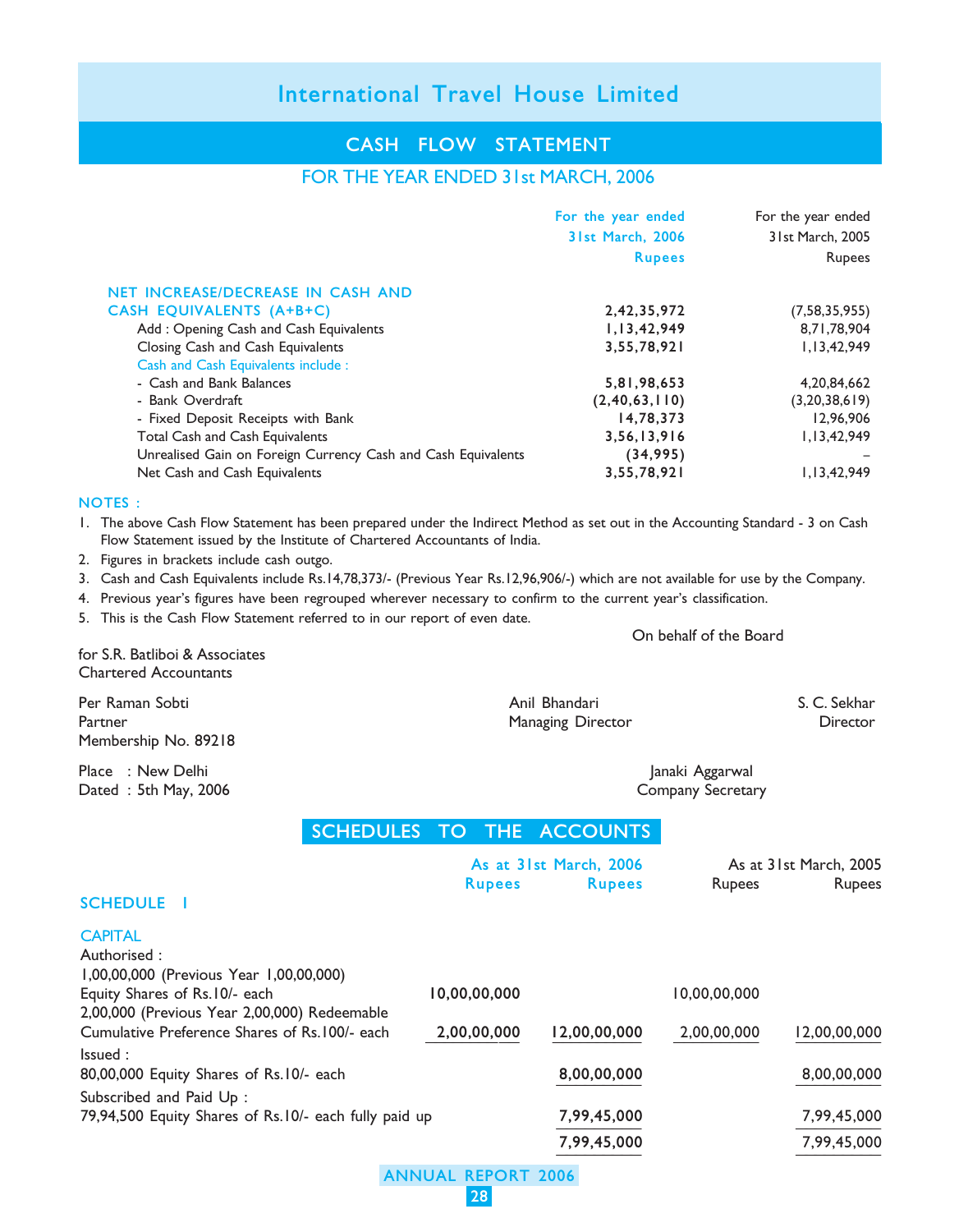### SCHEDULES TO THE ACCOUNTS

|                                                                                                                                                     |                                                 | As at            |                                                | As at            |
|-----------------------------------------------------------------------------------------------------------------------------------------------------|-------------------------------------------------|------------------|------------------------------------------------|------------------|
|                                                                                                                                                     |                                                 | 31st March, 2006 |                                                | 31st March, 2005 |
|                                                                                                                                                     | <b>Rupees</b>                                   | <b>Rupees</b>    | Rupees                                         | Rupees           |
| <b>SCHEDULE 2</b>                                                                                                                                   |                                                 |                  |                                                |                  |
| <b>RESERVES AND SURPLUS</b>                                                                                                                         |                                                 |                  |                                                |                  |
| Capital Reserve:<br>As per last Balance Sheet<br>General Reserve:<br>As per last Balance Sheet                                                      | 2,92,01,917                                     | 31,52,525        | 2,57,51,917                                    | 31,52,525        |
| Add: Transfer from Profit and Loss Account                                                                                                          | 70,00,000                                       | 3,62,01,917      | 34,50,000                                      | 2,92,01,917      |
| Securities Premium Account:                                                                                                                         |                                                 | 11,85,59,230     |                                                | 11,85,59,230     |
| Foreign Exchange Earnings Reserve :<br>As per last Balance Sheet<br>Less: Transfer to Profit and Loss Account                                       |                                                 |                  | 6,88,000<br>6,88,000                           |                  |
| Profit and Loss Account                                                                                                                             |                                                 | 22,91,11,235     |                                                | 18,89,27,686     |
|                                                                                                                                                     |                                                 | 38,70,24,907     |                                                | 33,98,41,358     |
| <b>SCHEDULE 3</b><br><b>SECURED LOANS</b>                                                                                                           |                                                 |                  |                                                |                  |
| From Banks:<br>- Vehicle Loans $*$<br>(Secured by hypothecation over vehicles)<br>From Others:                                                      |                                                 | 10,88,76,077     |                                                | 11,32,53,943     |
| - Vehicle Loans*<br>(Secured by hypothecation over vehicles)                                                                                        |                                                 | 3,50,05,305      |                                                | 3,94,56,517      |
|                                                                                                                                                     |                                                 | 14,38,81,382     |                                                | 15,27,10,460     |
| * Loans repayable within one year Rs.6,35,70,736/-<br>(Previous Year Rs.6,52,62,143/-)                                                              |                                                 |                  |                                                |                  |
| <b>SCHEDULE 4</b>                                                                                                                                   |                                                 |                  |                                                |                  |
| <b>DEFERRED TAX LIABILITIES</b>                                                                                                                     |                                                 |                  |                                                |                  |
| Depreciation                                                                                                                                        |                                                 | 3,49,12,118      |                                                | 3, 27, 97, 174   |
| <b>Less: Deferred Tax Assets</b><br>Provision for Doubtful Debts<br>Provision for Leave Encashment<br>Provision for Gratuity<br>Provision for Bonus | 46,80,550<br>10,73,259<br>8,07,355<br>18,94,032 |                  | 39,85,264<br>7,64,116<br>4,02,500<br>18,05,299 |                  |
| Others                                                                                                                                              | 3,86,615                                        | 88,41,811        | 3,77,916                                       | 73,35,095        |
| <b>Net Deferred Tax Liabilities</b>                                                                                                                 |                                                 | 2,60,70,307      |                                                | 2,54,62,079      |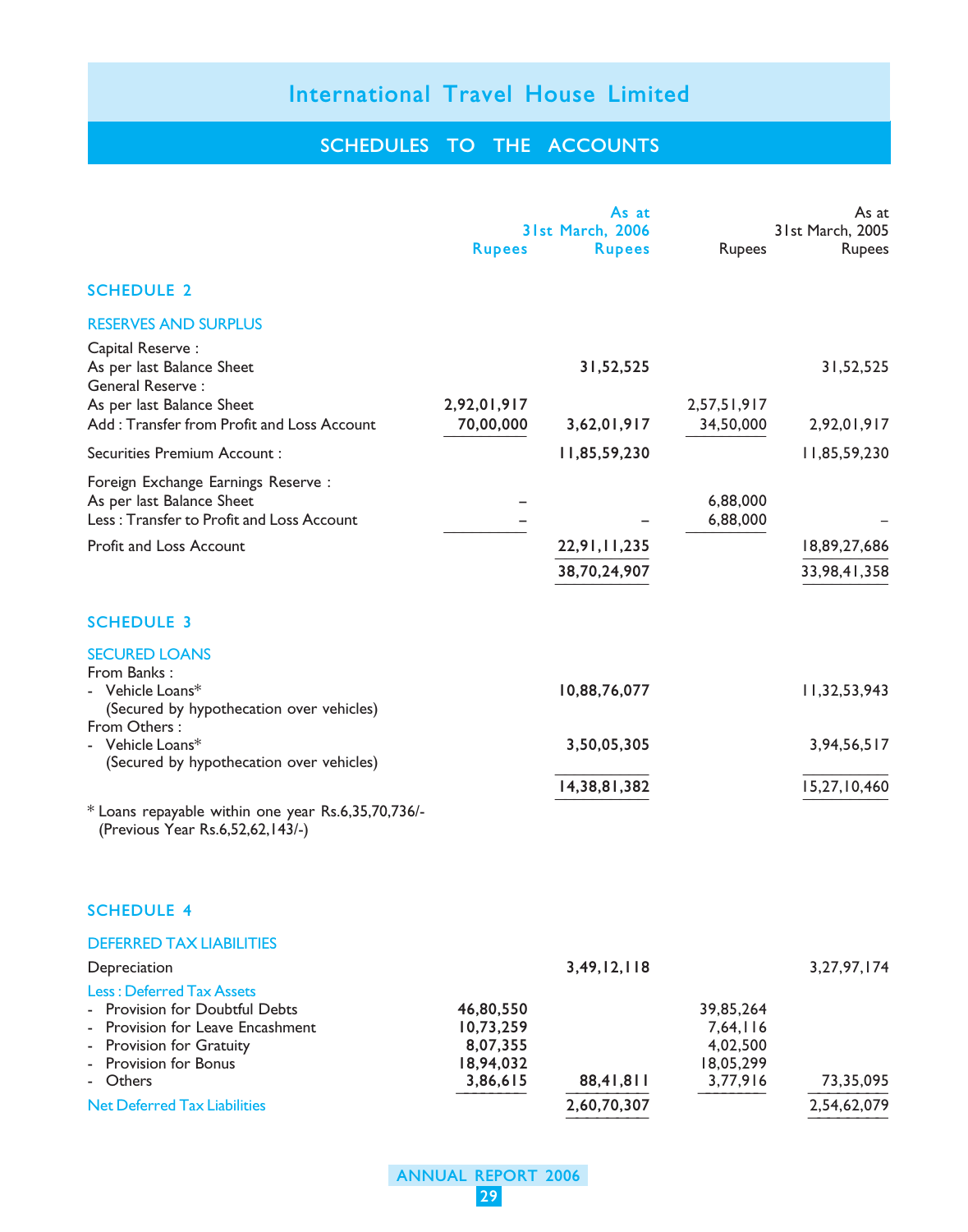|   | ∢ |
|---|---|
| m |   |
| п |   |
|   |   |
|   |   |
|   |   |
|   |   |
|   |   |
|   |   |

|               | upees)                | NET BLOCK                 |
|---------------|-----------------------|---------------------------|
|               |                       | DEPRECIATION/AMORTISATION |
|               | IXED ASSETS - AT COST | GROSS BLOCK               |
| י בבשטעות האי |                       |                           |

(Rupees)

| Particulars                                              | As at<br>01.04.2005 | Additions      | Adjustments<br>Withdrawals | 31.03.2006<br>As at       | Upto<br>01.04.2005                    | For the<br>Year | On With-<br>drawals/<br>Adjustments | 31.03.2006<br>Upto          | As at<br>31.03.2006 | As at<br>31.03.2005 |
|----------------------------------------------------------|---------------------|----------------|----------------------------|---------------------------|---------------------------------------|-----------------|-------------------------------------|-----------------------------|---------------------|---------------------|
| <b>Tangible Assets</b>                                   |                     |                |                            |                           |                                       |                 |                                     |                             |                     |                     |
| Building                                                 | 2,83,45,370         | I              | I                          | 2,83,45,370               | 30,41,412                             | 4,62,030        |                                     | 35,03,442                   | 2,48,41,928         | 2,53,03,958         |
| Air-conditioners                                         | 57,02,583           | 13,50,367      | 6,84,868                   | 63,68,082                 | 23,41,231                             | 2,59,473        | 3,48,533                            | 22,52,171                   | 41, 15, 911         | 33,61,352           |
| Furniture and Fixtures                                   | 1,49,92,784         | 32,42,662      | 33,02,404                  | 1,49,33,042               | 74,31,437                             | 11,50,291       | 20,04,091                           | 65,77,637                   | 83,55,405           | 75,61,347           |
| Office Equipments                                        | 1,38,97,488         | 21,08,110      | 21,91,533                  | 1,38,14,065               | 46,34,613                             | 6,82,278        | 11,66,079                           | 41,50,812                   | 96,63,253           | 92,62,875           |
| Vehicles - Commercial                                    | 24,45,21,303        | 6,36,10,793    | 2,56,89,546                | 28, 24, 42, 550           | 6,10,02,012                           | 5,52,60,984     | 1,62,49,370                         | $10,00,13,626$ 18,24,28,924 |                     | 18,35, 19,291       |
| Vehicles - Non Commercial                                | 1,18,46,418         | 19,04,402      | 6,800                      | 1,37,44,020               | 24,82,502                             | 29,82,220       | 706                                 | 54,64,016                   | 82,80,004           | 93,63,916           |
| Computers                                                | 3,54,05,598         | 77,17,641      | 10,53,172                  | 4,20,70,067               | 2,03,77,885                           | 48,09,346       | 9,29,383                            | 2,42,57,848                 | 1,78,12,219         | 50,27,713           |
| Leasehold Improvements                                   | 50,66,082           | 96,84,171      | 13,97,618                  | 1,33,52,635               | 38,26,855                             | 15,16,876       | 13,29,335                           | 40, 14, 396                 | 93,38,239           | 12,39,227           |
| <b>Intangible Assets</b>                                 |                     |                |                            |                           |                                       |                 |                                     |                             |                     |                     |
| Computer - Software                                      | 36,98,960           | 22,09,37       | $\overline{\phantom{a}}$   | 59,08,331                 | 17,76,990                             | 9,98,094        | I                                   | 27,75,084                   | 31, 33, 247         | 19,21,970           |
|                                                          | 36,34,76,586        | 9, 18, 27, 517 | 3,43,25,941                | 42,09,78,162 10,69,14,937 |                                       | 6,81,21,592     | 2,20,27,496                         | 15,30,09,033 26,79,69,129   |                     | 25,65,61,649        |
| (Including Capital Advances)<br>Capital Work in Progress | 23,10,389           | 21,36,032      | 6,87,500                   | 37,58,921                 | I                                     | I               | I                                   | ı                           | 37,58,92            | 23, 10, 389         |
| <b>TOTAL</b>                                             | 36,57,86,975        | 9,39,63,549    | 3,50,13,441                |                           | 42,47,37,083 10,69,14,937 6,81,21,592 |                 | 2,20,27,496                         | 15,30,09,033                | 27, 17, 28, 050     | 25,88,72,038        |

 $1010101$  36,57,86,975 9,39,63,549 3,50,13,441 42,47,37,083 10,69,14,937 6,81,21,592 2,20,27,496 15,30,09,033 27,17,28,050 25,88,72,038 ——————————————————————————————————————————————————————————————————————————————————————

Previous Year 28,42,53,544 13,59,28,407 5,43,94,976 36,57,86,975 9,48,95,379 4,04,50,729 2,84,31,171 10,69,14,937 25,88,72,038

5,43,94,976

28,42,53,544 13,59,28,407

Previous Year

36,57,86,975 9,48,95,379 4,04,50,729

25,88,72,038

10,69,14,937

2,84,31,171

——————————————————————————————————————————————————————————————————————————————————————

SCHEDULES TO THE ACCOUNTS

ANNUAL REPORT 2006

30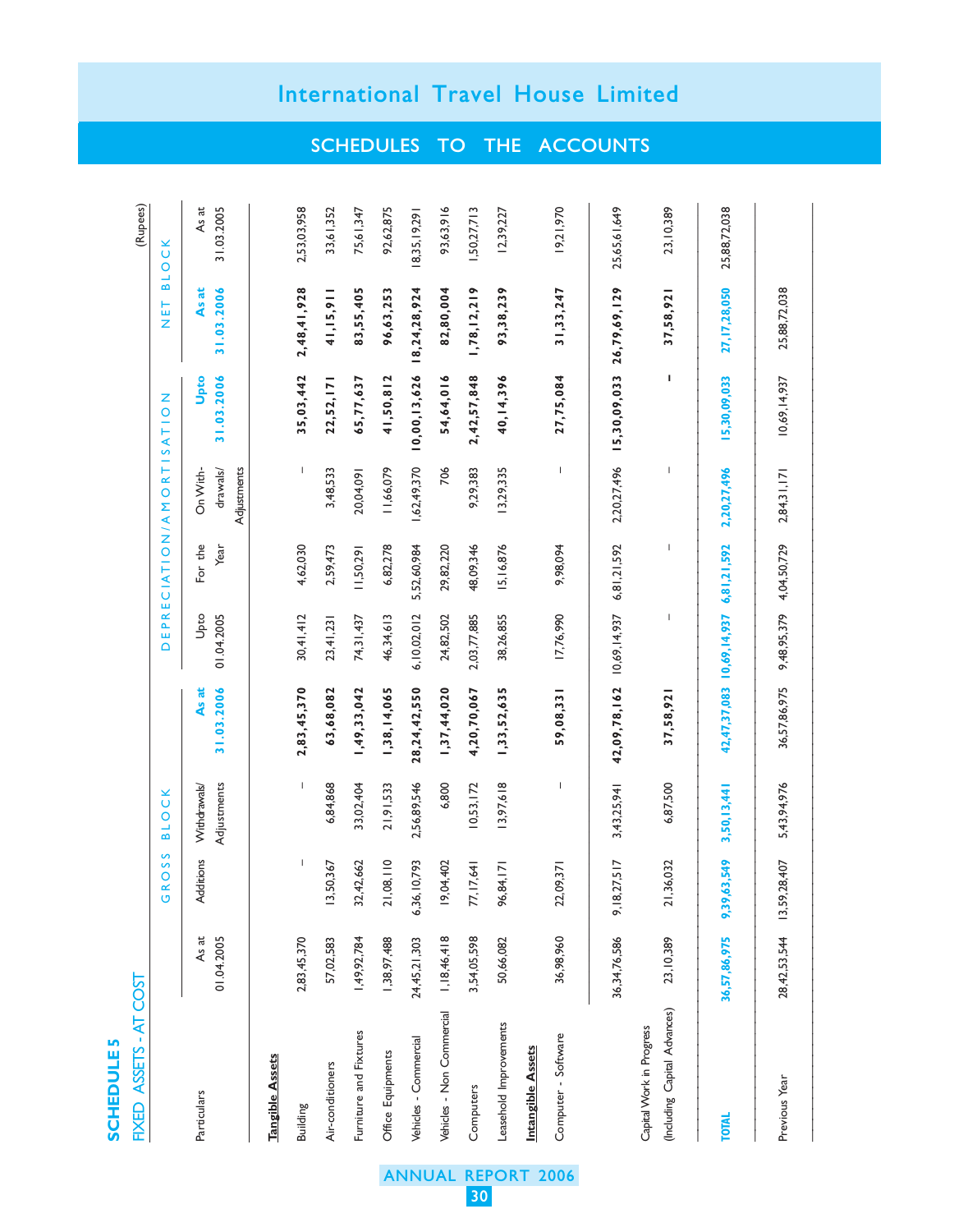### SCHEDULES TO THE ACCOUNTS

|                                                                                                                                     | As at<br>31st March, 2006<br><b>Rupees</b> | As at<br>31st March, 2005<br><b>Rupees</b> |
|-------------------------------------------------------------------------------------------------------------------------------------|--------------------------------------------|--------------------------------------------|
| <b>SCHEDULE 6</b>                                                                                                                   |                                            |                                            |
| <b>INVESTMENTS</b>                                                                                                                  |                                            |                                            |
| Unquoted - Long Term - Non Trade                                                                                                    |                                            |                                            |
| A. GOVERNMENT SECURITIES                                                                                                            |                                            |                                            |
| 6-Year National Savings Certificates                                                                                                |                                            |                                            |
| (Lodged with Customs Authorities)                                                                                                   | 10,000                                     | 10,000                                     |
| Rural Electrification Corporation Capital Gains Bonds                                                                               |                                            |                                            |
| 3,500 (Previous Year 3,500) Capital Gain Bonds of Rs.10,000/- each.                                                                 | 3,50,00,000                                | 3,50,00,000                                |
| <b>B. OTHER INVESTMENTS</b>                                                                                                         |                                            |                                            |
| Trans Global Impex Limited                                                                                                          |                                            |                                            |
| 58,800 (Previous Year 58,800) Equity Shares of Rs.10/- each fully paid<br>C. INVESTMENTS IN MUTUAL FUND                             | 5,88,000                                   | 5,88,000                                   |
| Kotak Mahindra Mutual Fund                                                                                                          |                                            |                                            |
| 'Kotak Floater - Long Term Monthly Dividend Plan'                                                                                   |                                            | 1,75,21,266                                |
| Nil (Previous Year 17,47,715.534) Units of Rs.10.025 each                                                                           |                                            |                                            |
| 17,47,715.534 (Previous Year Nil) Units sold during the year                                                                        |                                            |                                            |
| 'Kotak Bonds Regular Plan - Quarterly Dividend'                                                                                     | 1,00,00,000                                | 1,00,00,000                                |
| 9,49,469.247 (Previous Year 9,49,469.247) Units of Rs.10.532 each                                                                   |                                            |                                            |
| Franklin Templeton Mutual Fund                                                                                                      |                                            |                                            |
| 'Templeton Floating Rate Income Fund Short Term Plan'                                                                               | 95,44,001                                  | 91,38,863                                  |
| 9,53,407.030 (Previous Year 9,12,977.310) Units of Rs.10.010 each<br>40,429.720 (Previous Year Nil) Units purchased during the year |                                            |                                            |
| DSP Merill Lynch Mutual Fund                                                                                                        |                                            |                                            |
| 'DSPML Floating Rate Fund - Dividend'                                                                                               |                                            | 1,00,00,000                                |
| Nil (Previous Year 9,84,562.067) Units of Rs.10.157 each                                                                            |                                            |                                            |
| 9,84,562.067 (Previous Year Nil) Units sold during the year                                                                         |                                            |                                            |
| <b>HDFC Mutual Fund</b>                                                                                                             |                                            |                                            |
| 'HDFC Floating Rate Income Fund - Long Term - Dividend Reinvestment'                                                                | 1,55,58,334                                | 1,50,00,000                                |
| 15,48,683.173 (Previous Year 14,93,280.240) Units                                                                                   |                                            |                                            |
| of Rs.10.045 each                                                                                                                   |                                            |                                            |
| 55,402.933 (Previous Year Nil) Units purchased during the year                                                                      |                                            |                                            |
| Unquoted - Current Investment - Non Trade                                                                                           |                                            |                                            |
| Kotak Mahindra Mutual Fund                                                                                                          |                                            |                                            |
| 'Kotak Liquid Institutional - Daily Dividend                                                                                        |                                            | 4,25,10,388                                |
| Nil (Previous Year 34,76,450.848) Units of Rs.12.228 each                                                                           |                                            |                                            |
| 34,76,450.848 (Previous Year Nil) Units sold during the year                                                                        |                                            |                                            |
| Prudential ICICI Fund                                                                                                               |                                            |                                            |
| 'Prudential ICICI FMP - Dividend Reinvestment'                                                                                      | 2,00,00,000                                |                                            |
| 20,00,000 (Previous Year Nil) Units of Rs.10.000 each                                                                               |                                            |                                            |
| 20,00,000 (Previous Year Nil) Units purchased during the year<br>DSP Merill Lynch Mutual Fund                                       |                                            |                                            |
| 'DSP Merill Lynch - Daily Dividend-Reinvestment'                                                                                    | 5,00,23,914                                |                                            |
| 50,013.911 (Previous Year Nil) Units of Rs.1,000.200 each                                                                           |                                            |                                            |
| 50,013.911 (Previous Year Nil) Units purchased during the year                                                                      |                                            |                                            |
|                                                                                                                                     |                                            |                                            |
|                                                                                                                                     | 14,07,24,249                               | 13,97,68,517                               |
| Less : Provision for diminution in value of Equity Shares                                                                           | 5,88,000                                   | 5,88,000                                   |
|                                                                                                                                     | 14,01,36,249                               | 13,91,80,517                               |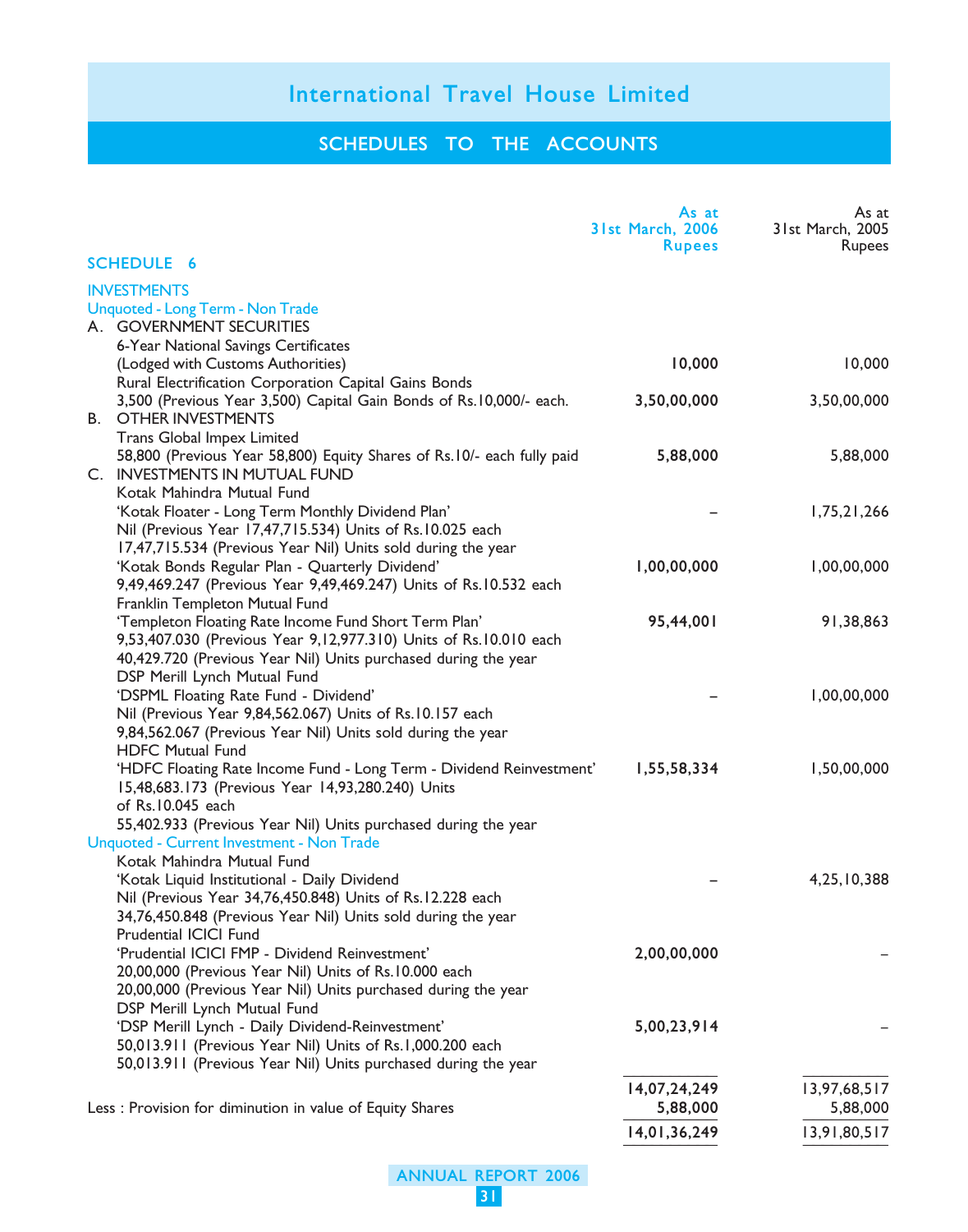### SCHEDULES TO THE ACCOUNTS

|          |                                                                                                           |                     | As at<br><b>31st March, 2006</b><br><b>Rupees</b> |                                            | As at<br>31st March, 2005<br>Rupees |
|----------|-----------------------------------------------------------------------------------------------------------|---------------------|---------------------------------------------------|--------------------------------------------|-------------------------------------|
|          | Aggregate amount of Unquoted Investments<br>Repurchase price of mutual fund units, represented            |                     | 14,01,36,249                                      |                                            | 13,91,80,517                        |
|          | by Net Asset Value                                                                                        |                     | 10,51,26,249                                      |                                            | 10,41,70,517                        |
|          | During the year the following current investments<br>were purchased and sold :                            |                     |                                                   |                                            |                                     |
|          |                                                                                                           | <b>No. of Units</b> | Cost                                              | No. of Units                               | Cost                                |
| Ι.<br>2. | HSBC Cash Fund - Institutional - Daily Dividend<br>I L & F S Liquid Account - Institutional Plan -        |                     |                                                   | 51,30,757.282                              | 5,35,52,609                         |
|          | Dividend Option                                                                                           |                     |                                                   | 20,00,793.588                              | 2,00,07,936                         |
| 3.<br>4. | GCFD - Grindlays Cash Fund - Daily Dividend<br>Templeton India Treasury Management Account -              |                     |                                                   | 29,87,408.796                              | 31,62,461                           |
|          | Daily Dividend Reinvestment                                                                               |                     |                                                   | 22,521.361                                 | 3,40,51,457                         |
| 5.<br>6. | Kotak Liquid Institutional Short Term<br>Plan - Daily Dividend<br>GMTD GSSIF - Medium Term - Bi-Monthly - |                     |                                                   | 94,22,561.943 11,52,20,030 4,53,83,019.207 | 55,49,87,075                        |
| 7.       | Dividend Option<br>TDBG Tata Dynamic Bond Fund - Option B - Growth                                        |                     |                                                   | 12,48,508.297<br>11,91,940.575             | 1,25,51,129<br>1,25,00,000          |
|          | <b>SCHEDULE 7</b>                                                                                         |                     |                                                   |                                            |                                     |
|          | <b>SUNDRY DEBTORS</b><br>(Unsecured)<br>Debts outstanding for a period exceeding six months :             |                     |                                                   |                                            |                                     |
|          | - Considered Good                                                                                         |                     | 1,15,63,607                                       |                                            | 41,65,860                           |
|          | - Considered Doubtful                                                                                     |                     | 1,39,05,376                                       |                                            | 1,18,39,761                         |
|          | Other Debts - Considered Good                                                                             |                     | 43,03,21,011                                      |                                            | 38,50,03,041                        |
|          | Less : Provision for Doubtful Debts                                                                       |                     | 45,57,89,994<br>1,39,05,376                       |                                            | 40,10,08,662<br>1,18,39,761         |
|          |                                                                                                           |                     | 44, 18, 84, 618                                   |                                            | 38,91,68,901                        |
|          | <b>SCHEDULE 8</b>                                                                                         |                     |                                                   |                                            |                                     |
|          | <b>CASH AND BANK BALANCES</b>                                                                             |                     |                                                   |                                            |                                     |
|          | Cash and Cheques on hand<br>With Scheduled Banks:                                                         |                     | 2,69,84,248                                       |                                            | 2,33,89,138                         |
|          | <b>On Current Accounts</b>                                                                                |                     | 2,89,69,893                                       |                                            | 1,65,11,510                         |
|          | On Fixed Deposits*                                                                                        |                     | 14,78,373                                         |                                            | 12,96,906                           |
|          | On Dividend Account                                                                                       |                     | 22,44,512                                         |                                            | 21,84,014                           |
|          |                                                                                                           |                     | 5,96,77,026                                       |                                            | 4,33,81,568                         |

\* Includes Rs.14,78,373/- with Banks as Margin Money (Previous Year Rs.12,96,906/-)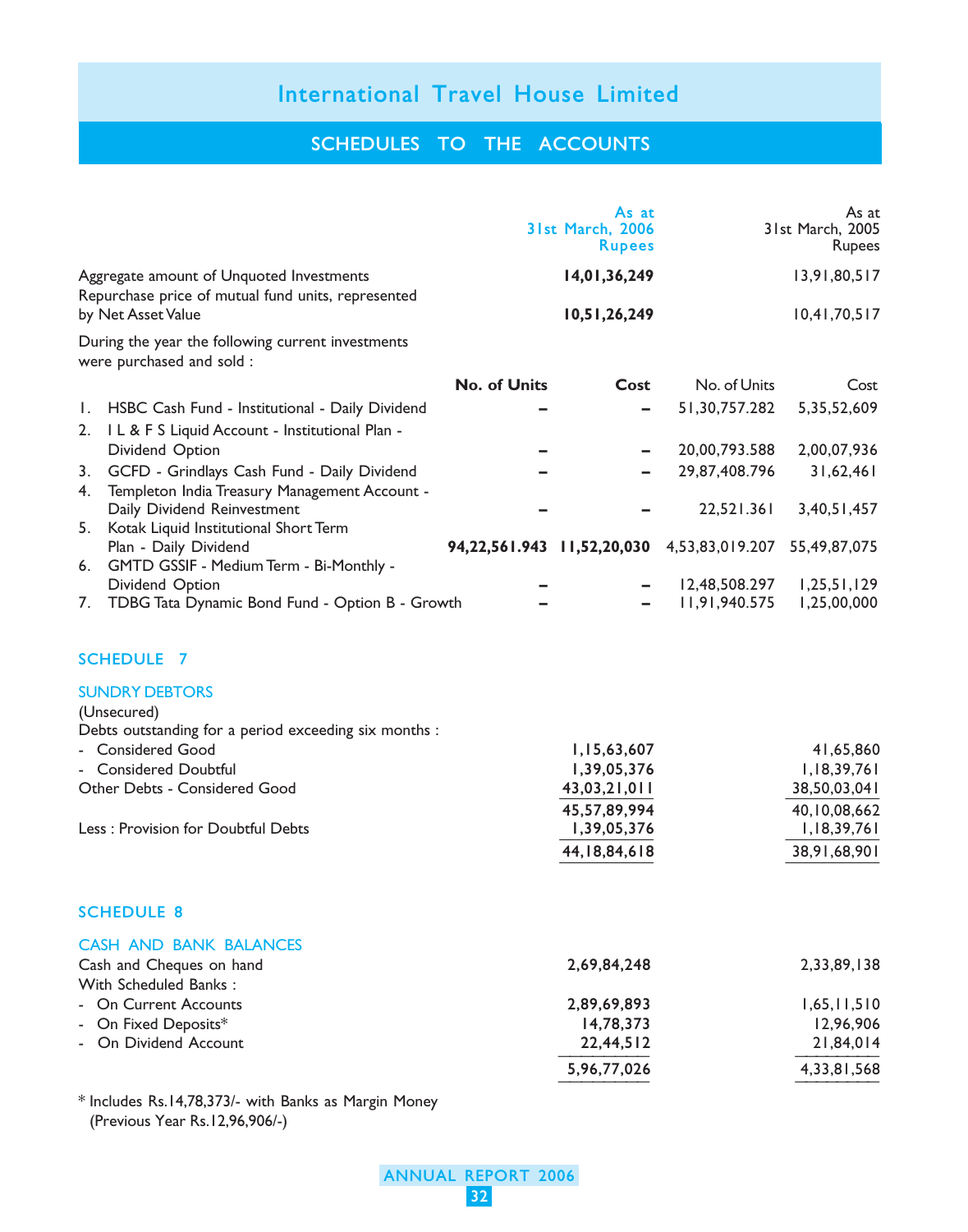### SCHEDULES TO THE ACCOUNTS

|                                                                                                                                                                                                                                                                                            | <b>Rupees</b>          | As at<br>31st March, 2006<br><b>Rupees</b>                              | Rupees                 | As at<br>31st March, 2005<br>Rupees                                   |
|--------------------------------------------------------------------------------------------------------------------------------------------------------------------------------------------------------------------------------------------------------------------------------------------|------------------------|-------------------------------------------------------------------------|------------------------|-----------------------------------------------------------------------|
| <b>SCHEDULE 9</b>                                                                                                                                                                                                                                                                          |                        |                                                                         |                        |                                                                       |
| <b>OTHER CURRENT ASSETS</b><br>(Unsecured - Considered Good)<br>Interest accrued on Fixed Deposits<br><b>Accrued Dividend</b>                                                                                                                                                              |                        | 3,37,395                                                                |                        | 2,61,668<br>1,05,858                                                  |
|                                                                                                                                                                                                                                                                                            |                        | 3,37,395                                                                |                        | 3,67,526                                                              |
| <b>SCHEDULE 10</b>                                                                                                                                                                                                                                                                         |                        |                                                                         |                        |                                                                       |
| <b>LOANS AND ADVANCES</b><br>(Unsecured - Considered Good)<br>Advances recoverable in cash or<br>in kind or for value to be received<br><b>Sundry Deposits</b><br>Advance Income Tax (Net of Provisions)*<br>* Net of Provisions of Rs. 3,89,20,000/-<br>(Previous Year Rs. 3,20,00,000/-) |                        | 2, 17, 18, 149<br>1,82,82,029<br>2,39,72,934<br>6,39,73,112             |                        | 1,36,54,812<br>1,70,19,694<br>2,55,49,945<br>5,62,24,451              |
| <b>SCHEDULE 11</b>                                                                                                                                                                                                                                                                         |                        |                                                                         |                        |                                                                       |
| <b>CURRENT LIABILITIES</b><br><b>Sundry Creditors</b><br>Other Liabilities<br>Unclaimed Dividend<br><b>Book Overdraft</b>                                                                                                                                                                  |                        | 27,84,40,251<br>36, 53, 211<br>22,44,512<br>2,40,63,110<br>30,84,01,084 |                        | 22,98,41,793<br>34,00,339<br>21,84,014<br>3,20,38,619<br>26,74,64,765 |
| <b>SCHEDULE 12</b>                                                                                                                                                                                                                                                                         |                        |                                                                         |                        |                                                                       |
| <b>PROVISIONS</b><br>Provision for Fringe Benefit Tax (net)<br>Provision for Wealth Tax<br>Provision for Retirement Benefits:                                                                                                                                                              |                        | 39,50,360<br>87,000                                                     |                        | 74,000                                                                |
| - Gratuity<br>- Leave Encashment<br>Proposed Dividend<br>Tax on Proposed Dividend                                                                                                                                                                                                          | 23,98,560<br>31,88,529 | 55,87,089<br>1,99,86,250<br>28,03,071<br>3,24,13,770                    | 11,95,781<br>22,70,100 | 34,65,881<br>1,59,89,000<br>22,42,458<br>2, 17, 71, 339               |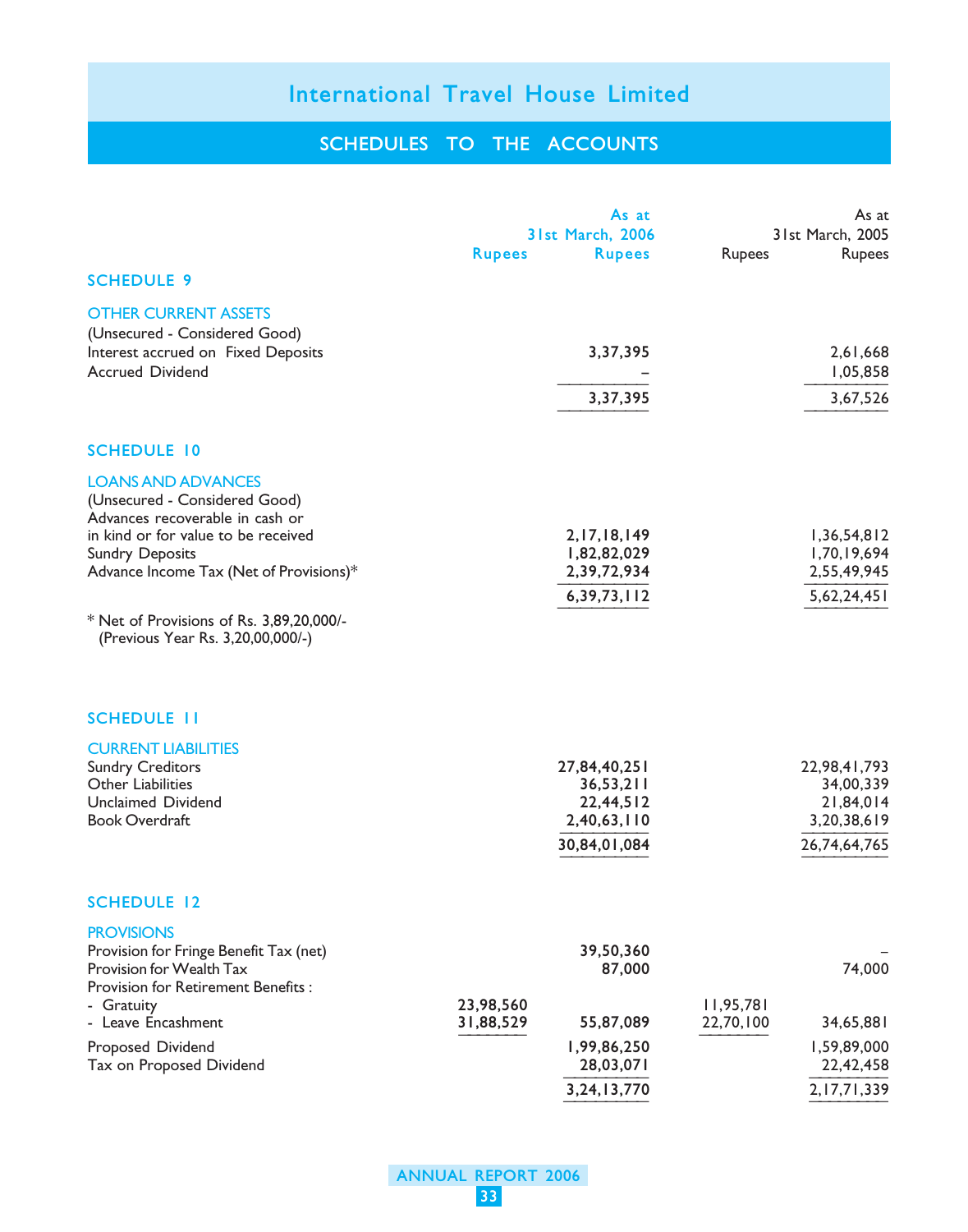### SCHEDULES TO THE ACCOUNTS

|                                                                                                                                     | For the year ended<br>31st March, 2006<br><b>Rupees</b> | For the year ended<br>31st March, 2005<br>Rupees |
|-------------------------------------------------------------------------------------------------------------------------------------|---------------------------------------------------------|--------------------------------------------------|
| <b>SCHEDULE 13</b>                                                                                                                  |                                                         |                                                  |
| <b>INCOME FROM SERVICES RENDERED</b>                                                                                                |                                                         |                                                  |
| Commission:                                                                                                                         |                                                         |                                                  |
| - Air Passage                                                                                                                       | 13,98,14,824                                            | 11,57,72,662                                     |
| - Hotel Reservation                                                                                                                 | 9,78,018                                                | 3,52,600                                         |
| Shopping<br>÷,                                                                                                                      | 1, 11, 25, 653                                          | 80,59,922                                        |
| - Management Fees                                                                                                                   | 2,07,08,081                                             | 1,50,22,652                                      |
| - Traveller's Cheques                                                                                                               | 1,89,255                                                | 93,637                                           |
| Tours                                                                                                                               | 1,46,41,569                                             | 1,02,27,518                                      |
| Transport                                                                                                                           | 38,71,96,346                                            | 29, 35, 72, 189                                  |
| Foreign Exchange<br><b>Other Services</b>                                                                                           | 1,33,46,230<br>1,81,06,169                              | 1,06,34,470                                      |
|                                                                                                                                     |                                                         | 1,53,01,376                                      |
|                                                                                                                                     | 60,61,06,145                                            | 46,90,37,026                                     |
| <b>SCHEDULE 14</b>                                                                                                                  |                                                         |                                                  |
| <b>OTHER INCOME</b>                                                                                                                 |                                                         |                                                  |
| Interest on Non Trade Investments (Gross)                                                                                           | 21,28,623                                               | 21,35,000                                        |
| Interest on Bank Deposits etc. (Gross)*                                                                                             | 1,01,356                                                | 2,89,192                                         |
| Dividend on Unquoted Non Trade Current Investments                                                                                  | 2,44,775                                                | 7,10,864                                         |
| Dividend from Unquoted Non Trade Long Term - Investment                                                                             | 19,67,455                                               | 10,99,913                                        |
| Doubtful Debts and Advances - Provision Written Back                                                                                | 8,60,209                                                | 20,00,000                                        |
| Liabilities Written Back                                                                                                            | 40,51,843                                               | 21,71,055                                        |
| Profit on Sale of Unquoted Non Trade Long Term Investments                                                                          | 10,485                                                  | 1,76,623                                         |
| Profit on Sale of Fixed Assets                                                                                                      | 24,20,970                                               | 18,42,687                                        |
| Miscellaneous Income**                                                                                                              | 26,60,570                                               | 4,90,236                                         |
|                                                                                                                                     | 1,44,46,286                                             | 1,09,15,570                                      |
| * Tax deducted at source Rs. 4,685/- (Previous Year Rs. 63,965/-)<br>** Includes Rental Income Rs. Nil (Previous Year Rs. 21,931/-) |                                                         |                                                  |
| <b>SCHEDULE 15</b>                                                                                                                  |                                                         |                                                  |
| <b>EMPLOYEES' REMUNERATION AND</b><br><b>WELFARE EXPENDITURE</b>                                                                    |                                                         |                                                  |
| Salaries, Wages and Bonus                                                                                                           | 9,81,14,678                                             | 7,53,44,813                                      |
| Contribution to Provident and Other Funds                                                                                           | 75,28,863                                               | 63,34,894                                        |
| Workmen and Staff Welfare Expenses                                                                                                  | 3,87,50,426                                             | 2,54,72,247                                      |
|                                                                                                                                     | 14,43,93,967                                            | 10,71,51,954                                     |
| Less: Recoveries                                                                                                                    | 8,37,363                                                | 7,71,506                                         |
|                                                                                                                                     |                                                         |                                                  |

ANNUAL REPORT 2006

14,35,56,604 10,63,80,448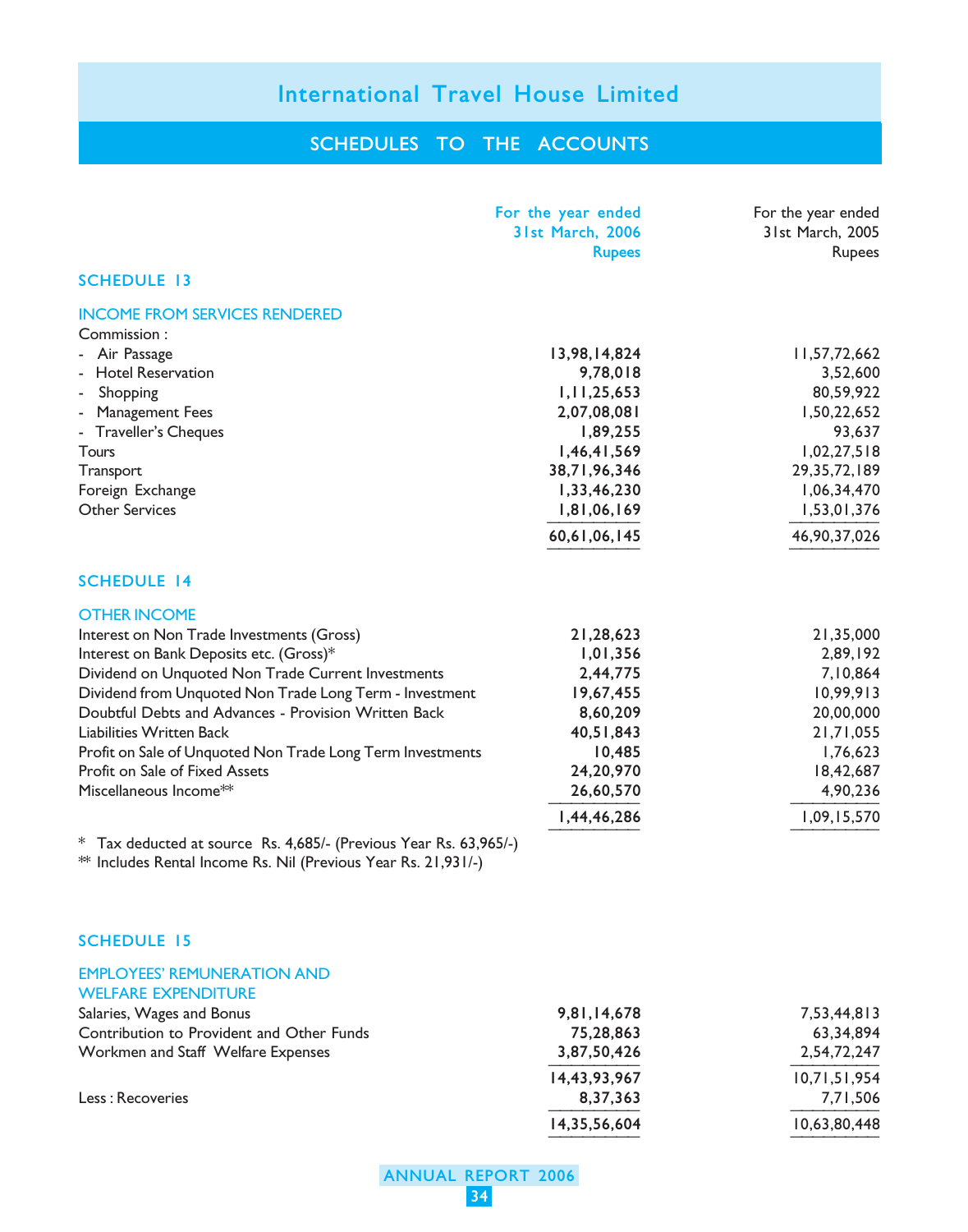### SCHEDULES TO THE ACCOUNTS

|                                                                 | For the year ended<br><b>31st March, 2006</b> |               | For the year ended<br>31st March, 2005 |                 |
|-----------------------------------------------------------------|-----------------------------------------------|---------------|----------------------------------------|-----------------|
|                                                                 | <b>Rupees</b>                                 | <b>Rupees</b> | Rupees                                 | <b>Rupess</b>   |
| <b>SCHEDULE 16</b>                                              |                                               |               |                                        |                 |
| <b>OPERATING AND OTHER EXPENDITURE</b>                          |                                               |               |                                        |                 |
| Car, Fuel, Oil & Lubricants                                     |                                               | 5,82,71,463   |                                        | 4,50,25,511     |
| Rent                                                            |                                               | 1,48,60,505   |                                        | 1,39,09,644     |
| Rates and Taxes                                                 |                                               | 53,57,351     |                                        | 59,05,677       |
| <b>Travelling and Conveyance</b>                                |                                               | 1,58,59,733   |                                        | 1,41,99,956     |
| <b>Motor Vehicle Expenses</b>                                   |                                               | 41,23,427     |                                        | 35,87,045       |
| Postage, Telephone, Fax and Cellphones                          |                                               | 1,71,14,890   |                                        | 1,52,32,836     |
| <b>Electricity and Water</b>                                    |                                               | 58,72,983     |                                        | 44,48,082       |
| Insurance                                                       |                                               | 99,57,722     |                                        | 83,94,857       |
| Repair and Maintenance - Building                               |                                               | 1,81,516      |                                        | 2,09,586        |
| Repair and Maintenance - Cars                                   |                                               | 3,06,30,198   |                                        | 2,55,07,163     |
| Repair and Maintenance - Others                                 |                                               | 94,23,999     |                                        | 99, 18, 340     |
| Service Charges                                                 |                                               | 6,92,85,555   |                                        | 5,28,04,556     |
| <b>Business Promotion &amp; Marketing Expenses</b>              |                                               | 47,52,031     |                                        | 73,05,239       |
| Printing and Stationery                                         |                                               | 1,02,75,253   |                                        | 1,02,03,117     |
| Auditors' Remuneration :                                        |                                               |               |                                        |                 |
| - Audit Fees                                                    | 7,00,000                                      |               | 7,00,000                               |                 |
| - Tax Audit                                                     | 1,00,000                                      |               | 1,00,000                               |                 |
| Out of Pocket Expenses                                          | 73,657                                        |               | 89,763                                 |                 |
| <b>Other Services</b>                                           | 3,00,000                                      | 11,73,657     | 4, 14, 200                             | 13,03,963       |
| Legal and Professional Charges                                  |                                               | 97,41,062     |                                        | 69,70,534       |
| Advertisement                                                   |                                               | 28,74,413     |                                        | 33,99,035       |
| Subscription                                                    |                                               | 18,50,955     |                                        | 15,66,520       |
| Debts/Advances Written Off                                      |                                               |               |                                        | 1,21,397        |
| Provision for Doubtful Debts/Advances                           |                                               | 29,25,824     |                                        | 92,05,575       |
| <b>Bank Charges</b>                                             |                                               | 10,51,993     |                                        | 8,45,635        |
| Loss on Fixed Assets Discarded/Sold                             |                                               | 40,37,266     |                                        | 76,77,492       |
| Loss on sale of Short Term Unquoted Non Trade Investments       |                                               | 36,330        |                                        | 11,22,744       |
| Miscellaneous Expenses                                          |                                               | 24,52,478     |                                        | 22,73,776       |
|                                                                 |                                               |               |                                        |                 |
|                                                                 |                                               | 28,21,10,604  |                                        | 25, 11, 38, 280 |
| <b>SCHEDULE 17</b>                                              |                                               |               |                                        |                 |
| <b>INTEREST</b><br>On Bank Overdraft                            |                                               | 6,84,661      |                                        | 3,31,974        |
| On Term Loans:                                                  |                                               |               |                                        |                 |
| <b>Banks</b>                                                    |                                               | 72,52,401     |                                        | 65,27,170       |
| Others                                                          |                                               | 21,48,471     |                                        | 20, 31, 817     |
|                                                                 |                                               | 1,00,85,533   |                                        | 88,90,961       |
| <b>SCHEDULE 18</b>                                              |                                               |               |                                        |                 |
| <b>EARNINGS PER SHARE</b>                                       |                                               |               |                                        |                 |
| Profit after Taxation<br>(a)                                    |                                               | 6,99,72,870   |                                        | 4,58,09,148     |
| (b) Weighted average number of Equity Shares of                 |                                               |               |                                        |                 |
| Rs.10/- each outstanding                                        |                                               | 79,94,500     |                                        | 79,94,500       |
| Basic and diluted earnings per share in Rupees [(a)/(b)]<br>(c) |                                               | 8.75          |                                        | 5.73            |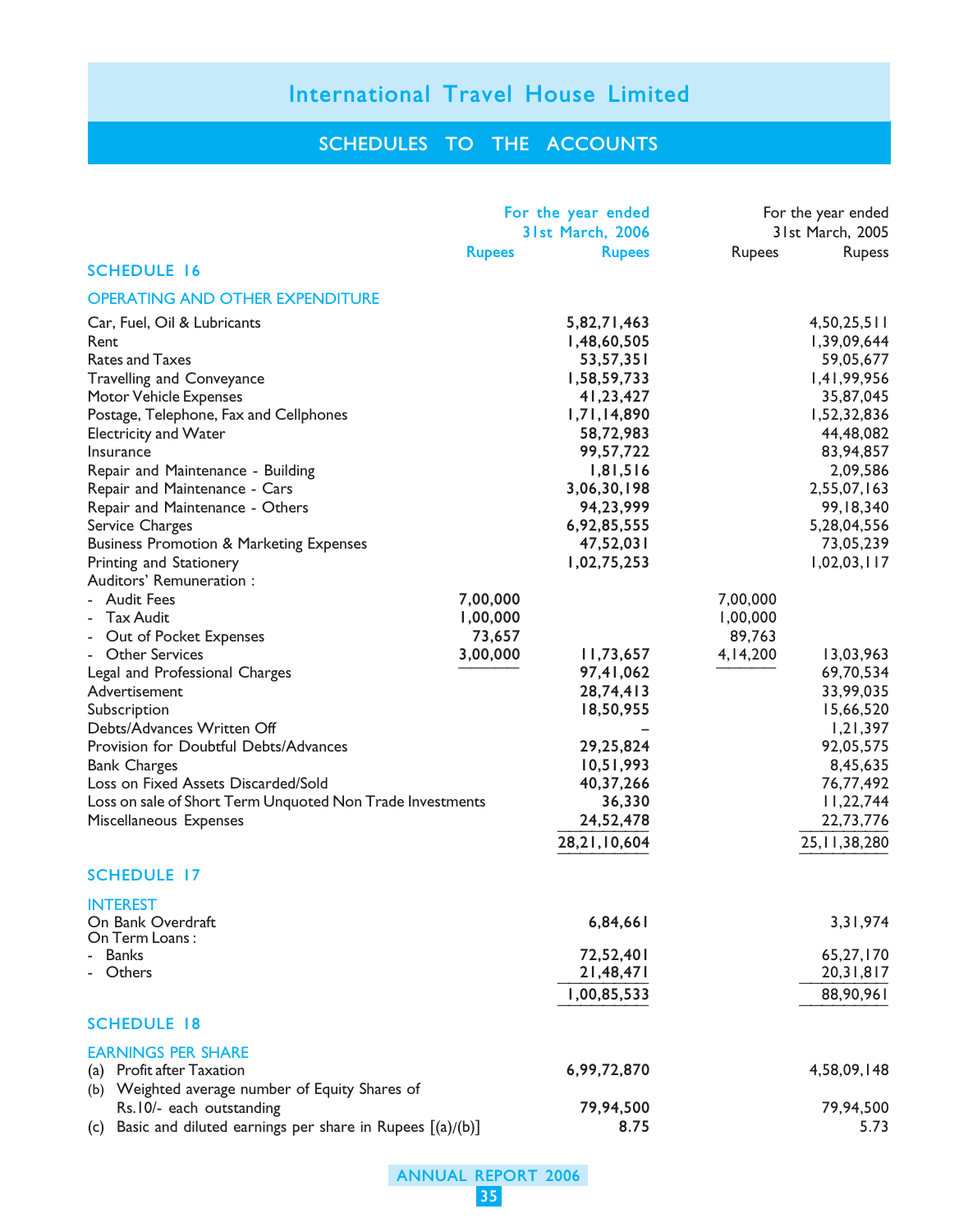### SCHEDULES TO THE ACCOUNTS

#### SCHEDULE 19

#### SIGNIFICANT ACCOUNTING POLICIES AND NOTES TO THE ACCOUNTS

#### 1. Significant Accounting Policies

#### a. Accounting Convention

Financial statements are prepared in accordance with the historical cost convention on an accrual basis, generally accepted accounting principles, including mandatory Accounting Standards issued by the Institute of Chartered Accountants of India, to the extent applicable and relevant presentational requirements of the Companies Act, 1956.

#### b. Fixed Assets

To state fixed assets at cost of acquisition inclusive of inward freight, duties and taxes and incidental expenses related to acquisition less accumulated depreciation and impairment losses, if any.

Intangible assets represent acquired computer software, being amortised over a period of 60 months over which benefits are likely to accrue to the Company.

#### c. Depreciation/Amortisation

To provide depreciation on fixed assets acquired upto 31st March, 1992 on written down value method and in respect of assets acquired thereafter, on straight line method.

In respect of assets acquired after 31st March, 1992, depreciation is calculated on fixed assets in a manner that amortises the cost of the assets after commissioning, over their estimated useful lives or lives based on the rates specified in Schedule XIV to the Companies Act, 1956, whichever is lower, by equal annual installments. Leasehold properties are amortised over the period of the lease.

To amortise capitalised software costs over a period of five years.

#### d. Retirement Benefits

Contributions to Provident Fund are made at pre-determined rates to the Government and charged to revenue. The contribution in respect of Gratuity Fund is made to LIC based on actuarial valuation carried out at the yearend, which is charged to revenue including shortfall, if any, on such actuarial valuation. The contributions in respect of Superannuation Fund are made to a separate Superannuation Fund Trust based on actuarial valuation carried out at the year-end and charged to revenue. Provision for leave encashment is made on the basis of actuarial valuation carried out at the year-end and charged to revenue.

#### e. Revenue Recognition

For services rendered to clients, the commission received from airlines, hotels etc., income on tours and transport and other services (net of charges) are accounted for on completion of service.

#### f. Foreign Currency Transactions

To record transactions in foreign currencies at the exchange rates prevailing on the date of the transaction. Monetary liability/assets on account of foreign currency are converted at the exchange rates prevailing as at the end of the year. Exchange differences are appropriately dealt with in the Profit and Loss Account.

#### g. Investments

To state Current Investments at lower of cost and fair value , and Long Term Investments at cost. Where applicable, provision is made where there is a diminution, other than temporary, in valuation of Long Term Investments.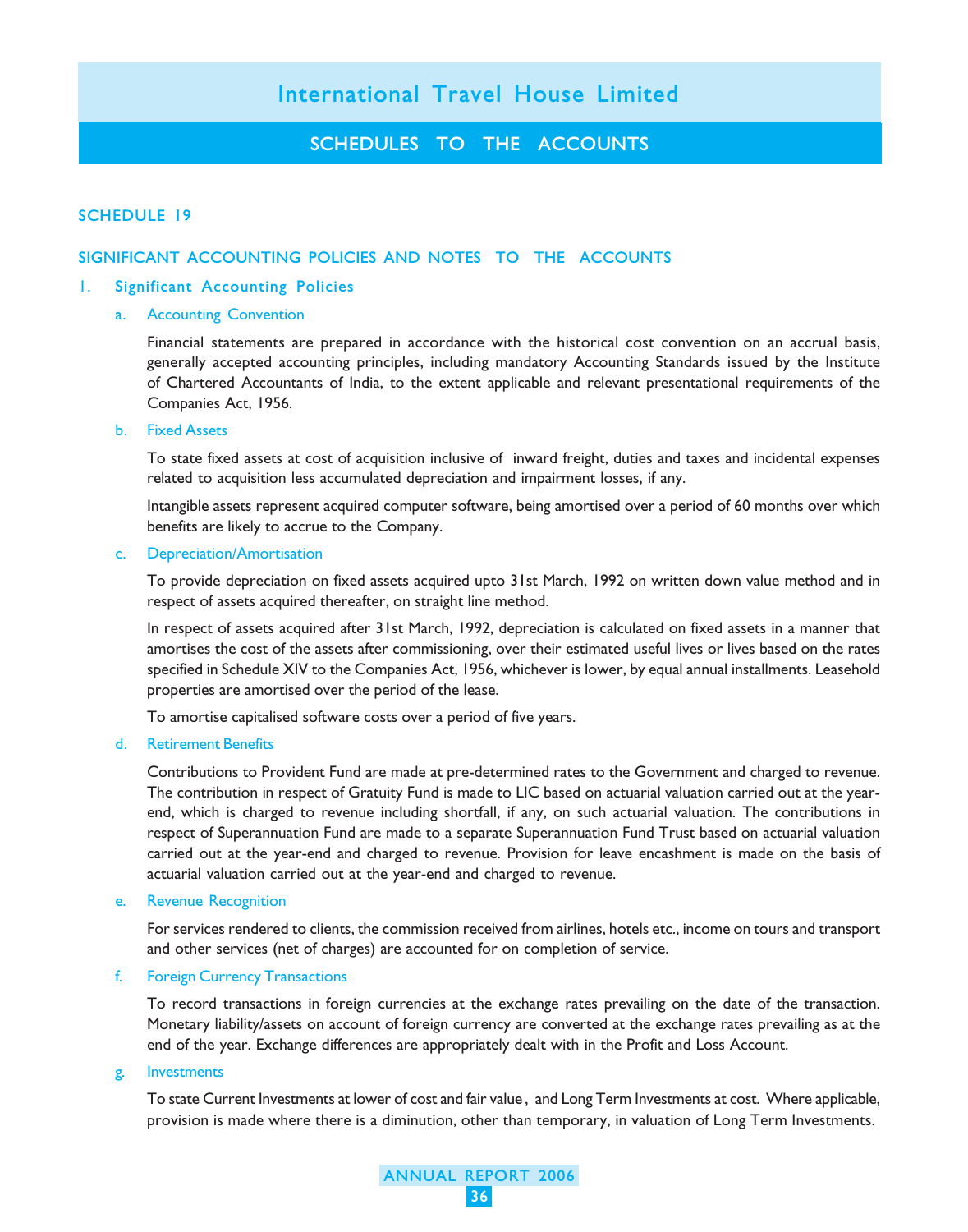### SCHEDULES TO THE ACCOUNTS

#### h. Proposed Dividend

To provide for Dividends as proposed by the Board of Directors in the books of account, pending approval at the Annual General Meeting.

#### i. Borrowing Cost

Borrowing costs attributable to the acquisition or construction of a qualifying asset is capitalised as part of the cost of the asset. Other borrowing costs are recognised as an expense in the period in which they are incurred.

#### j. Taxation

To provide and determine Current tax as the amount of tax payable in respect of taxable income for the period.

To provide and determine Fringe Benefit tax as the amount of tax payable in respect of taxable fringe benefits for the period.

To provide and recognise Deferred tax on timing differences between taxable income and accounting income subject to consideration of prudence.

Not to recognise entire Deferred tax assets on unabsorbed depreciation and carry forward of losses unless there is virtual certainty that there will be suffcient future taxable income available to realise such assets.

#### k. Finance Leases

Leases of fixed assets where the Company assumes substantially all the benefits and risks of ownership are classified as finance leases. Finance leases are capitalised at the estimated present value of the underlying lease payments. Each lease payment is allocated between the liability and finance charges so as to achieve a constant rate on the finance balance outstanding. The corresponding rental obligations, net of finance charges, are included in payables. The interest element of the finance charges is charged to the Profit and Loss account over the lease period.

#### Operating Leases

Lease rentals are recognised as expense on a straight-line basis over the term of the lease.

l. Segment Reporting

To identify segments based on the dominant source and nature of risks and returns and the internal organisation and management structure.

> ANNUAL REPORT 2006 37

#### 2. Notes to Accounts :

i. Related Party Disclosure under Accounting Standard 18

Parties where control exists

Associate companies : ITC Limited, Russell Credit Limited.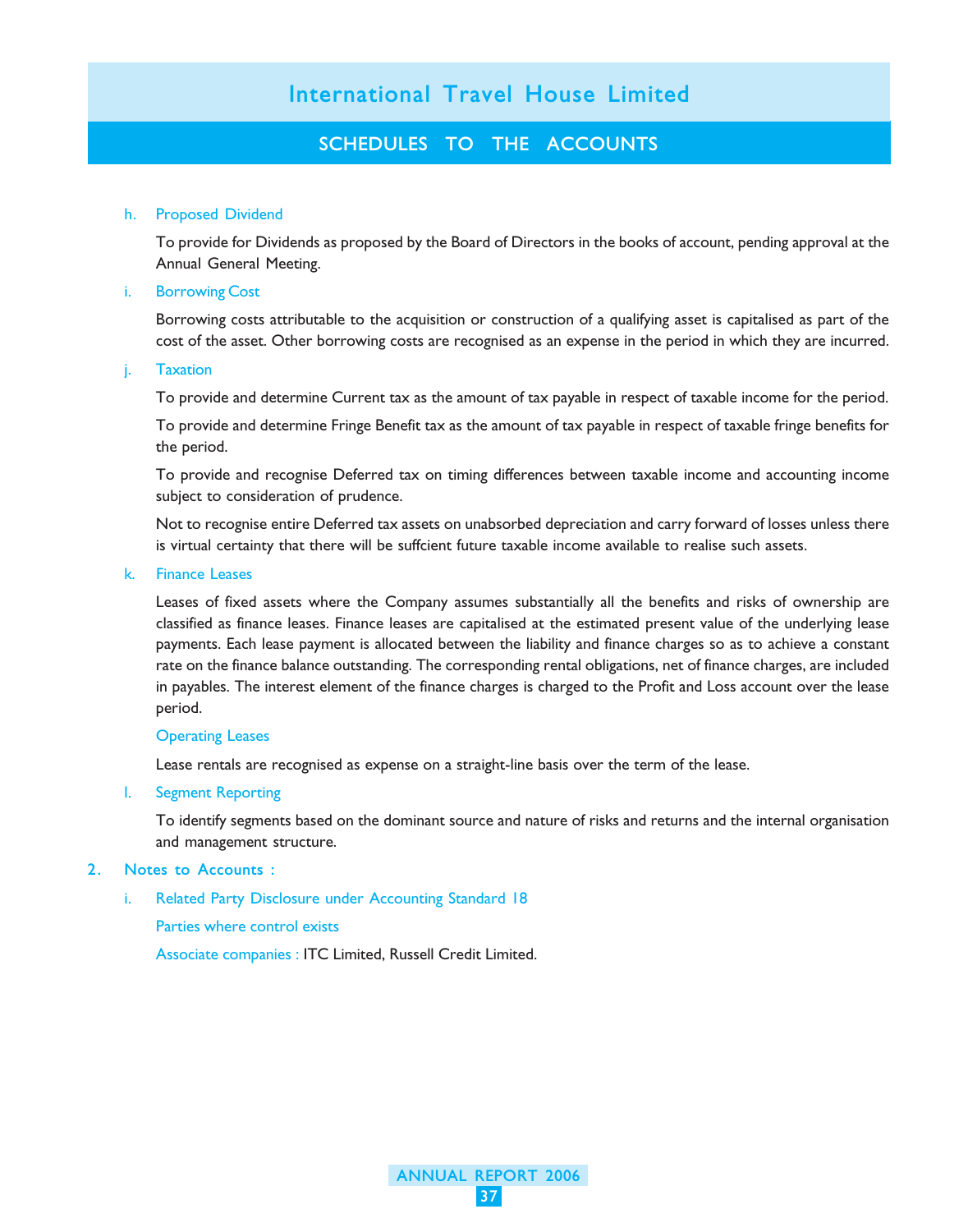### SCHEDULES TO THE ACCOUNTS

| Key Management Personnel: |                                         |
|---------------------------|-----------------------------------------|
| <b>Board of Directors</b> | Corporate Management Committee Members* |
| Mr. S.S.H. Rehman         | Mr. Ashish Kumar                        |
| Mr. Nakul Anand           | Mr. Rakesh Krishan                      |
| Mr. Anil Bhandari         | Mr. Atul Kumar                          |
| Mr. Y.C. Deveshwar        | Mr. Kamal Hingorani                     |
| Mr. Anil Rajput           |                                         |
| Mr. H.P. Ranina           |                                         |
| Mr. S.C. Sekhar           |                                         |
| Mr. K.L. Thapar           |                                         |
| Mr. O.P. Vaish            |                                         |

- \* Mr. Ashish Kumar and Mr. Rakesh Krishan ceased to be Members of the Committee effective 1st July, 2005 and 1st September, 2005 respectively.
- \* Mr. Atul Kumar and Mr. Kamal Hingorani were inducted as the members of the Committee on 12th September, 2005 and 24th January, 2006 respectively.

| Transactions during the year :                                                |                                      |                         |                                             |                         |                                                                |                                                  |
|-------------------------------------------------------------------------------|--------------------------------------|-------------------------|---------------------------------------------|-------------------------|----------------------------------------------------------------|--------------------------------------------------|
|                                                                               | <b>Associate</b><br><b>Companies</b> | Associate<br>Companies  | <b>Key Mgmt.</b><br><b>Personnel</b>        | Key Mgmt.<br>Personnel  | <b>Key Mgmt.</b><br><b>Personnel</b><br><b>Relatives/Firms</b> | Key Mgmt.<br>Personnel<br><b>Relatives/Firms</b> |
|                                                                               | <b>Current year</b><br><b>Rupees</b> | Rupees                  | Previous year Current year<br><b>Rupees</b> | Previous year<br>Rupees | <b>Current year</b><br><b>Rupees</b>                           | Previous year<br>Rupees                          |
| Sale of Goods and Services<br>- ITC Limited<br>- Others                       | 65,96,95,256 49,12,53,321            |                         | 6,477                                       | 8,63,525                | 1,48,752                                                       | 4,35,550                                         |
| <b>Purchase of Goods and Services</b><br>- ITC Limited<br>- Others            | 39,18,999                            | 47,02,271               |                                             |                         | 4,57,500*                                                      | 4,32,580                                         |
| <b>Other Income</b><br>- ITC Limited                                          |                                      | 20,00,000               |                                             |                         |                                                                |                                                  |
| Rent<br>- ITC Limited<br>- Others                                             | 28,75,086                            | 32,44,849               | 72,000                                      | 1,44,000                |                                                                |                                                  |
| <b>Purchase of Fixed Assets</b><br>- ITC Limited                              | 3,46,517                             |                         |                                             |                         |                                                                |                                                  |
| <b>Dividend Paid</b><br>- ITC Limited<br>- Russell Credit Limited<br>- Others | 5,75,200<br>72,53,276                | 4, 31, 400<br>54,39,957 |                                             |                         | 200                                                            | 1,650                                            |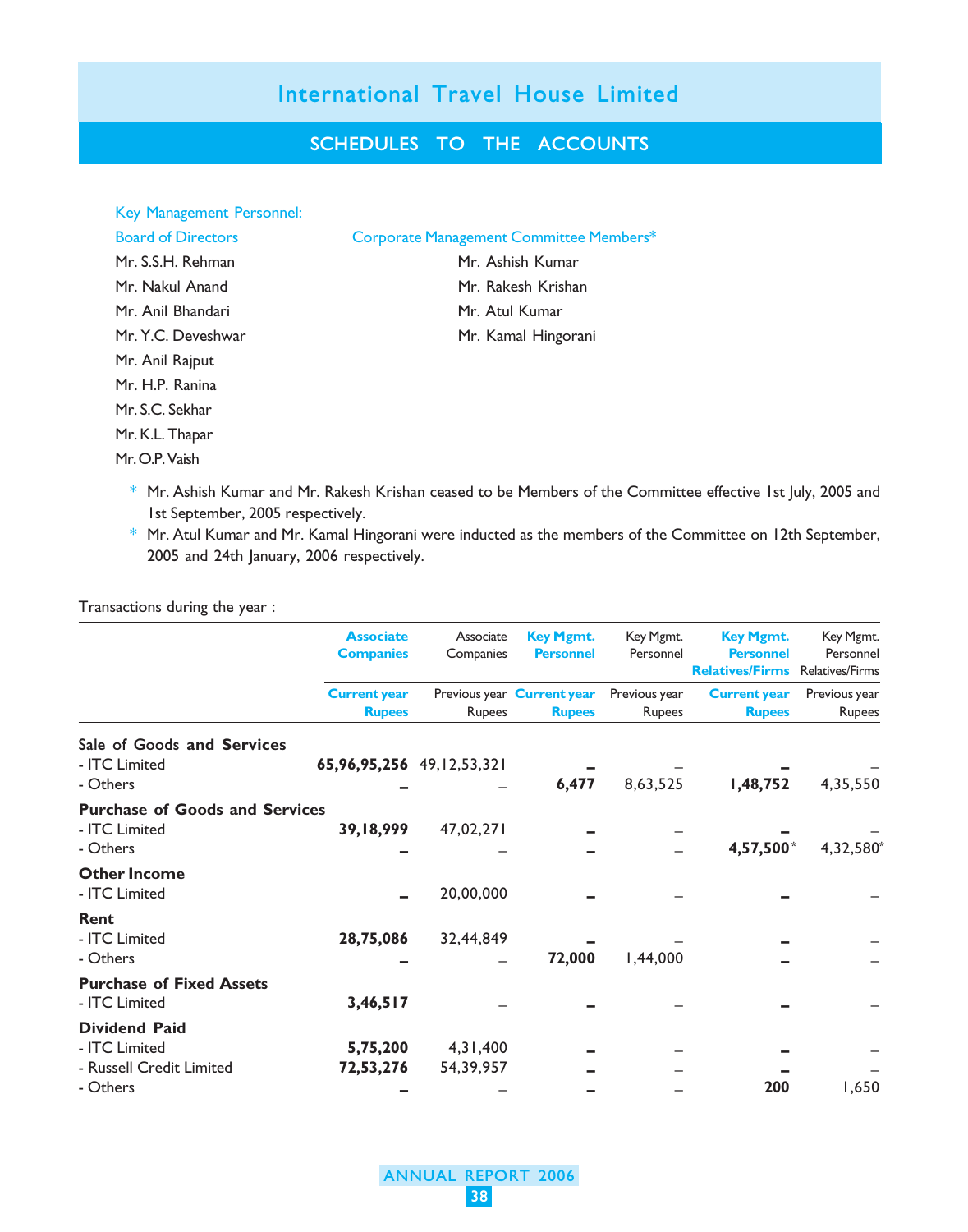### SCHEDULES TO THE ACCOUNTS

|                                                                                  | <b>Associate</b><br><b>Companies</b> | Associate<br>Companies  | <b>Key Mgmt.</b><br><b>Personnel</b>        | Key Mgmt.<br>Personnel  | <b>Key Mgmt.</b><br><b>Personnel</b><br><b>Relatives/Firms</b> Relatives/Firms | Key Mgmt.<br>Personnel  |
|----------------------------------------------------------------------------------|--------------------------------------|-------------------------|---------------------------------------------|-------------------------|--------------------------------------------------------------------------------|-------------------------|
|                                                                                  | <b>Current year</b><br><b>Rupees</b> | Rupees                  | Previous year Current year<br><b>Rupees</b> | Previous year<br>Rupees | <b>Current year</b><br><b>Rupees</b>                                           | Previous year<br>Rupees |
| Balance outstanding as at the year end<br>Accounts Receivable                    |                                      |                         |                                             |                         |                                                                                |                         |
| - ITC Limited                                                                    |                                      | 8,84,07,808 8,09,21,390 |                                             |                         |                                                                                |                         |
| <b>Sundry Creditors</b><br>- ITC Limited                                         | 17,46,474                            | 16, 18, 903             |                                             |                         |                                                                                |                         |
| Deposit Paid<br>- ITC Limited                                                    | 5,54,200                             | 55,000                  |                                             |                         |                                                                                |                         |
| - Others<br>Amount Written off/Provided/Adjusted<br>in respect of debts due from |                                      |                         |                                             | 4,00,000                |                                                                                |                         |
| - ITC Limited                                                                    |                                      | 2,90,263                |                                             |                         |                                                                                |                         |
| <b>Rent Received</b><br>- ITC Limited                                            | 72,000                               |                         |                                             |                         |                                                                                |                         |
| Remuneration paid                                                                |                                      |                         |                                             |                         |                                                                                |                         |
| - Mr. Anil Bhandari                                                              |                                      |                         | 30,23,462                                   | 28,87,976               |                                                                                |                         |
| - Mr. Atul Kumar                                                                 |                                      |                         | 12,72,297                                   |                         |                                                                                |                         |
| - Mr. Rakesh Krishan                                                             |                                      |                         | 8,32,392                                    | 17,52,096               |                                                                                |                         |
| - Mr. Kamal Hingorani                                                            |                                      |                         | 4,85,913                                    |                         |                                                                                |                         |
| - Mr. Ashish Kumar                                                               |                                      |                         | 4,25,570                                    | 12,43,023               |                                                                                |                         |

\* Amount paid to M/s. Vaish Associates, where Mrs. Manju Vaish, Mr. Vinay Vaish and Mrs. Kali Vohra are partners and relatives of Mr. O. P. Vaish as wife, son and daughter respectively.

|      |                                                                                                                                                                                                 | For the year ended<br>31st March, 2006<br><b>Rupees</b> | For the year ended<br>31st March, 2005<br><b>Rupees</b> |
|------|-------------------------------------------------------------------------------------------------------------------------------------------------------------------------------------------------|---------------------------------------------------------|---------------------------------------------------------|
| ii.  | <b>Expenditure in Foreign Currency</b><br>Subscription, Entrance fees, Travel etc.                                                                                                              | 16,82,207                                               | 33,41,858                                               |
| iii. | Receipts in Foreign Currency (Cash Basis) :<br>Receipts from Travel & Tours including Credit Cards<br>Rs.3,28,56,220/- (Previous Year Rs.2,25,89,538/-)<br>Income by way of Car Rental Services | 4,81,50,364<br>5,25,02,137                              | 4, 31, 29, 797<br>4,02,04,498                           |
| iv.  | Director's Remuneration:                                                                                                                                                                        |                                                         |                                                         |
|      | Salary and Allowances<br>a)                                                                                                                                                                     | 24,28,929                                               | 23,45,000                                               |
|      | b)<br><b>Other Perquisites</b>                                                                                                                                                                  | 1,20,035                                                | 1,44,386                                                |
|      | Contribution to Provident and other Funds<br>c)                                                                                                                                                 | 4,74,498                                                | 3,98,590                                                |
|      |                                                                                                                                                                                                 | 30,23,462                                               | 28,87,976                                               |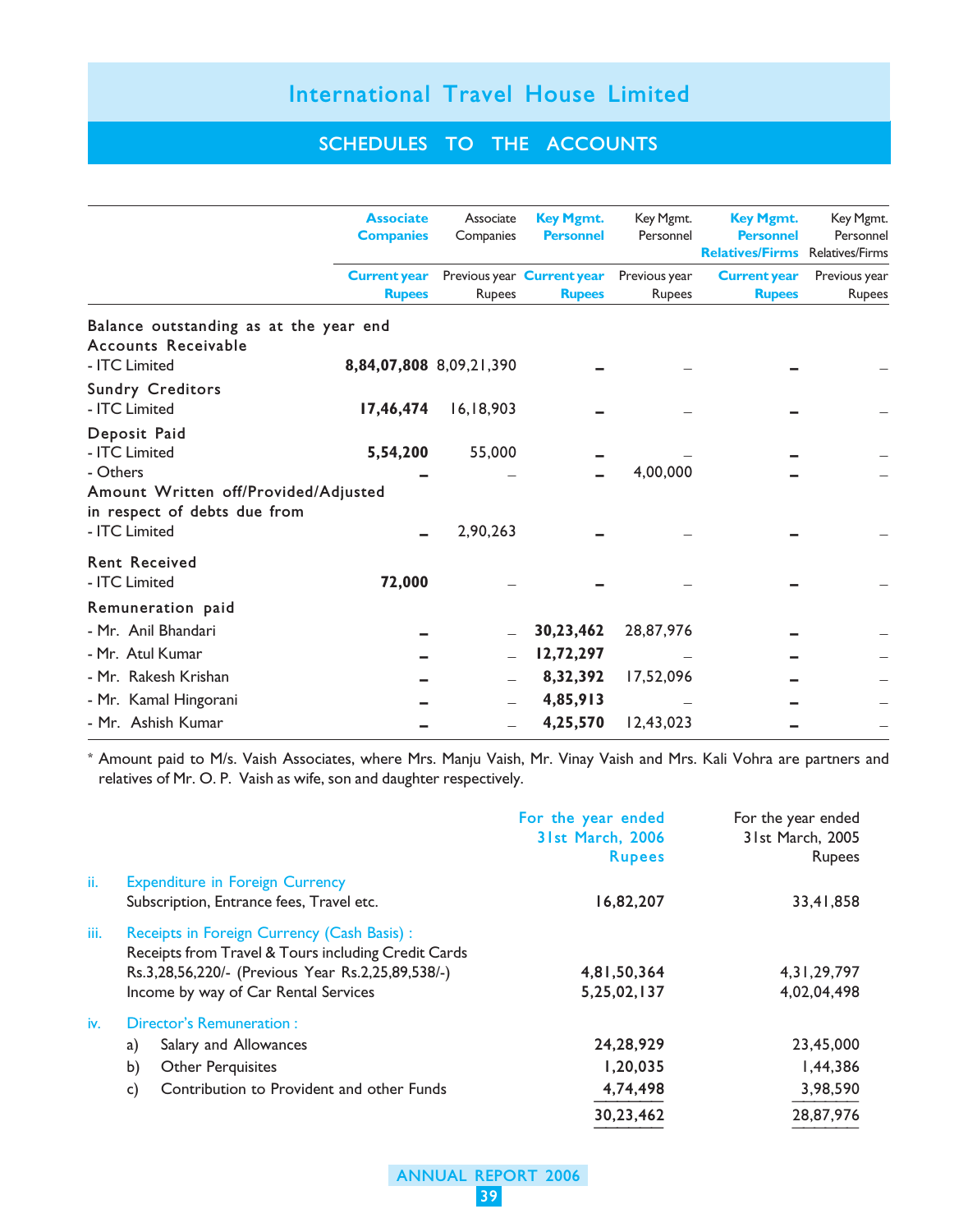### SCHEDULES TO THE ACCOUNTS

- v. Contingent liabilities not provided for :
	- a. Guarantee outstanding Rs.1,00,00,000/- (Previous Year Rs.1,00,00,000/-).
	- b. Claim against the Company not acknowledged as debts Rs.9,93,406/- for which Company has initiated a legal suit in High Court of Delhi.
- vi. Capital commitments (net of capital advances) Rs.60,96,718/- (Previous Year Rs.23,10,389/-).
- vii. The outstanding liablities as at the close of the year do not include any amounts due to any small scale industrial undertaking as defined under section  $3(j)$  of the Industries (Development & Regulation) Act, 1951.
- viii. The Company's significant leasing arrangements are in respect of operating leases for premises. These leasing arrangements which are not non-cancellable range between 11 months and 9 years generally, or longer, and are usually renewable by mutual consent on mutually agreeable terms. The aggregate lease rentals payable are charged as Rent under Schedule 16.
- ix. During the current year, the management has re-assessed the estimated useful lives of all fixed assets. On the basis of results of such re-assessment, the estimated useful life of vehicles has been revised with effect from 1st April, 2005 and additional depreciation of Rs.1,59,90,311/- has been recognised in the current year's profit and loss account. Accordingly, the profit for the year and reserves and surplus at the year end is lower and depreciation charge is higher by Rs.1,59,90,311/-.
- x. Segmental Reporting

#### Business segments

The primary reporting of the Company has been performed on the basis of business segment. The Company has only one reportable business segment, which is 'travel related services' that include air ticketing, car rentals, inbound tourism, overseas and domestic holiday packages, conferences, events and exhibition management and operates in a single business segment based on the nature of the products, the risks and returns, the organisation structure and the internal financial reporting systems. Accordingly, the figures appearing in these financial statements relate to the Company's single business segment.

#### Geographical segments

Secondary segmental reporting is performed on the basis of the geographical location of customers. The operations of the Company are confined to India. Accordingly, the figures appearing in these financial statements relate to the Company's single geographical segment.

> ANNUAL REPORT 2006 40

xi. Previous year's figures have been regrouped/rearranged wherever necessary.

|  |  |  | As per our report of even date |  |  |  |
|--|--|--|--------------------------------|--|--|--|
|--|--|--|--------------------------------|--|--|--|

Chartered Accountants

per Raman Sobti Partner Anil Bhandari S. C. Sekhar Membership No. 89218 Managing Director Director

Place : New Delhi Janaki Aggarwal Dated : 5th May, 2006 Company Secretary

for S.R. Batliboi & Associates Signature to Schedules 1 to 19

On behalf of the Board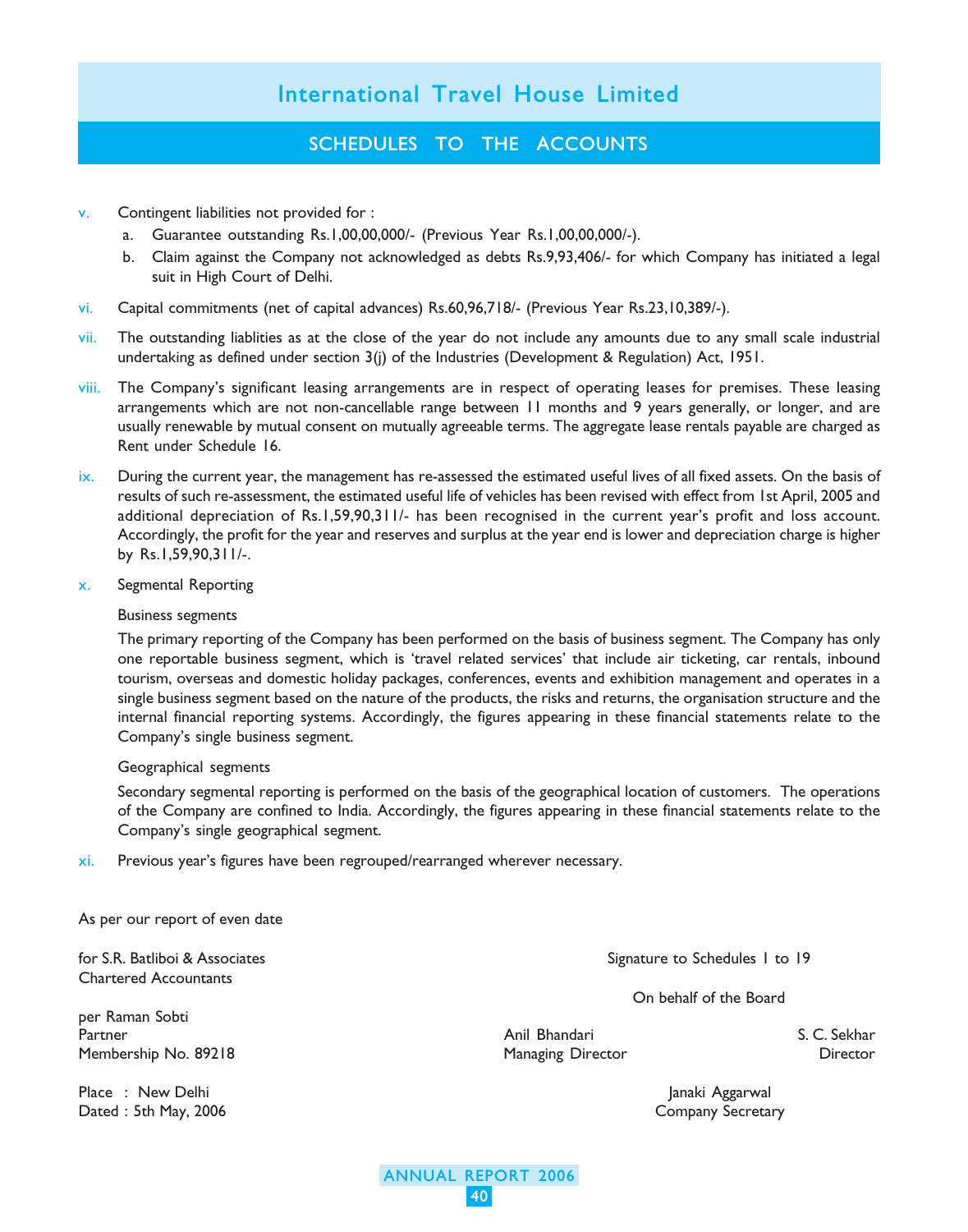#### AUDITORS REPORT TO THE MEMBERS

- 1. We have audited the attached Balance Sheet of International Travel House Limited, as at 31st March, 2006, and also the Profit and Loss Account and Cash Flow Statement for the year ended on that date annexed thereto. These financial statements are the responsibility of the Company's management. Our responsibility is to express an opinion on these financial statements based on our audit.
- 2. We conducted our audit in accordance with the auditing standards generally accepted in India. Those Standards require that we plan and perform the audit to obtain reasonable assurance about whether the financial statements are free of material misstatement. An audit includes examining, on a test basis, evidence supporting the amounts and disclosures in the financial statements. An audit also includes assessing the accounting principles used and significant estimates made by management, as well as evaluating the overall financial statement presentation. We believe that our audit provides a reasonable basis for our opinion.
- 3. As required by the Companies (Auditor's Report) Order, 2003 (as amended) issued by the Central Government of India in terms of sub-section (4A) of Section 227 of the Companies Act, 1956, we enclose in the Annexure a statement on the matters specified in paragraphs 4 and 5 of the said Order.
- 4. Further to our comments in the Annexure referred to above, we report that :
	- i) We have obtained all the information and explanations, which to the best of our knowledge and belief were necessary for the purposes of our audit ;
	- ii) In our opinion, proper books of account as required by law have been kept by the Company so far as appears from our examination of those books ;
	- iii) The Balance Sheet, Profit and Loss Account

and Cash Flow Statement dealt with by this report are in agreement with the books of account;

- iv) In our opinion, the Balance Sheet, Profit and Loss Account and Cash Flow Statement dealt with by this report comply with the accounting standards referred to in sub-section (3C) of Section 211 of the Companies Act, 1956;
- v) On the basis of the written representations received from the directors, as on 31st March, 2006, and taken on record by the Board of Directors, we report that none of the directors is disqualified as on 31st March, 2006 from being appointed as a director in terms of clause  $(g)$  of sub-section (1) of section 274 of the Companies Act, 1956;
- vi) In our opinion and to the best of our information and according to the explanations given to us, the said accounts give the information required by the Companies Act, 1956, in the manner so required and give a true and fair view in conformity with the accounting principles generally accepted in India;
	- a) in the case of the Balance Sheet, of the state of affairs of the Company as at 31st March, 2006;
	- b) in the case of the Profit and Loss Account, of the profit for the year ended on that date ; and
	- c) in the case of Cash Flow Statement, of the cash flows for the year ended on that date.

for S.R. Batliboi & Associates Chartered Accountants

per Raman Sobti Place : New Delhi Partner Date : 5th May, 2006 Membership No. 89218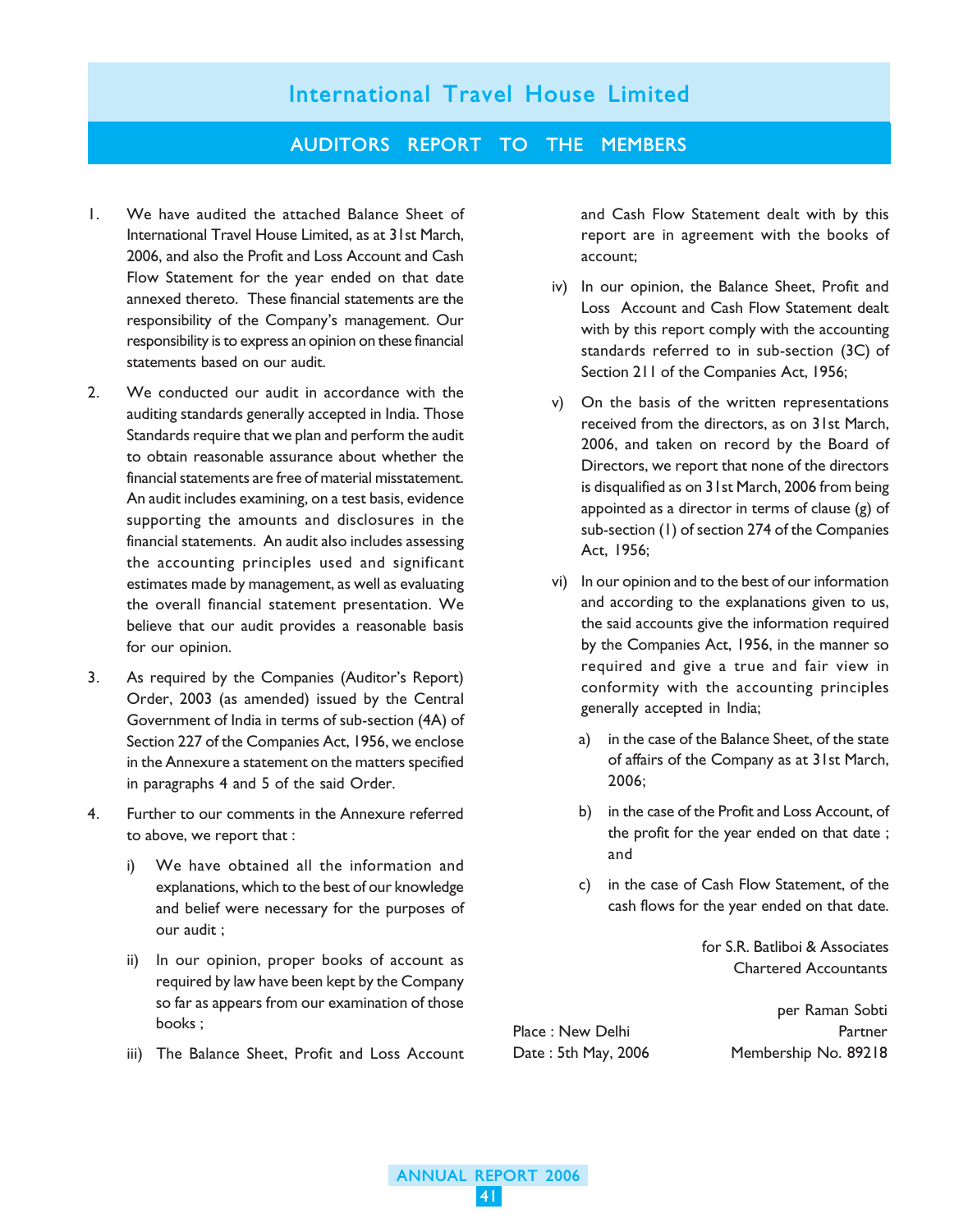### ANNEXURE TO THE AUDITORS REPORT FOR THE YEAR ENDED 31st MARCH, 2006

Referred to in paragraph 3 of the Auditor's Report of even date to the members of International Travel House Limited on the financial statements for the year ended 31<sup>st</sup> March, 2006.

- i. (a) The Company has maintained proper records showing full particulars, including quantitative details and situation of fixed assets.
	- (b) The Fixed Assets have been physically verified by the management during the year and no material discrepancies were identified on such verification.
	- (c) There was no substantial disposal of fixed assets during the year.
- ii. The Company does not have inventory, hence clause 2 (a), (b) and (c) of the Order are not applicable in the case of the Company.
- iii. (a) As informed, the Company has not granted any loans, secured or unsecured, to companies, firms or other parties covered in the register maintained under Section 301 of the Companies Act, 1956.
	- (b) As informed, the Company has not taken any loans, secured or unsecured, from companies, firms or other parties covered in the register maintained under Section 301 of the Companies Act, 1956.
- iv. In our opinion and according to the information and explanations given to us, there is an adequate internal control system commensurate with the size of the Company and the nature of its business, for the purchase of fixed assets and for the sale of services. Due to the nature of its business, the Company does not have purchase of inventory or sale of goods. During the course of our audit, no major weakness has been noticed in the internal control system in respect of these areas.
- v. According to the information and explanations given to us, the Company has not entered into any contract or arrangement referred to in Section 301 of the Act, the particulars of which needs to be entered in the register required to be maintained under that section.
- vi. The Company has not accepted any deposits from the public.
- vii. In our opinion, the Company has an internal audit system commensurate with the size and nature of its business.
- viii. To the best of our knowledge and as explained, the Central Government has not prescribed maintenance of cost records under clause (d) of sub-section (1) of Section 209 of the Companies Act, 1956 for the products of the Company.
- ix. (a) Undisputed statutory dues including provident fund, investor education and protection fund, income-tax, sales-tax, wealth tax, service tax, cess, customs duty have been regularly deposited with the appropriate authorities.
	- (b) According to the information and explanations given to us, no undisputed amounts payable in respect of provident fund, investor education and protection fund, employees' state insurance, income-tax, wealth-tax, service tax, sales-tax, customs duty, excise duty, cess and other undisputed statutory dues were outstanding, at the year end, for a period of more than six months from the date they became payable.
	- (c) According to the information and explanation given to us, there are no dues of income tax, wealth tax, service tax, customs duty, excise duty and cess which have not been deposited on account of any dispute.
- x. The Company has no accumulated losses at the end of the financial year and it has not incurred cash losses in the current and immediately preceding financial year.
- xi. Based on our audit procedures and as per the information and explanations given by the management, we are of the opinion that the Company has not defaulted in repayment of dues to any bank. The Company has no outstanding dues in respect of a financial institution or debenture holders.
- xii. According to the information and explanations given to us and based on the documents and records produced to us, the Company has not granted loans and advances on the basis of security by way of pledge of shares, debentures and other securities.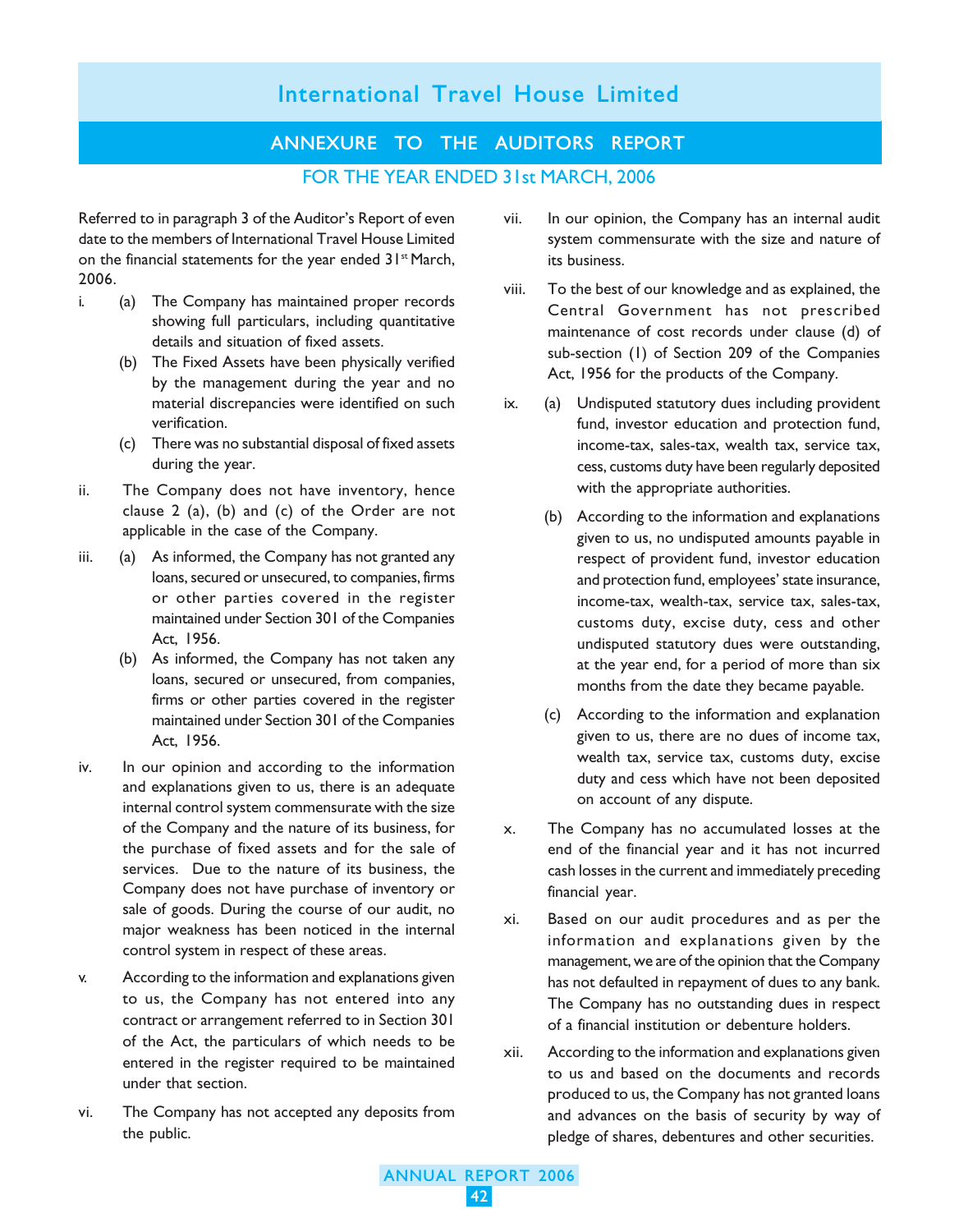### ANNEXURE TO THE AUDITORS REPORT FOR THE YEAR ENDED 31st MARCH, 2006

- xiii. In our opinion, the Company is not a chit fund or a nidhi/mutual benefit fund/society. Therefore, the provisions of clause 4(xiii) of the Companies (Auditor's Report) Order, 2003, (as amended) are not applicable to the Company.
- xiv. In our opinion, the Company is not dealing in or trading in shares, securities, debentures and other investments. Accordingly, the provisions of clause 4(xiv) of the Companies (Auditor's Report) Order, 2003 (as amended) are not applicable to the Company.
- xv. According to the information and explanations given to us, the Company has not given any guarantee for loans taken by others from banks or financial institutions.
- xvi. Based on the information and explanations given to us by the management, term loans were applied for the purpose for which the loans were obtained.
- xvii. According to the information and explanations given to us and on an overall examination of the balance sheet of the Company, we report that no funds raised on short-term basis have been used for long-term investment.
- xviii. The Company has not made any preferential allotment of shares to parties or companies covered in the register maintained under Section 301 of the Companies Act, 1956.
- xix. The Company did not have any outstanding debentures during the year.
- xx. The Company has not raised money by public issues during the year.
- xxi. Based upon the audit procedures performed for the purpose of reporting the true and fair view of the financial statements and as per the information and explanations given by the management, we report that no fraud on or by the Company has been noticed or reported during the course of our audit.

for S.R. Batliboi & Associates Chartered Accountants

per Raman Sobti Place : New Delhi Partner Date : 5th May, 2006 Membership No. 89218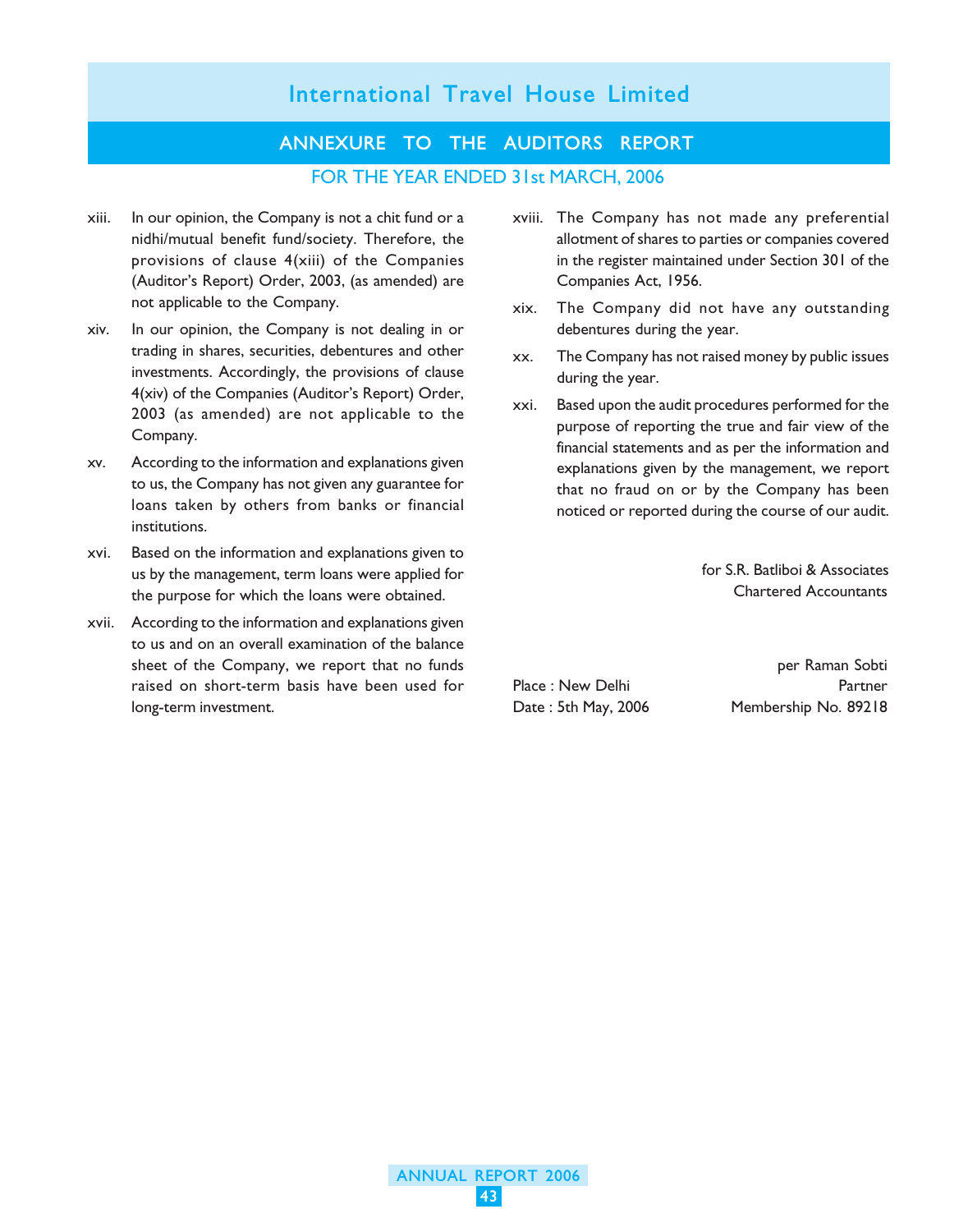| International Travel House Limited |                                               |                                                                                                                                                                                                                                              |                                                                                     |  |
|------------------------------------|-----------------------------------------------|----------------------------------------------------------------------------------------------------------------------------------------------------------------------------------------------------------------------------------------------|-------------------------------------------------------------------------------------|--|
|                                    |                                               | BALANCE SHEET ABSTRACT AND COMPANY'S GENERAL BUSINESS PROFILE                                                                                                                                                                                |                                                                                     |  |
|                                    |                                               | INFORMATION AS REQUIRED UNDER PART IV OF SCHEDULE VI OF THE COMPANIES ACT, 1956                                                                                                                                                              |                                                                                     |  |
| ı.                                 | <b>Registration Details</b>                   |                                                                                                                                                                                                                                              |                                                                                     |  |
|                                    | Registration No.<br><b>Balance Sheet Date</b> | 9<br>$\overline{4}$<br><b>State Code</b><br>$\mathbf{L}$<br>$\mathbf{I}$<br>$\mathbf{I}$<br>$\overline{2}$<br>$\mathbf 0$<br>$\overline{3}$<br>3 <sup>1</sup><br>$\overline{1}$<br>$\mathbf 0$<br>$\pmb{0}$<br>6<br>$\overline{\phantom{a}}$ | $5 \mid 5$                                                                          |  |
|                                    |                                               | Month<br>Year<br>Day                                                                                                                                                                                                                         |                                                                                     |  |
| н.                                 |                                               | Capital raised during the year (Amount in Rs. Thousands)<br>Public Issue                                                                                                                                                                     | <b>Rights Issue</b>                                                                 |  |
|                                    |                                               | N<br>A                                                                                                                                                                                                                                       | N<br>A                                                                              |  |
|                                    |                                               | <b>Bonus Issue</b>                                                                                                                                                                                                                           | <b>Private Placement</b>                                                            |  |
|                                    |                                               | $\mathsf{N}$<br>$\overline{\mathsf{A}}$                                                                                                                                                                                                      | $\overline{\mathsf{N}}$<br>A<br>$\ddot{\phantom{0}}$<br>$\ddot{\phantom{a}}$        |  |
|                                    |                                               | III. Position of Mobilization and Deployment of Funds (Amount in Rs. Thousands)<br><b>Total Liabilities</b>                                                                                                                                  | <b>Total Assets</b>                                                                 |  |
|                                    |                                               | 9<br>$\overline{7}$<br>$\overline{7}$<br>$\overline{7}$<br>3 <sup>1</sup><br>6                                                                                                                                                               | 3 6<br>9<br>$7 \mid 7$<br>7 <sup>1</sup>                                            |  |
|                                    | <b>Sources of Funds</b>                       |                                                                                                                                                                                                                                              |                                                                                     |  |
|                                    |                                               | Paid up Capital                                                                                                                                                                                                                              | Reserves & Surplus                                                                  |  |
|                                    |                                               | 5<br>$\overline{7}$<br>9<br>9<br>$\overline{4}$                                                                                                                                                                                              | 3<br>$2 \mid 5$<br>8<br>$\overline{7}$<br>$\overline{0}$                            |  |
|                                    |                                               | Secured Loans<br>$\overline{4}$<br>$\overline{3}$<br>8<br>8<br>$\mathbf{L}$                                                                                                                                                                  | <b>Unsecured Loans</b><br>$\mathsf{N}$<br>$\overline{\mathsf{A}}$<br>$\sim$         |  |
|                                    |                                               | Deferred Tax                                                                                                                                                                                                                                 |                                                                                     |  |
|                                    |                                               | $\overline{7}$<br>$\overline{2}$<br>6<br>$\mathbf 0$<br>$\mathbf 0$                                                                                                                                                                          |                                                                                     |  |
|                                    | <b>Application of Funds</b>                   |                                                                                                                                                                                                                                              |                                                                                     |  |
|                                    |                                               | <b>Net Fixed Assets</b><br>$\overline{2}$<br>$\overline{7}$<br>$\overline{7}$<br>2<br>8                                                                                                                                                      | Investments<br>3 6<br>$\overline{4}$<br>$\mathbf 0$<br>$\mathsf{L}$<br>$\mathbf{I}$ |  |
|                                    |                                               | I.<br><b>Net Current Assets</b>                                                                                                                                                                                                              | Misc. Expenditure                                                                   |  |
|                                    |                                               | 5<br>5<br>$\overline{2}$<br>$\overline{2}$<br>0<br>7                                                                                                                                                                                         | A<br>N                                                                              |  |
|                                    |                                               | <b>Accumulated Losses</b>                                                                                                                                                                                                                    |                                                                                     |  |
|                                    |                                               | N<br>A                                                                                                                                                                                                                                       |                                                                                     |  |
|                                    |                                               | IV. Performance of Company (Amount in Rs. Thousands)                                                                                                                                                                                         |                                                                                     |  |
|                                    |                                               | Turnover*<br>$\sqrt{2}$<br>$\mathbf 0$<br>5<br>5 <br>6 <sup>1</sup><br>$\overline{2}$                                                                                                                                                        | Total Expenditure<br>5<br>$0 \mid 3$<br>$8 \mid 7 \mid 4 \mid$                      |  |
|                                    | *Includes other income                        |                                                                                                                                                                                                                                              |                                                                                     |  |
|                                    | $+$ / $-$                                     | Profit/Loss Before Tax**<br>$+$ / $-$                                                                                                                                                                                                        | Profit/Loss After Tax**                                                             |  |
|                                    |                                               | 7<br>8<br>6<br>6                                                                                                                                                                                                                             | 6<br>9<br>9<br>7 <sup>1</sup><br>3                                                  |  |
|                                    |                                               | **Please tick appropriate box + for profit, $-$ for loss                                                                                                                                                                                     |                                                                                     |  |
|                                    |                                               | Earnings Per Share in Rs.<br>8<br>$\overline{7}$<br>5                                                                                                                                                                                        | Dividend Rate %<br>$2 \mid 5$                                                       |  |
| V.                                 |                                               | <b>Generic Names of Three Principal Products/Services of the Company (as per monetary terms)</b>                                                                                                                                             |                                                                                     |  |
|                                    | Item Code No.                                 | N<br>A                                                                                                                                                                                                                                       |                                                                                     |  |
|                                    | <b>Product Description</b>                    | The Company is in the Travel Ralated Services<br>which is not covered under ITC classification.                                                                                                                                              |                                                                                     |  |
|                                    |                                               |                                                                                                                                                                                                                                              |                                                                                     |  |
| <b>ANNUAL REPORT 2006</b><br>44    |                                               |                                                                                                                                                                                                                                              |                                                                                     |  |